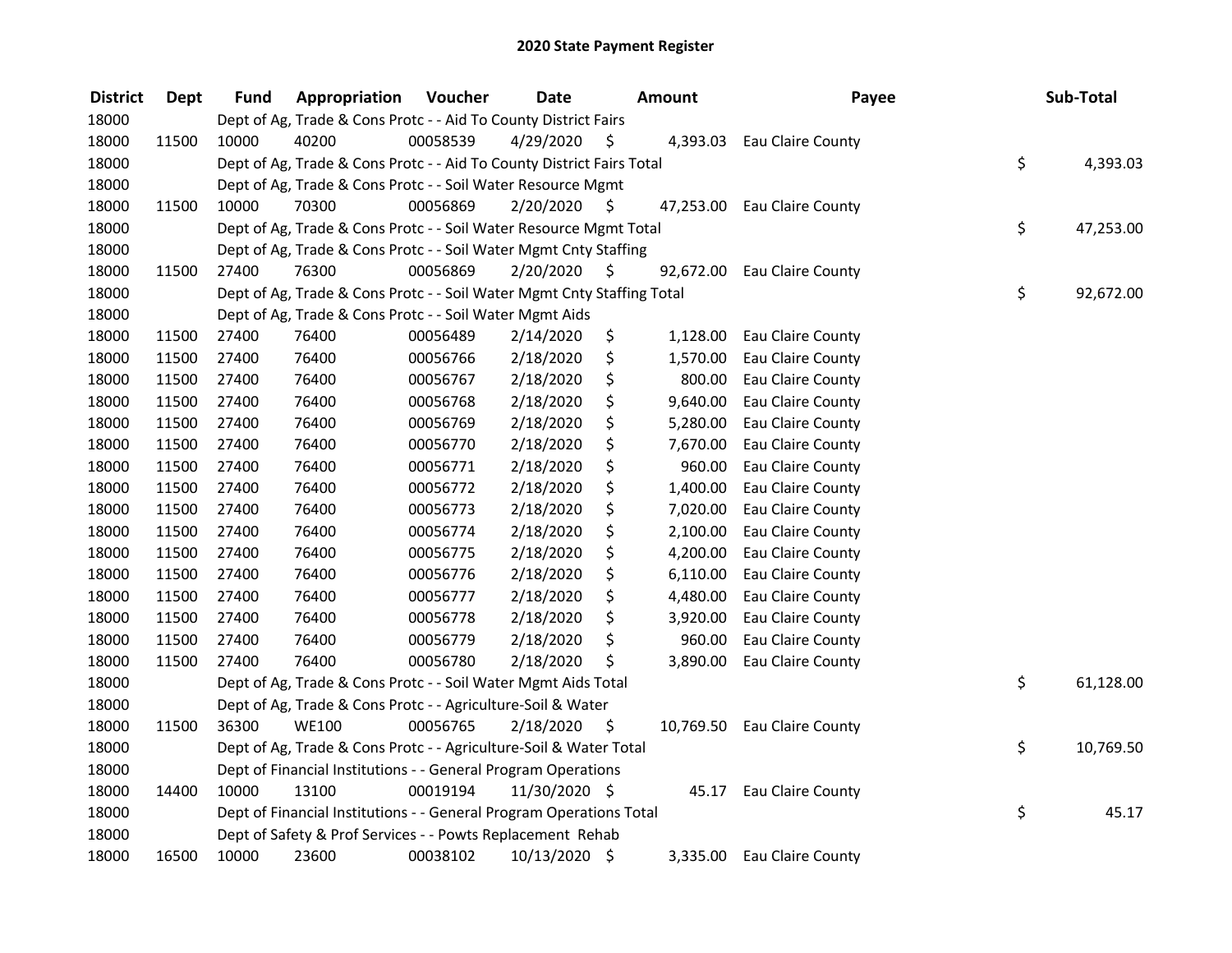| <b>District</b> | Dept  | <b>Fund</b> | Appropriation                                                      | Voucher  | <b>Date</b> |      | Amount    | Payee                       | Sub-Total       |
|-----------------|-------|-------------|--------------------------------------------------------------------|----------|-------------|------|-----------|-----------------------------|-----------------|
| 18000           |       |             | Dept of Safety & Prof Services - - Powts Replacement Rehab Total   |          |             |      |           |                             | \$<br>3,335.00  |
| 18000           |       |             | Dept of Public Instruction - - Federal Aids, Local Aid             |          |             |      |           |                             |                 |
| 18000           | 25500 | 10000       | 24100                                                              | 00212208 | 2/18/2020   | \$   | 7,098.20  | Eau Claire County           |                 |
| 18000           | 25500 | 10000       | 24100                                                              | 00214658 | 3/9/2020    | \$   | 247.52    | Eau Claire County           |                 |
| 18000           | 25500 | 10000       | 24100                                                              | 00216054 | 3/16/2020   | \$   | 279.37    | Eau Claire County           |                 |
| 18000           | 25500 | 10000       | 24100                                                              | 00219844 | 4/13/2020   | \$   | 2,482.36  | Eau Claire County           |                 |
| 18000           | 25500 | 10000       | 24100                                                              | 00222646 | 5/4/2020    | \$   |           | 12,192.22 Eau Claire County |                 |
| 18000           | 25500 | 10000       | 24100                                                              | 00223289 | 5/11/2020   | \$   | 158.86    | Eau Claire County           |                 |
| 18000           | 25500 | 10000       | 24100                                                              | 00224485 | 5/18/2020   | \$   | 8,141.18  | Eau Claire County           |                 |
| 18000           | 25500 | 10000       | 24100                                                              | 00225139 | 5/26/2020   | \$   | 60.16     | Eau Claire County           |                 |
| 18000           | 25500 | 10000       | 24100                                                              | 00225807 | 6/1/2020    | \$   | 216.20    | Eau Claire County           |                 |
| 18000           | 25500 | 10000       | 24100                                                              | 00227872 | 6/8/2020    | \$   | 1,665.68  | Eau Claire County           |                 |
| 18000           | 25500 | 10000       | 24100                                                              | 00230076 | 6/15/2020   | \$   | 303.62    | Eau Claire County           |                 |
| 18000           | 25500 | 10000       | 24100                                                              | 00230653 | 6/22/2020   | \$   | 217.14    | Eau Claire County           |                 |
| 18000           | 25500 | 10000       | 24100                                                              | 00232632 | 7/13/2020   | \$   | 158.86    | Eau Claire County           |                 |
| 18000           | 25500 | 10000       | 24100                                                              | 00233532 | 7/20/2020   | \$   | 230.30    | Eau Claire County           |                 |
| 18000           | 25500 | 10000       | 24100                                                              | 00234607 | 7/27/2020   | \$   | 1,559.50  | Eau Claire County           |                 |
| 18000           | 25500 | 10000       | 24100                                                              | 00235162 | 8/3/2020    | \$   | 273.54    | Eau Claire County           |                 |
| 18000           |       |             | Dept of Public Instruction - - Federal Aids, Local Aid Total       |          |             |      |           |                             | \$<br>35,284.71 |
| 18000           |       |             | Dept of Natural Resources - - Ea - Federal Funds                   |          |             |      |           |                             |                 |
| 18000           | 37000 | 10000       | 68300                                                              | 00394609 | 3/9/2020    | \$   |           | 4,339.13 Eau Claire County  |                 |
| 18000           |       |             | Dept of Natural Resources - - Ea - Federal Funds Total             |          |             |      |           |                             | \$<br>4,339.13  |
| 18000           |       |             | Dept of Natural Resources - - GPO - Federal Funds                  |          |             |      |           |                             |                 |
| 18000           | 37000 | 10000       | 94100                                                              | 00393977 | 3/5/2020    | \$   | 34,839.78 | Eau Claire County           |                 |
| 18000           | 37000 | 10000       | 94100                                                              | 00444742 | 10/29/2020  | \$   |           | 32,214.00 Eau Claire County |                 |
| 18000           |       |             | Dept of Natural Resources - - GPO - Federal Funds Total            |          |             |      |           |                             | \$<br>67,053.78 |
| 18000           |       |             | Dept of Natural Resources - - Gen Program Ops-State Funds          |          |             |      |           |                             |                 |
| 18000           | 37000 | 21200       | 16100                                                              | 00392657 | 3/20/2020   | \$   | 1,051.30  | Eau Claire County           |                 |
| 18000           | 37000 | 21200       | 16100                                                              | 00439948 | 10/30/2020  | -\$  | 376.45    | Eau Claire County           |                 |
| 18000           | 37000 | 21200       | 16100                                                              | 00439949 | 10/30/2020  | - \$ | 3,474.24  | Eau Claire County           |                 |
| 18000           |       |             | Dept of Natural Resources - - Gen Program Ops-State Funds Total    |          |             |      |           |                             | \$<br>4,901.99  |
| 18000           |       |             | Dept of Natural Resources - - Taxes & Assessmts-Conserv Fund       |          |             |      |           |                             |                 |
| 18000           | 37000 | 21200       | 16900                                                              | 00383473 | 1/22/2020   | \$   | 2,293.94  | Eau Claire County           |                 |
| 18000           |       |             | Dept of Natural Resources - - Taxes & Assessmts-Conserv Fund Total |          |             |      |           |                             | \$<br>2,293.94  |
| 18000           |       |             | Dept of Natural Resources - - General Program Operations --        |          |             |      |           |                             |                 |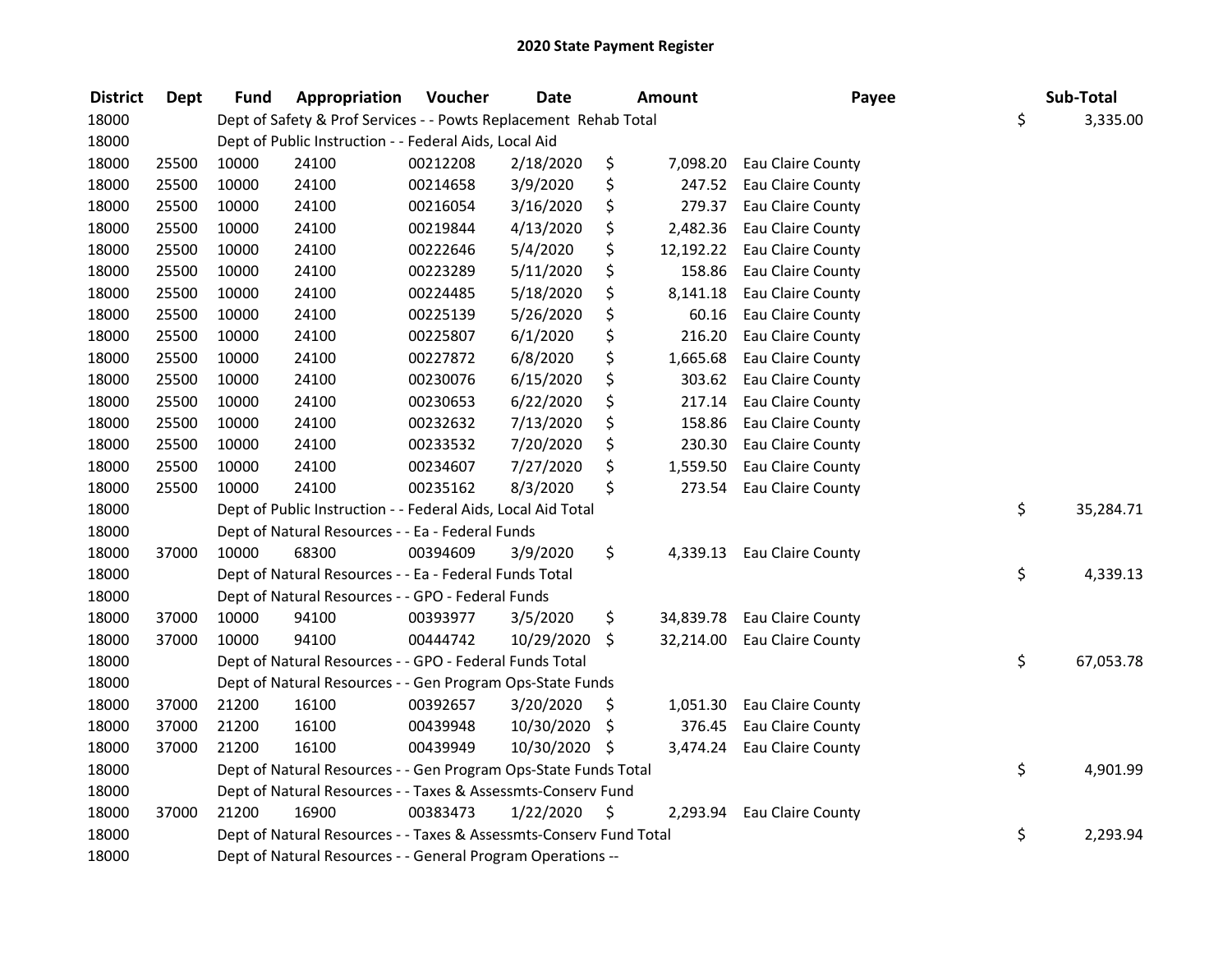| <b>District</b> | <b>Dept</b> | Fund  | Appropriation                                                      | Voucher  | <b>Date</b>   |      | <b>Amount</b> | Payee                       | Sub-Total        |
|-----------------|-------------|-------|--------------------------------------------------------------------|----------|---------------|------|---------------|-----------------------------|------------------|
| 18000           | 37000       | 21200 | 25400                                                              | 00435456 | 9/16/2020     | \$   |               | 631.26 Eau Claire County    |                  |
| 18000           |             |       | Dept of Natural Resources - - General Program Operations -- Total  |          |               |      |               |                             | \$<br>631.26     |
| 18000           |             |       | Dept of Natural Resources - - Venison Processing                   |          |               |      |               |                             |                  |
| 18000           | 37000       | 21200 | 54900                                                              | 00394785 | 3/10/2020     | \$   |               | 2,125.00 Eau Claire County  |                  |
| 18000           |             |       | Dept of Natural Resources - - Venison Processing Total             |          |               |      |               |                             | \$<br>2,125.00   |
| 18000           |             |       | Dept of Natural Resources - - Enf A - Atv & Utv Enforcement        |          |               |      |               |                             |                  |
| 18000           | 37000       | 21200 | 55100                                                              | 00436252 | 9/18/2020     | -\$  |               | 5,946.16 Eau Claire County  |                  |
| 18000           |             |       | Dept of Natural Resources - - Enf A - Atv & Utv Enforcement Total  |          |               |      |               |                             | \$<br>5,946.16   |
| 18000           |             |       | Dept of Natural Resources - - Wildlife Damage Claims & Abat        |          |               |      |               |                             |                  |
| 18000           | 37000       | 21200 | 55300                                                              | 00394785 | 3/10/2020     | - \$ |               | 12,598.73 Eau Claire County |                  |
| 18000           |             |       | Dept of Natural Resources - - Wildlife Damage Claims & Abat Total  |          |               |      |               |                             | \$<br>12,598.73  |
| 18000           |             |       | Dept of Natural Resources - - Ra- Fish, WI & Forestry              |          |               |      |               |                             |                  |
| 18000           | 37000       | 21200 | 56400                                                              | 00400719 | 4/9/2020      | \$   |               | 2,463.35 Eau Claire County  |                  |
| 18000           |             |       | Dept of Natural Resources - - Ra- Fish, WI & Forestry Total        |          |               |      |               |                             | \$<br>2,463.35   |
| 18000           |             |       | Dept of Natural Resources - - Resaids - Cnty Forst & Admin         |          |               |      |               |                             |                  |
| 18000           | 37000       | 21200 | 57200                                                              | 00395732 | 3/16/2020     | \$   |               | 48,736.56 Eau Claire County |                  |
| 18000           | 37000       | 21200 | 57200                                                              | 00445128 | 11/4/2020     | \$   |               | 19,700.00 Eau Claire County |                  |
| 18000           |             |       | Dept of Natural Resources - - Resaids - Cnty Forst & Admin Total   |          |               |      |               |                             | \$<br>68,436.56  |
| 18000           |             |       | Dept of Natural Resources - - Ra- Cnty Snow Trail & Area Aid       |          |               |      |               |                             |                  |
| 18000           | 37000       | 21200 | 57400                                                              | 00390889 | 2/18/2020     | \$   |               | 37,300.00 Eau Claire County |                  |
| 18000           | 37000       | 21200 | 57400                                                              | 00390890 | 2/18/2020     | \$   |               | 23,950.00 Eau Claire County |                  |
| 18000           | 37000       | 21200 | 57400                                                              | 00405509 | 4/23/2020     | \$   | 34,382.86     | <b>Eau Claire County</b>    |                  |
| 18000           | 37000       | 21200 | 57400                                                              | 00447676 | 11/18/2020 \$ |      |               | 3,660.00 Eau Claire County  |                  |
| 18000           |             |       | Dept of Natural Resources - - Ra- Cnty Snow Trail & Area Aid Total |          |               |      |               |                             | \$<br>99,292.86  |
| 18000           |             |       | Dept of Natural Resources - - Ra- Snowmobile Trail Areas           |          |               |      |               |                             |                  |
| 18000           | 37000       | 21200 | 57500                                                              | 00386084 | 1/30/2020     | \$   |               | 46,244.43 Eau Claire County |                  |
| 18000           | 37000       | 21200 | 57500                                                              | 00447676 | 11/18/2020    | \$   |               | 46,819.88 Eau Claire County |                  |
| 18000           | 37000       | 21200 | 57500                                                              | 00449187 | 12/1/2020     | \$   |               | 27,180.00 Eau Claire County |                  |
| 18000           |             |       | Dept of Natural Resources - - Ra- Snowmobile Trail Areas Total     |          |               |      |               |                             | \$<br>120,244.31 |
| 18000           |             |       | Dept of Natural Resources - - Ea - Lake Protection                 |          |               |      |               |                             |                  |
| 18000           | 37000       | 21200 | 66300                                                              | 00382487 | 1/15/2020     | \$   |               | 1,826.25 Eau Claire County  |                  |
| 18000           | 37000       | 21200 | 66300                                                              | 00383799 | 1/29/2020     | \$   |               | 1,826.25 Eau Claire County  |                  |
| 18000           |             |       | Dept of Natural Resources - - Ea - Lake Protection Total           |          |               |      |               |                             | \$<br>3,652.50   |
| 18000           |             |       | Dept of Natural Resources - - Ea - Invasive Aqu & Lake Mon         |          |               |      |               |                             |                  |
| 18000           | 37000       | 21200 | 67800                                                              | 00382487 | 1/15/2020     | \$   |               | 18,262.50 Eau Claire County |                  |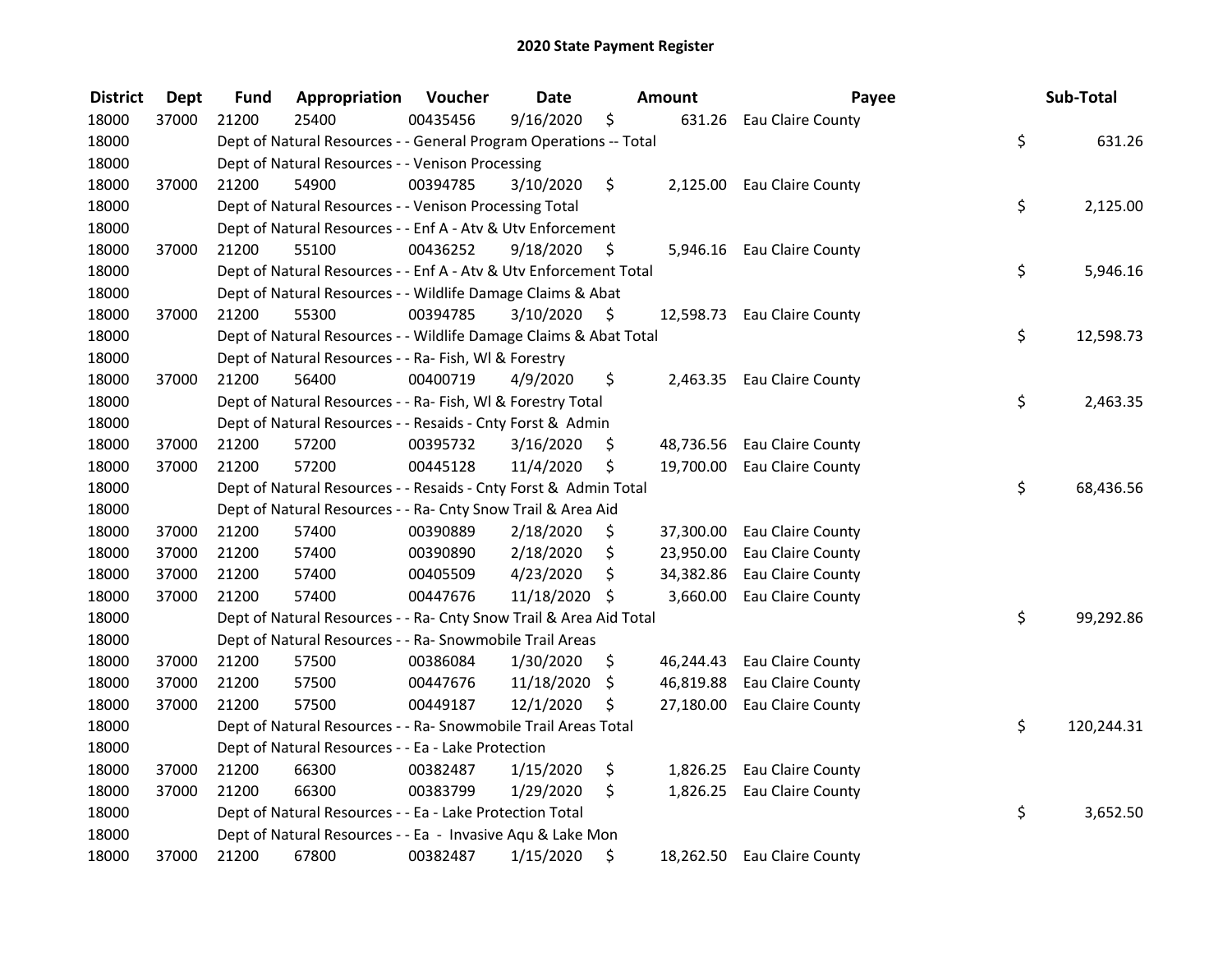| <b>District</b> | <b>Dept</b> | Fund  | Appropriation                                                      | Voucher  | <b>Date</b>   |     | Amount       | Payee                        | Sub-Total          |
|-----------------|-------------|-------|--------------------------------------------------------------------|----------|---------------|-----|--------------|------------------------------|--------------------|
| 18000           | 37000       | 21200 | 67800                                                              | 00383799 | 1/29/2020     | \$  |              | 18,262.50 Eau Claire County  |                    |
| 18000           |             |       | Dept of Natural Resources - - Ea - Invasive Aqu & Lake Mon Total   |          |               |     |              |                              | \$<br>36,525.00    |
| 18000           |             |       | Dept of Natural Resources - - GPO-Environmental Fund               |          |               |     |              |                              |                    |
| 18000           | 37000       | 27400 | 46100                                                              | 00447780 | 11/18/2020 \$ |     | 30.00        | Eau Claire County            |                    |
| 18000           |             |       | Dept of Natural Resources - - GPO-Environmental Fund Total         |          |               |     |              |                              | \$<br>30.00        |
| 18000           |             |       | Dept of Natural Resources - - Fin Asst For Responsible Units       |          |               |     |              |                              |                    |
| 18000           | 37000       | 27400 | 67000                                                              | 00412933 | 5/29/2020     | \$. |              | 460,190.12 Eau Claire County |                    |
| 18000           |             |       | Dept of Natural Resources - - Fin Asst For Responsible Units Total |          |               |     |              |                              | \$<br>460,190.12   |
| 18000           |             |       | Dept of Natural Resources - - Recycling Consolidation Grants       |          |               |     |              |                              |                    |
| 18000           | 37000       | 27400 | 67300                                                              | 00412933 | 5/29/2020     | \$  |              | 26,553.16 Eau Claire County  |                    |
| 18000           |             |       | Dept of Natural Resources - - Recycling Consolidation Grants Total |          |               |     |              |                              | \$<br>26,553.16    |
| 18000           |             |       | Dept of Natural Resources - - Dnr-Nonpoint Source                  |          |               |     |              |                              |                    |
| 18000           | 37000       | 36300 | TF100                                                              | 00394608 | 3/9/2020      | \$  | 14,266.00    | Eau Claire County            |                    |
| 18000           |             |       | Dept of Natural Resources - - Dnr-Nonpoint Source Total            |          |               |     |              |                              | \$<br>14,266.00    |
| 18000           |             |       | WI Dept of Transportation - - Eldly&Disa Co/Aid Sf                 |          |               |     |              |                              |                    |
| 18000           | 39500       | 21100 | 16800                                                              | 00481671 | 1/15/2020     | \$  | 267,223.00   | Eau Claire County            |                    |
| 18000           | 39500       | 21100 | 16800                                                              | 00513090 | 4/9/2020      | \$  | 1,239.52     | Eau Claire County            |                    |
| 18000           |             |       | WI Dept of Transportation - - Eldly&Disa Co/Aid Sf Total           |          |               |     |              |                              | \$<br>268,462.52   |
| 18000           |             |       | WI Dept of Transportation - - County Forest Aids                   |          |               |     |              |                              |                    |
| 18000           | 39500       | 21100 | 17000                                                              | 00500016 | 3/10/2020     | \$  | 6,296.94     | Eau Claire County            |                    |
| 18000           |             |       | WI Dept of Transportation - - County Forest Aids Total             |          |               |     |              |                              | \$<br>6,296.94     |
| 18000           |             |       | WI Dept of Transportation - - Disastr Damag Aid Sf                 |          |               |     |              |                              |                    |
| 18000           | 39500       | 21100 | 17400                                                              | 00508166 | 3/26/2020     | \$  | 6,473.53     | Eau Claire County            |                    |
| 18000           |             |       | WI Dept of Transportation - - Disastr Damag Aid Sf Total           |          |               |     |              |                              | \$<br>6,473.53     |
| 18000           |             |       | WI Dept of Transportation - - Trans Aids To Co.-Sf                 |          |               |     |              |                              |                    |
| 18000           | 39500       | 21100 | 19000                                                              | 00475441 | 1/6/2020      | \$  | 897,220.44   | Eau Claire County            |                    |
| 18000           | 39500       | 21100 | 19000                                                              | 00542288 | 7/6/2020      | \$  | 1,794,440.88 | Eau Claire County            |                    |
| 18000           | 39500       | 21100 | 19000                                                              | 00585114 | 10/5/2020     | \$  | 897,220.44   | Eau Claire County            |                    |
| 18000           |             |       | WI Dept of Transportation - - Trans Aids To Co.-Sf Total           |          |               |     |              |                              | \$<br>3,588,881.76 |
| 18000           |             |       | WI Dept of Transportation - - Trnsprt Alternats Lf                 |          |               |     |              |                              |                    |
| 18000           | 39500       | 21100 | 22600                                                              | 00547127 | 7/2/2020      | \$  |              | 33,360.22 Eau Claire County  |                    |
| 18000           |             |       | WI Dept of Transportation - - Trnsprt Alternats Lf Total           |          |               |     |              |                              | \$<br>33,360.22    |
| 18000           |             |       | WI Dept of Transportation - - Loc Rd Imp Prg St Fd                 |          |               |     |              |                              |                    |
| 18000           | 39500       | 21100 | 27800                                                              | 00480756 | 1/14/2020     | \$  | 263,148.17   | Eau Claire County            |                    |
| 18000           | 39500       | 21100 | 27800                                                              | 00555832 | 7/31/2020     | \$  | 3,250.04     | Eau Claire County            |                    |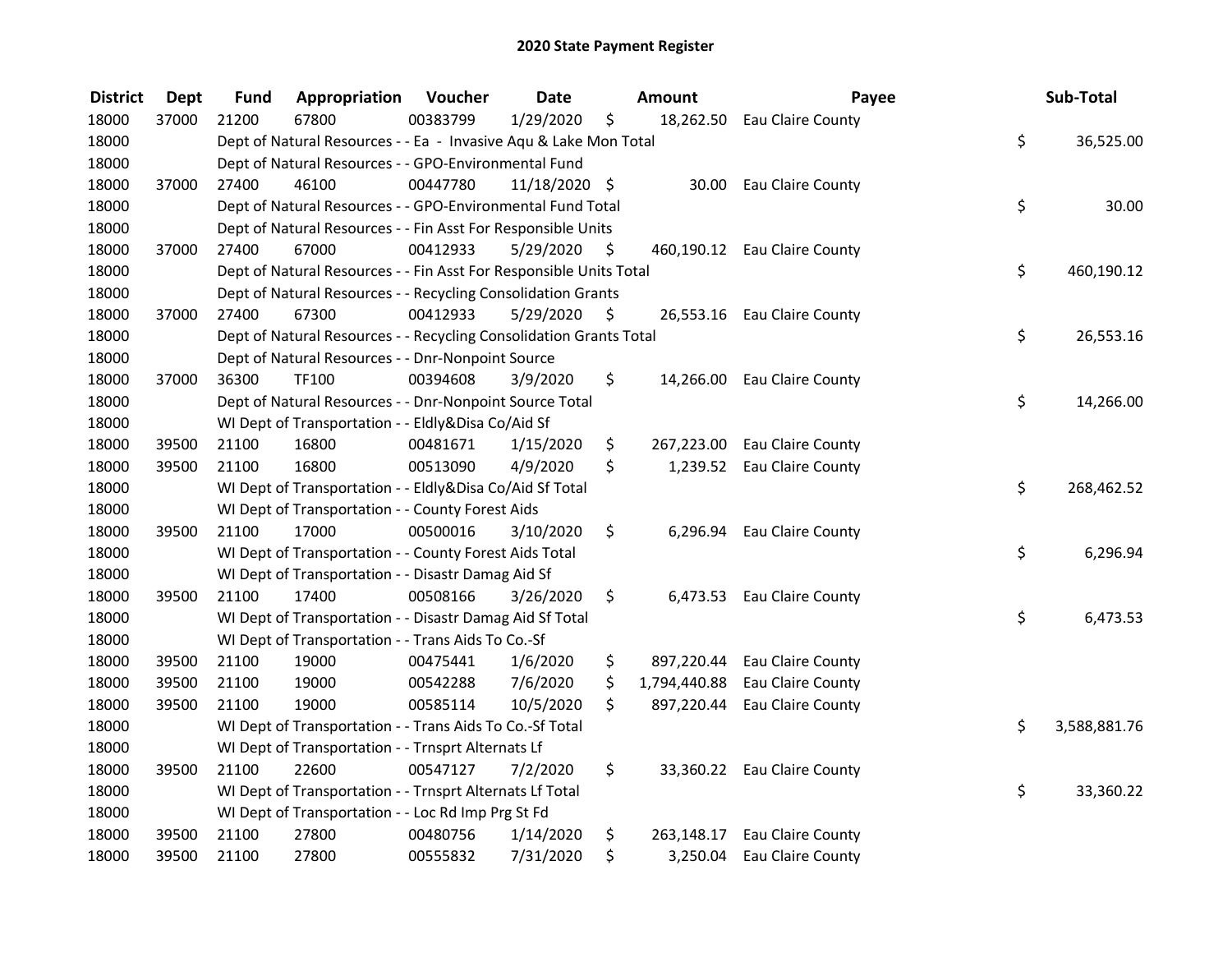| <b>District</b> | <b>Dept</b> | <b>Fund</b> | Appropriation                                            | Voucher  | <b>Date</b> | <b>Amount</b>    | Payee             | Sub-Total        |
|-----------------|-------------|-------------|----------------------------------------------------------|----------|-------------|------------------|-------------------|------------------|
| 18000           |             |             | WI Dept of Transportation - - Loc Rd Imp Prg St Fd Total |          |             |                  |                   | \$<br>266,398.21 |
| 18000           |             |             | WI Dept of Transportation - - St Hwy Rehab, Sf           |          |             |                  |                   |                  |
| 18000           | 39500       | 21100       | 36300                                                    | 00550739 | 7/13/2020   | \$<br>1,245.78   | Eau Claire County |                  |
| 18000           | 39500       | 21100       | 36300                                                    | 00607715 | 10/29/2020  | \$<br>864.27     | Eau Claire County |                  |
| 18000           | 39500       | 21100       | 36300                                                    | 00626140 | 12/10/2020  | \$<br>30.00      | Eau Claire County |                  |
| 18000           | 39500       | 21100       | 36300                                                    | 00630494 | 12/21/2020  | \$<br>3.00       | Eau Claire County |                  |
| 18000           |             |             | WI Dept of Transportation - - St Hwy Rehab, Sf Total     |          |             |                  |                   | \$<br>2,143.05   |
| 18000           |             |             | WI Dept of Transportation - - Hwy Mgmt & Opers Sf        |          |             |                  |                   |                  |
| 18000           | 39500       | 21100       | 36500                                                    | 00488439 | 2/3/2020    | \$<br>1,107.00   | Eau Claire County |                  |
| 18000           | 39500       | 21100       | 36500                                                    | 00501570 | 3/11/2020   | \$<br>3,321.00   | Eau Claire County |                  |
| 18000           | 39500       | 21100       | 36500                                                    | 00512208 | 4/6/2020    | \$<br>999.00     | Eau Claire County |                  |
| 18000           | 39500       | 21100       | 36500                                                    | 00518272 | 4/23/2020   | \$<br>1,193.18   | Eau Claire County |                  |
| 18000           | 39500       | 21100       | 36500                                                    | 00527519 | 5/18/2020   | \$<br>999.00     | Eau Claire County |                  |
| 18000           | 39500       | 21100       | 36500                                                    | 00550739 | 7/13/2020   | \$<br>999.00     | Eau Claire County |                  |
| 18000           | 39500       | 21100       | 36500                                                    | 00573194 | 8/25/2020   | \$<br>2,774.73   | Eau Claire County |                  |
| 18000           | 39500       | 21100       | 36500                                                    | 00590965 | 9/25/2020   | \$<br>1,087.55   | Eau Claire County |                  |
| 18000           | 39500       | 21100       | 36500                                                    | 00607715 | 10/29/2020  | \$<br>999.00     | Eau Claire County |                  |
| 18000           | 39500       | 21100       | 36500                                                    | 00625025 | 12/9/2020   | \$<br>1,161.00   | Eau Claire County |                  |
| 18000           |             |             | WI Dept of Transportation - - Hwy Mgmt & Opers Sf Total  |          |             |                  |                   | \$<br>14,640.46  |
| 18000           |             |             | WI Dept of Transportation - - Routine Maint Sf           |          |             |                  |                   |                  |
| 18000           | 39500       | 21100       | 36800                                                    | 00488439 | 2/3/2020    | \$<br>188,387.42 | Eau Claire County |                  |
| 18000           | 39500       | 21100       | 36800                                                    | 00492551 | 2/20/2020   | \$<br>96,165.92  | Eau Claire County |                  |
| 18000           | 39500       | 21100       | 36800                                                    | 00492552 | 2/20/2020   | \$<br>11,027.48  | Eau Claire County |                  |
| 18000           | 39500       | 21100       | 36800                                                    | 00493446 | 2/18/2020   | \$<br>209,256.48 | Eau Claire County |                  |
| 18000           | 39500       | 21100       | 36800                                                    | 00496899 | 2/26/2020   | \$<br>454,680.52 | Eau Claire County |                  |
| 18000           | 39500       | 21100       | 36800                                                    | 00501946 | 3/11/2020   | \$<br>203,635.70 | Eau Claire County |                  |
| 18000           | 39500       | 21100       | 36800                                                    | 00509722 | 3/31/2020   | \$<br>2,988.56   | Eau Claire County |                  |
| 18000           | 39500       | 21100       | 36800                                                    | 00510195 | 4/2/2020    | \$<br>1,949.12   | Eau Claire County |                  |
| 18000           | 39500       | 21100       | 36800                                                    | 00510270 | 4/1/2020    | \$<br>2,005.86   | Eau Claire County |                  |
| 18000           | 39500       | 21100       | 36800                                                    | 00511249 | 4/3/2020    | \$<br>418,700.44 | Eau Claire County |                  |
| 18000           | 39500       | 21100       | 36800                                                    | 00512208 | 4/6/2020    | \$<br>19,839.49  | Eau Claire County |                  |
| 18000           | 39500       | 21100       | 36800                                                    | 00514303 | 4/13/2020   | \$<br>10,272.00  | Eau Claire County |                  |
| 18000           | 39500       | 21100       | 36800                                                    | 00518272 | 4/23/2020   | \$<br>37,910.60  | Eau Claire County |                  |
| 18000           | 39500       | 21100       | 36800                                                    | 00520816 | 4/30/2020   | \$<br>152,360.80 | Eau Claire County |                  |
| 18000           | 39500       | 21100       | 36800                                                    | 00521924 | 5/4/2020    | \$<br>30,909.00  | Eau Claire County |                  |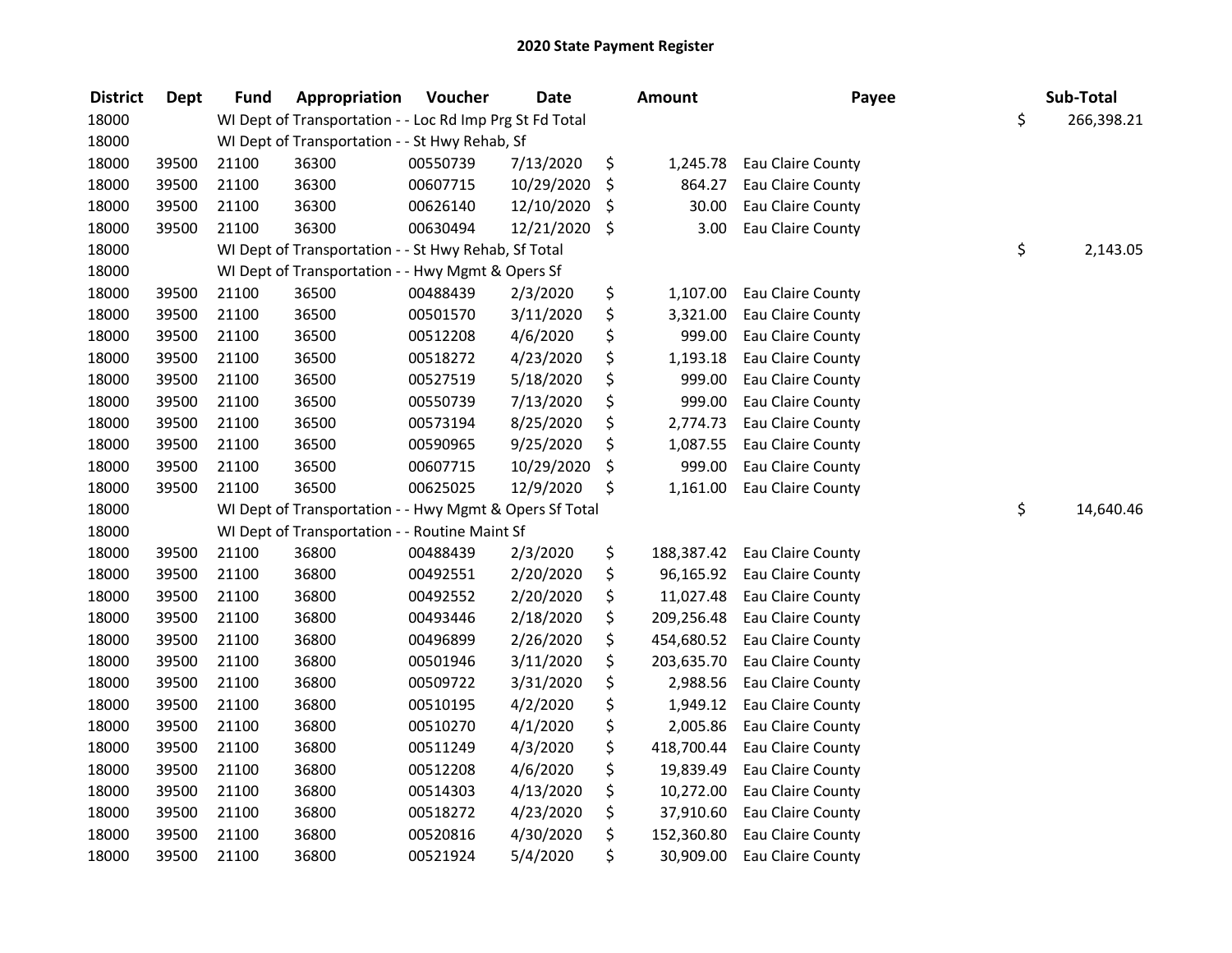| <b>District</b> | <b>Dept</b> | <b>Fund</b> | Appropriation                                           | Voucher  | <b>Date</b> | <b>Amount</b>    | Payee                    | Sub-Total          |
|-----------------|-------------|-------------|---------------------------------------------------------|----------|-------------|------------------|--------------------------|--------------------|
| 18000           | 39500       | 21100       | 36800                                                   | 00527519 | 5/18/2020   | \$<br>38,174.69  | Eau Claire County        |                    |
| 18000           | 39500       | 21100       | 36800                                                   | 00528562 | 5/20/2020   | \$<br>204,083.63 | Eau Claire County        |                    |
| 18000           | 39500       | 21100       | 36800                                                   | 00534895 | 6/9/2020    | \$<br>2,960.38   | Eau Claire County        |                    |
| 18000           | 39500       | 21100       | 36800                                                   | 00534903 | 6/9/2020    | \$<br>538.46     | Eau Claire County        |                    |
| 18000           | 39500       | 21100       | 36800                                                   | 00536789 | 6/12/2020   | \$<br>1,506.13   | Eau Claire County        |                    |
| 18000           | 39500       | 21100       | 36800                                                   | 00539296 | 6/19/2020   | \$<br>10,058.32  | Eau Claire County        |                    |
| 18000           | 39500       | 21100       | 36800                                                   | 00547155 | 7/6/2020    | \$<br>171,527.97 | Eau Claire County        |                    |
| 18000           | 39500       | 21100       | 36800                                                   | 00550739 | 7/13/2020   | \$<br>422.02     | Eau Claire County        |                    |
| 18000           | 39500       | 21100       | 36800                                                   | 00553077 | 7/17/2020   | \$<br>142,303.23 | Eau Claire County        |                    |
| 18000           | 39500       | 21100       | 36800                                                   | 00554651 | 7/23/2020   | \$<br>9,929.44   | Eau Claire County        |                    |
| 18000           | 39500       | 21100       | 36800                                                   | 00573194 | 8/25/2020   | \$<br>16,957.48  | Eau Claire County        |                    |
| 18000           | 39500       | 21100       | 36800                                                   | 00573865 | 8/26/2020   | \$<br>6,340.00   | Eau Claire County        |                    |
| 18000           | 39500       | 21100       | 36800                                                   | 00578454 | 9/4/2020    | \$<br>141,313.17 | Eau Claire County        |                    |
| 18000           | 39500       | 21100       | 36800                                                   | 00590965 | 9/25/2020   | \$<br>281.23     | <b>Eau Claire County</b> |                    |
| 18000           | 39500       | 21100       | 36800                                                   | 00591972 | 9/29/2020   | \$<br>4,462.42   | Eau Claire County        |                    |
| 18000           | 39500       | 21100       | 36800                                                   | 00603947 | 10/21/2020  | \$<br>79,353.98  | Eau Claire County        |                    |
| 18000           | 39500       | 21100       | 36800                                                   | 00604646 | 10/23/2020  | \$<br>5,564.68   | Eau Claire County        |                    |
| 18000           | 39500       | 21100       | 36800                                                   | 00604686 | 10/23/2020  | \$<br>133,627.58 | Eau Claire County        |                    |
| 18000           | 39500       | 21100       | 36800                                                   | 00607017 | 10/28/2020  | \$<br>78,938.76  | Eau Claire County        |                    |
| 18000           | 39500       | 21100       | 36800                                                   | 00607711 | 10/29/2020  | \$<br>49,382.07  | <b>Eau Claire County</b> |                    |
| 18000           | 39500       | 21100       | 36800                                                   | 00607715 | 10/29/2020  | \$<br>17,315.55  | <b>Eau Claire County</b> |                    |
| 18000           | 39500       | 21100       | 36800                                                   | 00611355 | 11/5/2020   | \$<br>38,251.82  | Eau Claire County        |                    |
| 18000           | 39500       | 21100       | 36800                                                   | 00611356 | 11/5/2020   | \$<br>51,717.18  | Eau Claire County        |                    |
| 18000           | 39500       | 21100       | 36800                                                   | 00621937 | 12/2/2020   | \$<br>133,264.49 | Eau Claire County        |                    |
| 18000           | 39500       | 21100       | 36800                                                   | 00624629 | 12/8/2020   | \$<br>1,420.36   | Eau Claire County        |                    |
| 18000           | 39500       | 21100       | 36800                                                   | 00625025 | 12/9/2020   | \$<br>3,404.45   | Eau Claire County        |                    |
| 18000           | 39500       | 21100       | 36800                                                   | 00633796 | 12/28/2020  | \$<br>676.87     | Eau Claire County        |                    |
| 18000           | 39500       | 21100       | 36800                                                   | 00633797 | 12/28/2020  | \$<br>1,777.33   | Eau Claire County        |                    |
| 18000           |             |             | WI Dept of Transportation - - Routine Maint Sf Total    |          |             |                  |                          | \$<br>3,185,643.08 |
| 18000           |             |             | WI Dept of Transportation - - St Hwy Rehab Fed Fd       |          |             |                  |                          |                    |
| 18000           | 39500       | 21100       | 38300                                                   | 00527519 | 5/18/2020   | \$<br>1,113.92   | Eau Claire County        |                    |
| 18000           | 39500       | 21100       | 38300                                                   | 00573194 | 8/25/2020   | \$<br>760.14     | Eau Claire County        |                    |
| 18000           |             |             | WI Dept of Transportation - - St Hwy Rehab Fed Fd Total |          |             |                  |                          | \$<br>1,874.06     |
| 18000           |             |             | WI Dept of Transportation - - Transpor Safety Ff        |          |             |                  |                          |                    |
| 18000           | 39500       | 21100       | 58200                                                   | 00525630 | 6/5/2020    | \$<br>53.56      | Eau Claire County        |                    |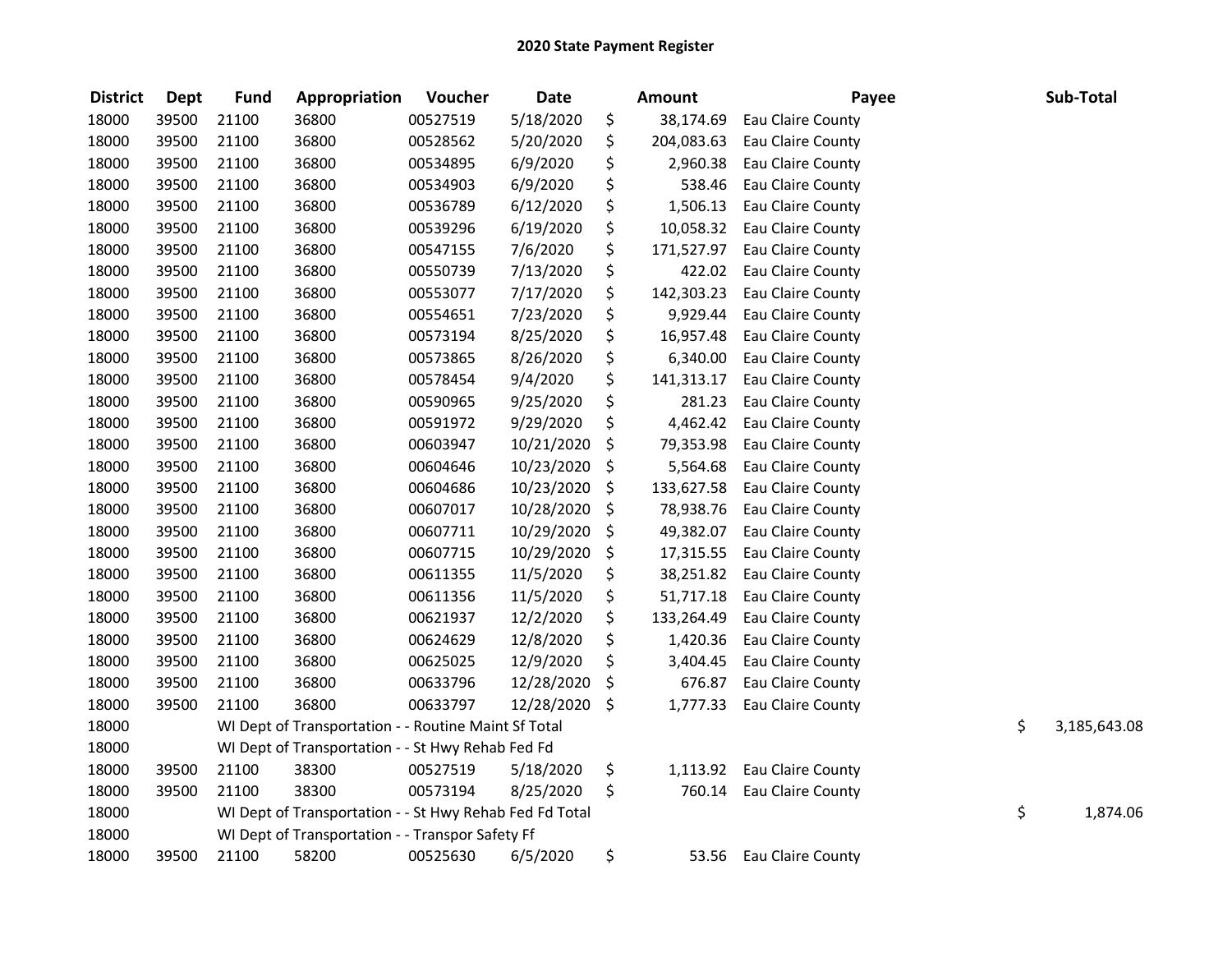| <b>District</b> | <b>Dept</b> | <b>Fund</b> | Appropriation                                                      | Voucher  | <b>Date</b>   | <b>Amount</b>   | Payee             |    | Sub-Total  |
|-----------------|-------------|-------------|--------------------------------------------------------------------|----------|---------------|-----------------|-------------------|----|------------|
| 18000           | 39500       | 21100       | 58200                                                              | 00608310 | 10/29/2020 \$ | 89.26           | Eau Claire County |    |            |
| 18000           |             |             | WI Dept of Transportation - - Transpor Safety Ff Total             |          |               |                 |                   | \$ | 142.82     |
| 18000           |             |             | Department of Corrections - - Purchased Services For Offende       |          |               |                 |                   |    |            |
| 18000           | 41000       | 10000       | 11100                                                              | 00332810 | 1/6/2020      | \$<br>9,000.00  | Eau Claire County |    |            |
| 18000           | 41000       | 10000       | 11100                                                              | 00340641 | 2/7/2020      | \$<br>9,000.00  | Eau Claire County |    |            |
| 18000           | 41000       | 10000       | 11100                                                              | 00342049 | 2/18/2020     | \$<br>5,060.00  | Eau Claire County |    |            |
| 18000           | 41000       | 10000       | 11100                                                              | 00344306 | 2/27/2020     | \$<br>5,395.00  | Eau Claire County |    |            |
| 18000           | 41000       | 10000       | 11100                                                              | 00346453 | 3/9/2020      | \$<br>9,000.00  | Eau Claire County |    |            |
| 18000           | 41000       | 10000       | 11100                                                              | 00359967 | 5/14/2020     | \$<br>9,000.00  | Eau Claire County |    |            |
| 18000           | 41000       | 10000       | 11100                                                              | 00360398 | 5/18/2020     | \$<br>9,000.00  | Eau Claire County |    |            |
| 18000           | 41000       | 10000       | 11100                                                              | 00364996 | 6/9/2020      | \$<br>2,250.00  | Eau Claire County |    |            |
| 18000           | 41000       | 10000       | 11100                                                              | 00365000 | 6/9/2020      | \$<br>5,025.00  | Eau Claire County |    |            |
| 18000           | 41000       | 10000       | 11100                                                              | 00365289 | 6/10/2020     | \$<br>11,250.00 | Eau Claire County |    |            |
| 18000           | 41000       | 10000       | 11100                                                              | 00371950 | 7/10/2020     | \$<br>5,970.00  | Eau Claire County |    |            |
| 18000           | 41000       | 10000       | 11100                                                              | 00372042 | 7/10/2020     | \$<br>5,670.00  | Eau Claire County |    |            |
| 18000           | 41000       | 10000       | 11100                                                              | 00372046 | 7/10/2020     | \$<br>9,000.00  | Eau Claire County |    |            |
| 18000           | 41000       | 10000       | 11100                                                              | 00378855 | 8/19/2020     | \$<br>11,250.00 | Eau Claire County |    |            |
| 18000           | 41000       | 10000       | 11100                                                              | 00380372 | 8/27/2020     | \$<br>4,965.00  | Eau Claire County |    |            |
| 18000           | 41000       | 10000       | 11100                                                              | 00388945 | 10/14/2020    | \$<br>5,070.00  | Eau Claire County |    |            |
| 18000           | 41000       | 10000       | 11100                                                              | 00388964 | 10/14/2020    | \$<br>5,340.00  | Eau Claire County |    |            |
| 18000           | 41000       | 10000       | 11100                                                              | 00389087 | 10/14/2020    | \$<br>9,000.00  | Eau Claire County |    |            |
| 18000           | 41000       | 10000       | 11100                                                              | 00389088 | 10/14/2020    | \$<br>9,000.00  | Eau Claire County |    |            |
| 18000           | 41000       | 10000       | 11100                                                              | 00395023 | 11/17/2020    | \$<br>11,250.00 | Eau Claire County |    |            |
| 18000           | 41000       | 10000       | 11100                                                              | 00395533 | 11/19/2020    | \$<br>5,790.00  | Eau Claire County |    |            |
| 18000           | 41000       | 10000       | 11100                                                              | 00398710 | 12/9/2020     | \$<br>9,000.00  | Eau Claire County |    |            |
| 18000           | 41000       | 10000       | 11100                                                              | 00399680 | 12/15/2020 \$ | 39,450.00       | Eau Claire County |    |            |
| 18000           |             |             | Department of Corrections - - Purchased Services For Offende Total |          |               |                 |                   | \$ | 204,735.00 |
| 18000           |             |             | Department of Corrections - - Corrections Contracts And Agre       |          |               |                 |                   |    |            |
| 18000           | 41000       | 10000       | 11400                                                              | 00332313 | 1/3/2020      | \$<br>6,462.14  | Eau Claire County |    |            |
| 18000           | 41000       | 10000       | 11400                                                              | 00354842 | 4/23/2020     | \$<br>4,991.62  | Eau Claire County |    |            |
| 18000           | 41000       | 10000       | 11400                                                              | 00357262 | 5/4/2020      | \$<br>4,150.74  | Eau Claire County |    |            |
| 18000           | 41000       | 10000       | 11400                                                              | 00360306 | 5/22/2020     | \$<br>26,759.20 | Eau Claire County |    |            |
| 18000           | 41000       | 10000       | 11400                                                              | 00362773 | 6/1/2020      | \$<br>2,855.14  | Eau Claire County |    |            |
| 18000           | 41000       | 10000       | 11400                                                              | 00363580 | 6/3/2020      | \$<br>4,707.70  | Eau Claire County |    |            |
| 18000           | 41000       | 10000       | 11400                                                              | 00365037 | 6/10/2020     | \$<br>3,263.44  | Eau Claire County |    |            |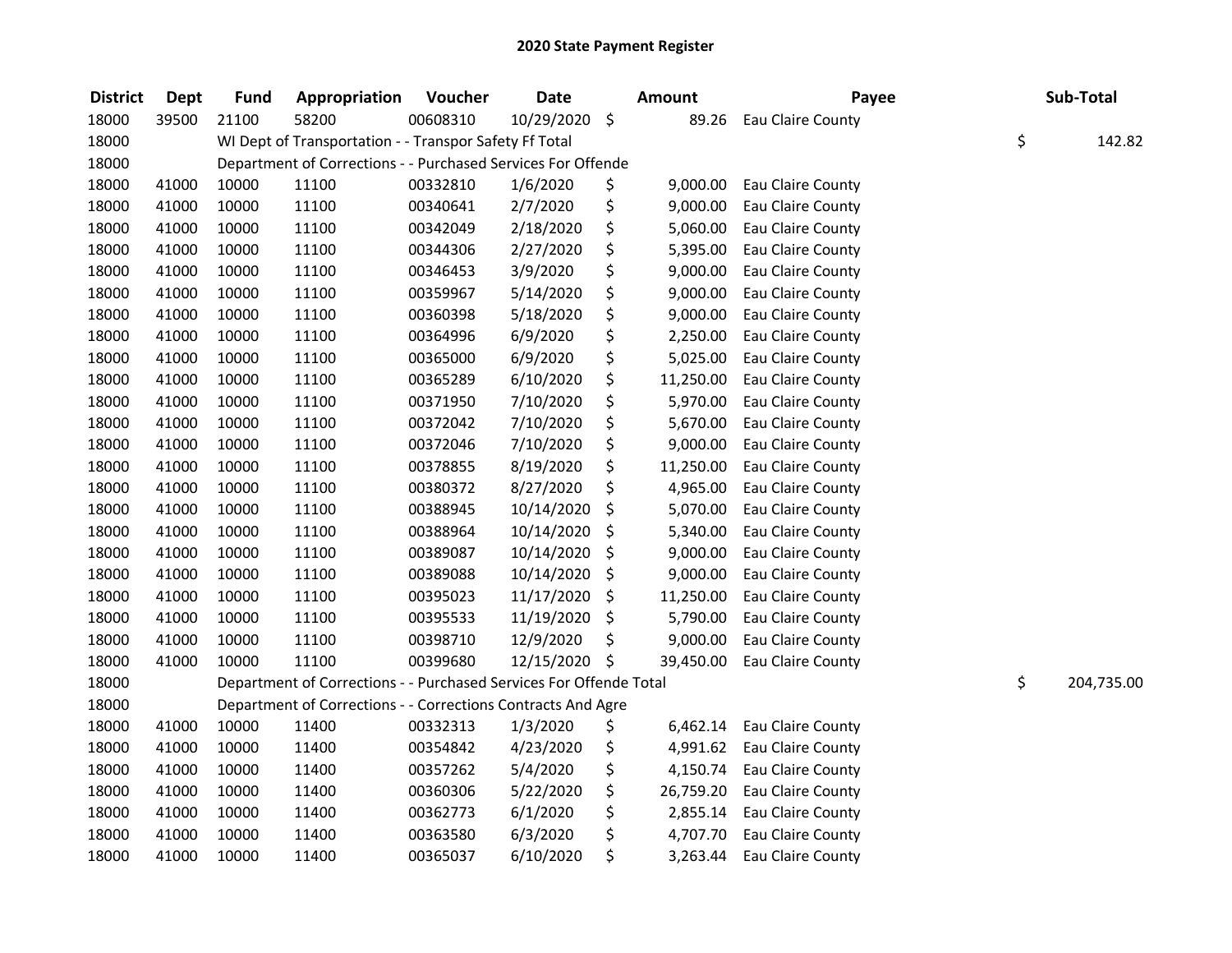| <b>District</b> | <b>Dept</b> | <b>Fund</b> | Appropriation                                                      | Voucher  | <b>Date</b>    | <b>Amount</b>   | Payee                                                                                                         | Sub-Total        |
|-----------------|-------------|-------------|--------------------------------------------------------------------|----------|----------------|-----------------|---------------------------------------------------------------------------------------------------------------|------------------|
| 18000           | 41000       | 10000       | 11400                                                              | 00365372 | 6/23/2020      | \$<br>47,754.88 | Eau Claire County                                                                                             |                  |
| 18000           | 41000       | 10000       | 11400                                                              | 00377888 | 8/14/2020      | \$<br>39,315.44 | Eau Claire County                                                                                             |                  |
| 18000           | 41000       | 10000       | 11400                                                              | 00379177 | 8/21/2020      | \$<br>21,304.44 | Eau Claire County                                                                                             |                  |
| 18000           | 41000       | 10000       | 11400                                                              | 00387296 | 10/7/2020      | \$<br>2,521.54  | Eau Claire County                                                                                             |                  |
| 18000           | 41000       | 10000       | 11400                                                              | 00389874 | 10/21/2020     | \$<br>3,293.44  | Eau Claire County                                                                                             |                  |
| 18000           | 41000       | 10000       | 11400                                                              | 00396834 | 12/1/2020      | \$<br>5,660.60  | Eau Claire County                                                                                             |                  |
| 18000           | 41000       | 10000       | 11400                                                              | 00396851 | 11/27/2020     | \$<br>12,247.48 | Eau Claire County                                                                                             |                  |
| 18000           | 41000       | 10000       | 11400                                                              | 00396856 | 11/27/2020     | \$<br>13,585.44 | Eau Claire County                                                                                             |                  |
| 18000           | 41000       | 10000       | 11400                                                              | 00396859 | 11/27/2020     | \$<br>13,585.44 | Eau Claire County                                                                                             |                  |
| 18000           | 41000       | 10000       | 11400                                                              | 00399675 | 12/16/2020     | \$<br>4,888.70  | Eau Claire County                                                                                             |                  |
| 18000           | 41000       | 10000       | 11400                                                              | 00399970 | 12/17/2020     | \$<br>20,686.92 | Eau Claire County                                                                                             |                  |
| 18000           | 41000       | 10000       | 11400                                                              | 00400444 | 12/23/2020 \$  | 24,700.80       | Eau Claire County                                                                                             |                  |
| 18000           |             |             | Department of Corrections - - Corrections Contracts And Agre Total |          |                |                 |                                                                                                               | \$<br>262,735.10 |
| 18000           |             |             |                                                                    |          |                |                 | Department of Corrections - - Reimbursing Counties For Probation, Extended Supervision And Parole Holds       |                  |
| 18000           | 41000       | 10000       | 11600                                                              | 00392543 | 11/5/2020      | \$              | 196,960.00 Eau Claire County                                                                                  |                  |
| 18000           |             |             |                                                                    |          |                |                 | Department of Corrections - - Reimbursing Counties For Probation, Extended Supervision And Parole Holds Total | \$<br>196,960.00 |
| 18000           |             |             | Department of Corrections - - Prison Industries                    |          |                |                 |                                                                                                               |                  |
| 18000           | 41000       | 16600       | 13400                                                              | 00358957 | 5/18/2020      | \$<br>632.23    | Eau Claire County                                                                                             |                  |
| 18000           |             |             | Department of Corrections - - Prison Industries Total              |          |                |                 |                                                                                                               | \$<br>632.23     |
| 18000           |             |             | Child Abuse & Neglect Prev Bd - - General Aids                     |          |                |                 |                                                                                                               |                  |
| 18000           | 43300       | 10000       | 99000                                                              | 00002361 | 4/24/2020      | \$<br>20,454.02 | <b>Eau Claire County</b>                                                                                      |                  |
| 18000           |             |             | Child Abuse & Neglect Prev Bd - - General Aids Total               |          |                |                 |                                                                                                               | \$<br>20,454.02  |
| 18000           |             |             | Department of Health Services - - State/Federal Aids               |          |                |                 |                                                                                                               |                  |
| 18000           | 43500       | 10000       | 00000                                                              | 92007    | $1/1/2020$ \$  | 742,331.00      | Eau Claire County                                                                                             |                  |
| 18000           | 43500       | 10000       | 00000                                                              | 92008    | $2/1/2020$ \$  | 493,576.00      | Eau Claire County                                                                                             |                  |
| 18000           | 43500       | 10000       | 00000                                                              | 92009    | $3/1/2020$ \$  | 551,969.00      | Eau Claire County                                                                                             |                  |
| 18000           | 43500       | 10000       | 00000                                                              | 92010    | $4/1/2020$ \$  | 1,327,458.00    | Eau Claire County                                                                                             |                  |
| 18000           | 43500       | 10000       | 00000                                                              | 92011    | $5/1/2020$ \$  | 1,753,138.00    | Eau Claire County                                                                                             |                  |
| 18000           | 43500       | 10000       | 00000                                                              | 92012    | $6/1/2020$ \$  | 820,398.00      | Eau Claire County                                                                                             |                  |
| 18000           | 43500       | 10000       | 00000                                                              | 92100    | 7/1/2020 \$    | 3,368,721.00    | Eau Claire County                                                                                             |                  |
| 18000           | 43500       | 10000       | 00000                                                              | 92101    | 8/1/2020 \$    | 1,186,333.00    | Eau Claire County                                                                                             |                  |
| 18000           | 43500       | 10000       | 00000                                                              | 92102    | $9/1/2020$ \$  | 1,160,892.00    | Eau Claire County                                                                                             |                  |
| 18000           | 43500       | 10000       | 00000                                                              | 92103    | 10/1/2020 \$   | 634,535.00      | Eau Claire County                                                                                             |                  |
| 18000           | 43500       | 10000       | 00000                                                              | 92104    | $11/1/2020$ \$ | 668,740.00      | Eau Claire County                                                                                             |                  |
| 18000           | 43500       | 10000       | 00000                                                              | 92105    | 12/1/2020 \$   | 569,761.00      | Eau Claire County                                                                                             |                  |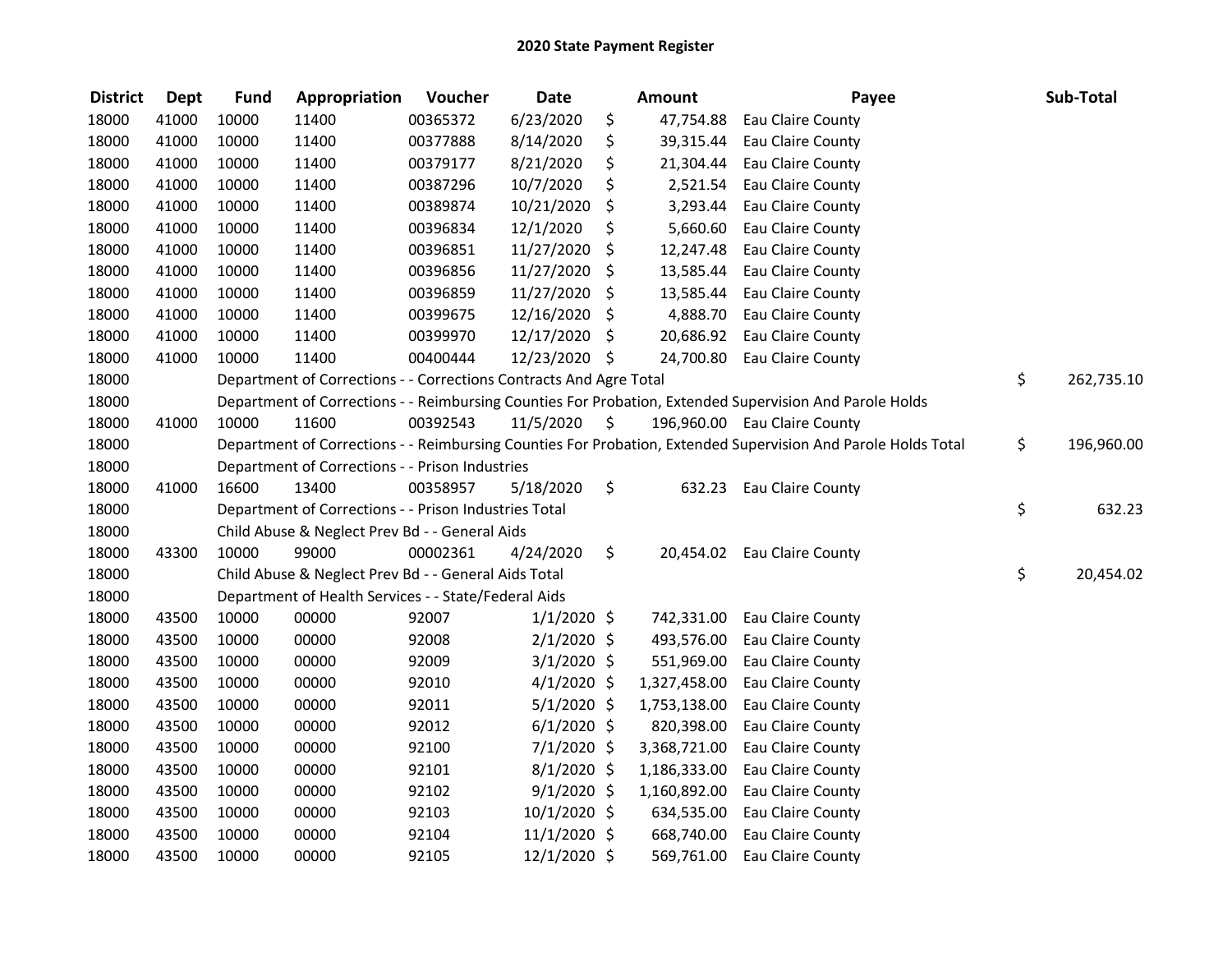| <b>District</b> | Dept  | <b>Fund</b> | Appropriation                                                          | Voucher  | <b>Date</b> |    | <b>Amount</b> | Payee                    | Sub-Total           |
|-----------------|-------|-------------|------------------------------------------------------------------------|----------|-------------|----|---------------|--------------------------|---------------------|
| 18000           |       |             | Department of Health Services - - State/Federal Aids Total             |          |             |    |               |                          | \$<br>13,277,852.00 |
| 18000           |       |             | Department of Health Services - - General Program Operations           |          |             |    |               |                          |                     |
| 18000           | 43500 | 10000       | 40100                                                                  | 00338508 | 1/30/2020   | \$ | 1.50          | Eau Claire County        |                     |
| 18000           | 43500 | 10000       | 40100                                                                  | 00343129 | 2/19/2020   | \$ | 1.50          | Eau Claire County        |                     |
| 18000           | 43500 | 10000       | 40100                                                                  | 00347506 | 3/11/2020   | \$ | 1.50          | Eau Claire County        |                     |
| 18000           | 43500 | 10000       | 40100                                                                  | 00352932 | 4/7/2020    | \$ | 15.00         | Eau Claire County        |                     |
| 18000           | 43500 | 10000       | 40100                                                                  | 00356356 | 4/28/2020   | \$ | 1.50          | Eau Claire County        |                     |
| 18000           | 43500 | 10000       | 40100                                                                  | 00361066 | 6/3/2020    | \$ | 1.50          | Eau Claire County        |                     |
| 18000           | 43500 | 10000       | 40100                                                                  | 00374709 | 8/26/2020   | \$ | 1.50          | Eau Claire County        |                     |
| 18000           | 43500 | 10000       | 40100                                                                  | 00378826 | 9/15/2020   | \$ | 1.50          | Eau Claire County        |                     |
| 18000           | 43500 | 10000       | 40100                                                                  | 00385124 | 10/20/2020  | \$ | 1.50          | Eau Claire County        |                     |
| 18000           | 43500 | 10000       | 40100                                                                  | 00385133 | 10/20/2020  | \$ | 1.50          | Eau Claire County        |                     |
| 18000           | 43500 | 10000       | 40100                                                                  | 00388185 | 11/3/2020   | \$ | 1.50          | Eau Claire County        |                     |
| 18000           | 43500 | 10000       | 40100                                                                  | 00388193 | 11/3/2020   |    | 1.00          | Eau Claire County        |                     |
| 18000           | 43500 | 10000       | 40100                                                                  | 00388194 | 11/3/2020   | Ś. | 15.00         | Eau Claire County        |                     |
| 18000           |       |             | Department of Health Services - - General Program Operations Total     |          |             |    |               |                          | \$<br>46.00         |
| 18000           |       |             | Department of Health Services - - Medical Assistance State Admin       |          |             |    |               |                          |                     |
| 18000           | 43500 | 10000       | 44000                                                                  | 00338508 | 1/30/2020   | \$ | 1.50          | Eau Claire County        |                     |
| 18000           | 43500 | 10000       | 44000                                                                  | 00343129 | 2/19/2020   | \$ | 1.50          | Eau Claire County        |                     |
| 18000           | 43500 | 10000       | 44000                                                                  | 00347506 | 3/11/2020   | \$ | 1.50          | Eau Claire County        |                     |
| 18000           | 43500 | 10000       | 44000                                                                  | 00352932 | 4/7/2020    | \$ | 15.00         | <b>Eau Claire County</b> |                     |
| 18000           | 43500 | 10000       | 44000                                                                  | 00356356 | 4/28/2020   | \$ | 1.50          | Eau Claire County        |                     |
| 18000           | 43500 | 10000       | 44000                                                                  | 00361066 | 6/3/2020    | \$ | 1.50          | <b>Eau Claire County</b> |                     |
| 18000           | 43500 | 10000       | 44000                                                                  | 00374709 | 8/26/2020   | \$ | 1.50          | Eau Claire County        |                     |
| 18000           | 43500 | 10000       | 44000                                                                  | 00378826 | 9/15/2020   | \$ | 1.50          | Eau Claire County        |                     |
| 18000           | 43500 | 10000       | 44000                                                                  | 00385124 | 10/20/2020  | \$ | 1.50          | Eau Claire County        |                     |
| 18000           | 43500 | 10000       | 44000                                                                  | 00385133 | 10/20/2020  | \$ | 1.50          | Eau Claire County        |                     |
| 18000           | 43500 | 10000       | 44000                                                                  | 00388185 | 11/3/2020   | \$ | 1.50          | Eau Claire County        |                     |
| 18000           | 43500 | 10000       | 44000                                                                  | 00388193 | 11/3/2020   | \$ | 1.00          | Eau Claire County        |                     |
| 18000           | 43500 | 10000       | 44000                                                                  | 00388194 | 11/3/2020   | \$ | 15.00         | Eau Claire County        |                     |
| 18000           |       |             | Department of Health Services - - Medical Assistance State Admin Total |          |             |    |               |                          | \$<br>46.00         |
| 18000           |       |             | Department of Health Services - - Interagency And Intra-Agency A       |          |             |    |               |                          |                     |
| 18000           | 43500 | 10000       | 46800                                                                  | 00339695 | 2/4/2020    | \$ | 283,080.83    | Eau Claire County        |                     |
| 18000           | 43500 | 10000       | 46800                                                                  | 00381955 | 10/1/2020   | \$ | 981,285.00    | Eau Claire County        |                     |
| 18000           |       |             | Department of Health Services - - Interagency And Intra-Agency A Total |          |             |    |               |                          | \$<br>1,264,365.83  |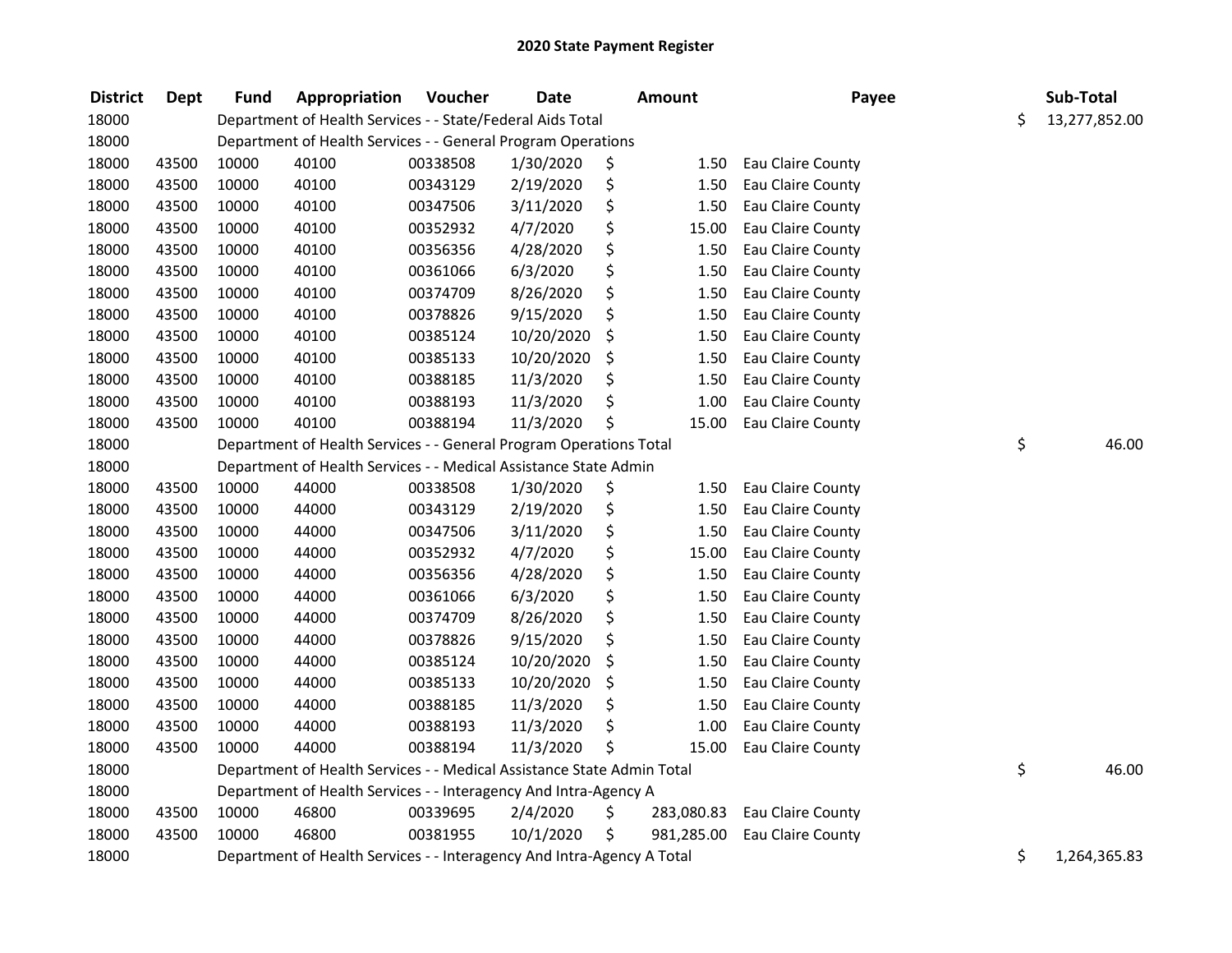| <b>District</b> | <b>Dept</b> | Fund  | Appropriation                                                          | Voucher  | <b>Date</b>   | <b>Amount</b>      | Payee             | Sub-Total    |
|-----------------|-------------|-------|------------------------------------------------------------------------|----------|---------------|--------------------|-------------------|--------------|
| 18000           |             |       | Dept of Children and Families - - Fees For Administrative Servic       |          |               |                    |                   |              |
| 18000           | 43700       | 10000 | 23100                                                                  | 00065094 | 1/27/2020     | \$<br>235.00       | Eau Claire County |              |
| 18000           | 43700       | 10000 | 23100                                                                  | 00069707 | 5/1/2020      | \$<br>305.00       | Eau Claire County |              |
| 18000           | 43700       | 10000 | 23100                                                                  | 00072999 | 7/23/2020     | \$<br>30.00        | Eau Claire County |              |
| 18000           | 43700       | 10000 | 23100                                                                  | 00076514 | 10/22/2020 \$ | 75.00              | Eau Claire County |              |
| 18000           |             |       | Dept of Children and Families - - Fees For Administrative Servic Total |          |               |                    |                   | \$<br>645.00 |
| 18000           |             |       | Dept of Children and Families - - General Aids                         |          |               |                    |                   |              |
| 18000           | 43700       | 10000 | 99000                                                                  | 00064495 | 1/6/2020      | \$<br>95,292.56    | Eau Claire County |              |
| 18000           | 43700       | 10000 | 99000                                                                  | 00065346 | 1/30/2020     | \$<br>274,287.33   | Eau Claire County |              |
| 18000           | 43700       | 10000 | 99000                                                                  | 00065645 | 2/5/2020      | \$<br>65,429.23    | Eau Claire County |              |
| 18000           | 43700       | 10000 | 99000                                                                  | 00066841 | 3/5/2020      | \$<br>724,302.00   | Eau Claire County |              |
| 18000           | 43700       | 10000 | 99000                                                                  | 00066915 | 3/5/2020      | \$<br>3,048.48     | Eau Claire County |              |
| 18000           | 43700       | 10000 | 99000                                                                  | 00067674 | 3/26/2020     | \$<br>7,496.93     | Eau Claire County |              |
| 18000           | 43700       | 10000 | 99000                                                                  | 00067840 | 3/31/2020     | \$<br>248,240.63   | Eau Claire County |              |
| 18000           | 43700       | 10000 | 99000                                                                  | 00068250 | 4/6/2020      | \$<br>701.00       | Eau Claire County |              |
| 18000           | 43700       | 10000 | 99000                                                                  | 00068251 | 4/3/2020      | \$<br>95,370.24    | Eau Claire County |              |
| 18000           | 43700       | 10000 | 99000                                                                  | 00069359 | 4/30/2020     | \$<br>281,617.55   | Eau Claire County |              |
| 18000           | 43700       | 10000 | 99000                                                                  | 00069891 | 5/5/2020      | \$<br>118,351.58   | Eau Claire County |              |
| 18000           | 43700       | 10000 | 99000                                                                  | 00070036 | 5/8/2020      | \$<br>29,480.00    | Eau Claire County |              |
| 18000           | 43700       | 10000 | 99000                                                                  | 00070855 | 6/5/2020      | \$<br>100,230.25   | Eau Claire County |              |
| 18000           | 43700       | 10000 | 99000                                                                  | 00071473 | 6/17/2020     | \$<br>5,471.00     | Eau Claire County |              |
| 18000           | 43700       | 10000 | 99000                                                                  | 00072309 | 7/6/2020      | \$<br>233,037.75   | Eau Claire County |              |
| 18000           | 43700       | 10000 | 99000                                                                  | 00073316 | 7/30/2020     | \$<br>272,278.34   | Eau Claire County |              |
| 18000           | 43700       | 10000 | 99000                                                                  | 00073869 | 8/12/2020     | \$<br>70,332.00    | Eau Claire County |              |
| 18000           | 43700       | 10000 | 99000                                                                  | 00074782 | 9/10/2020     | \$<br>1,615,501.83 | Eau Claire County |              |
| 18000           | 43700       | 10000 | 99000                                                                  | 00075017 | 9/16/2020     | \$<br>13,281.00    | Eau Claire County |              |
| 18000           | 43700       | 10000 | 99000                                                                  | 00075083 | 9/17/2020     | \$<br>181,445.00   | Eau Claire County |              |
| 18000           | 43700       | 10000 | 99000                                                                  | 00075084 | 9/17/2020     | \$<br>4,221.00     | Eau Claire County |              |
| 18000           | 43700       | 10000 | 99000                                                                  | 00075203 | 9/18/2020     | \$<br>70,724.42    | Eau Claire County |              |
| 18000           | 43700       | 10000 | 99000                                                                  | 00075898 | 10/5/2020     | \$<br>83,411.03    | Eau Claire County |              |
| 18000           | 43700       | 10000 | 99000                                                                  | 00076791 | 10/30/2020    | \$<br>247,154.24   | Eau Claire County |              |
| 18000           | 43700       | 10000 | 99000                                                                  | 00077018 | 11/5/2020     | \$<br>87,304.25    | Eau Claire County |              |
| 18000           | 43700       | 10000 | 99000                                                                  | 00077149 | 11/6/2020     | \$<br>19,926.00    | Eau Claire County |              |
| 18000           | 43700       | 10000 | 99000                                                                  | 00077246 | 11/10/2020    | \$<br>14,658.00    | Eau Claire County |              |
| 18000           | 43700       | 10000 | 99000                                                                  | 00078151 | 12/4/2020     | \$<br>30,640.00    | Eau Claire County |              |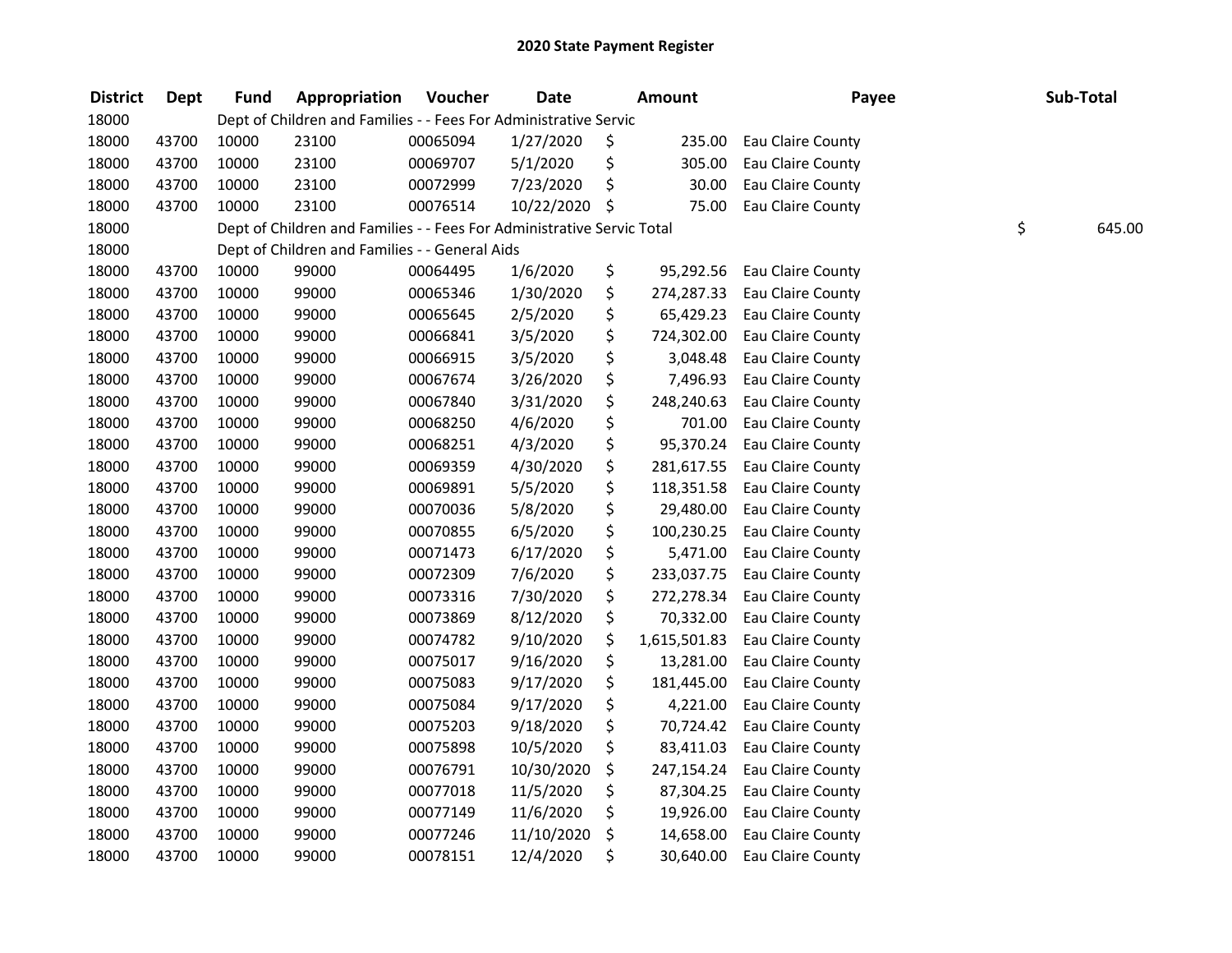| <b>District</b> | <b>Dept</b> | <b>Fund</b> | Appropriation                                                         | Voucher  | <b>Date</b> | <b>Amount</b>   | Payee                       | Sub-Total          |
|-----------------|-------------|-------------|-----------------------------------------------------------------------|----------|-------------|-----------------|-----------------------------|--------------------|
| 18000           | 43700       | 10000       | 99000                                                                 | 00078237 | 12/7/2020   | \$              | 73,443.01 Eau Claire County |                    |
| 18000           |             |             | Dept of Children and Families - - General Aids Total                  |          |             |                 |                             | \$<br>5,066,676.65 |
| 18000           |             |             | Dept of Workforce Development - - Auxiliary Services                  |          |             |                 |                             |                    |
| 18000           | 44500       | 10000       | 13000                                                                 | 00304251 | 11/3/2020   | \$<br>80.00     | Eau Claire County           |                    |
| 18000           | 44500       | 10000       | 13000                                                                 | 00307382 | 12/2/2020   | \$<br>125.00    | Eau Claire County           |                    |
| 18000           |             |             | Dept of Workforce Development - - Auxiliary Services Total            |          |             |                 |                             | \$<br>205.00       |
| 18000           |             |             | Dept of Workforce Development - - Ui Admin Fed                        |          |             |                 |                             |                    |
| 18000           | 44500       | 10000       | 15100                                                                 | 00267625 | 1/14/2020   | \$<br>120.00    | Eau Claire County           |                    |
| 18000           | 44500       | 10000       | 15100                                                                 | 00270867 | 2/4/2020    | \$<br>110.00    | Eau Claire County           |                    |
| 18000           | 44500       | 10000       | 15100                                                                 | 00272460 | 2/14/2020   | \$<br>100.00    | Eau Claire County           |                    |
| 18000           | 44500       | 10000       | 15100                                                                 | 00275597 | 3/3/2020    | \$<br>95.00     | Eau Claire County           |                    |
| 18000           | 44500       | 10000       | 15100                                                                 | 00280581 | 4/2/2020    | \$<br>240.00    | Eau Claire County           |                    |
| 18000           | 44500       | 10000       | 15100                                                                 | 00284478 | 5/4/2020    | \$<br>75.00     | Eau Claire County           |                    |
| 18000           | 44500       | 10000       | 15100                                                                 | 00287326 | 6/2/2020    | \$<br>80.00     | Eau Claire County           |                    |
| 18000           | 44500       | 10000       | 15100                                                                 | 00290146 | 7/2/2020    | \$<br>95.00     | Eau Claire County           |                    |
| 18000           | 44500       | 10000       | 15100                                                                 | 00293585 | 8/4/2020    | \$<br>65.00     | Eau Claire County           |                    |
| 18000           | 44500       | 10000       | 15100                                                                 | 00296619 | 9/2/2020    | \$<br>90.00     | Eau Claire County           |                    |
| 18000           | 44500       | 10000       | 15100                                                                 | 00300290 | 10/2/2020   | \$<br>85.00     | Eau Claire County           |                    |
| 18000           |             |             | Dept of Workforce Development - - Ui Admin Fed Total                  |          |             |                 |                             | \$<br>1,155.00     |
| 18000           |             |             | Dept of Workforce Development - - Wc Ops Uninsured Emplyr Admin       |          |             |                 |                             |                    |
| 18000           | 44500       | 22700       | 17700                                                                 | 00288539 | 6/16/2020   | \$<br>45.00     | Eau Claire County           |                    |
| 18000           | 44500       | 22700       | 17700                                                                 | 00288606 | 6/17/2020   | \$<br>70.00     | Eau Claire County           |                    |
| 18000           | 44500       | 22700       | 17700                                                                 | 00296841 | 9/3/2020    | \$<br>40.00     | Eau Claire County           |                    |
| 18000           | 44500       | 22700       | 17700                                                                 | 00296842 | 9/3/2020    | \$<br>15.00     | Eau Claire County           |                    |
| 18000           | 44500       | 22700       | 17700                                                                 | 00296843 | 9/3/2020    | \$<br>10.00     | <b>Eau Claire County</b>    |                    |
| 18000           |             |             | Dept of Workforce Development - - Wc Ops Uninsured Emplyr Admin Total |          |             |                 |                             | \$<br>180.00       |
| 18000           |             |             | Department of Justice - - Drug Trafficking Resp Grants                |          |             |                 |                             |                    |
| 18000           | 45500       | 10000       | 20800                                                                 | 00087206 | 8/14/2020   | \$<br>4,854.00  | Eau Claire County           |                    |
| 18000           |             |             | Department of Justice - - Drug Trafficking Resp Grants Total          |          |             |                 |                             | \$<br>4,854.00     |
| 18000           |             |             | Department of Justice - - Crime Laboratories, Dna                     |          |             |                 |                             |                    |
| 18000           | 45500       | 10000       | 22100                                                                 | 00085816 | 7/16/2020   | \$<br>3,320.00  | Eau Claire County           |                    |
| 18000           |             |             | Department of Justice - - Crime Laboratories, Dna Total               |          |             |                 |                             | \$<br>3,320.00     |
| 18000           |             |             | Department of Justice - - Drug Crimes Enforcement, Local              |          |             |                 |                             |                    |
| 18000           | 45500       | 10000       | 22500                                                                 | 00078034 | 1/10/2020   | \$<br>28,896.00 | Eau Claire County           |                    |
| 18000           |             |             | Department of Justice - - Drug Crimes Enforcement, Local Total        |          |             |                 |                             | \$<br>28,896.00    |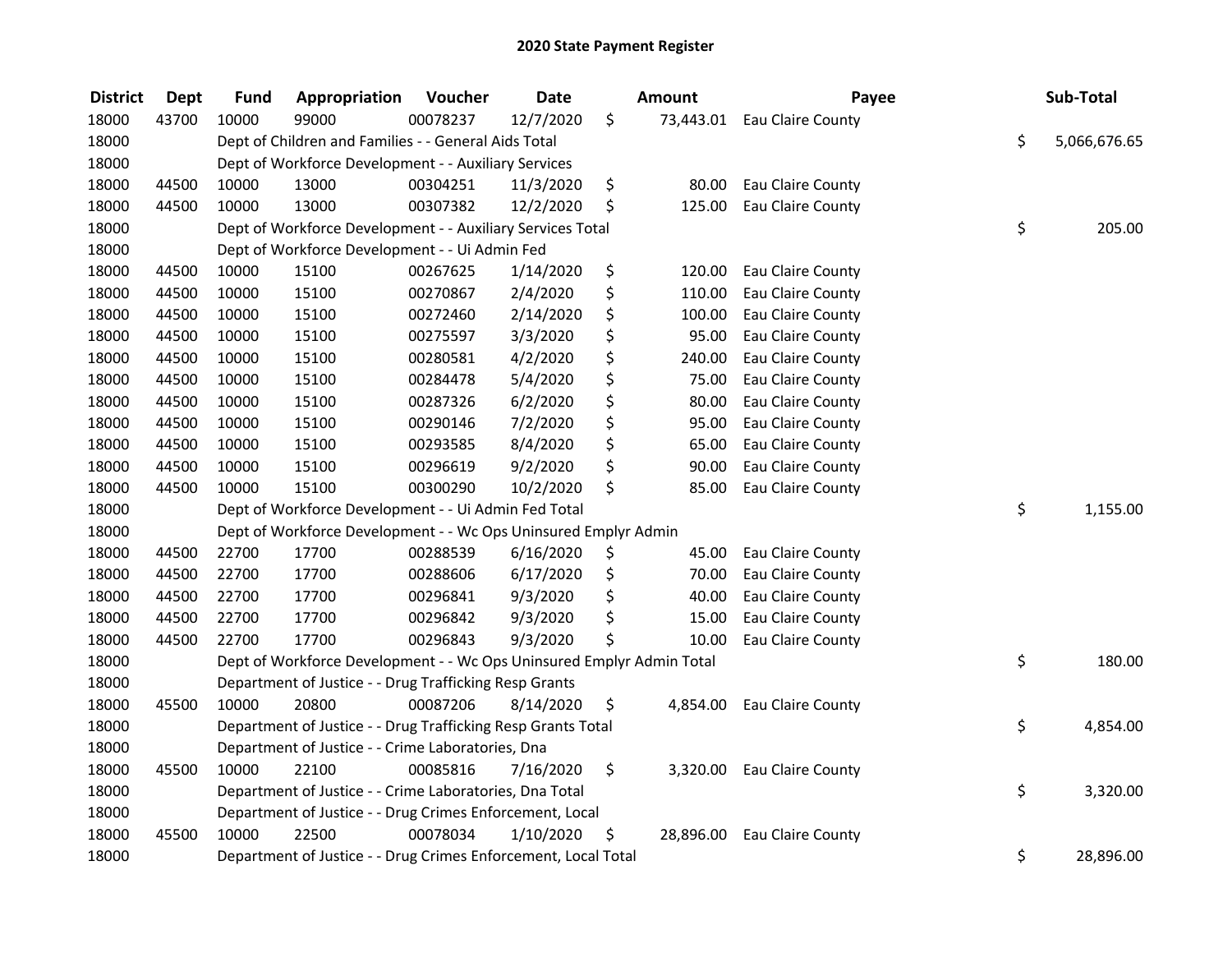| <b>District</b> | <b>Dept</b> | <b>Fund</b> | Appropriation                                                 | Voucher  | <b>Date</b>   | <b>Amount</b>   | Payee             |    | Sub-Total  |
|-----------------|-------------|-------------|---------------------------------------------------------------|----------|---------------|-----------------|-------------------|----|------------|
| 18000           |             |             | Department of Justice - - Law Enforcement Train, Local        |          |               |                 |                   |    |            |
| 18000           | 45500       | 10000       | 23100                                                         | 00091425 | 12/4/2020     | \$<br>17,600.00 | Eau Claire County |    |            |
| 18000           | 45500       | 10000       | 23100                                                         | 00091800 | 12/9/2020     | \$<br>1,120.00  | Eau Claire County |    |            |
| 18000           |             |             | Department of Justice - - Law Enforcement Train, Local Total  |          |               |                 |                   | \$ | 18,720.00  |
| 18000           |             |             | Department of Justice - - Federal Aid, Local Assistance       |          |               |                 |                   |    |            |
| 18000           | 45500       | 10000       | 25100                                                         | 00078432 | 1/17/2020     | \$<br>10,441.00 | Eau Claire County |    |            |
| 18000           | 45500       | 10000       | 25100                                                         | 00078817 | 1/24/2020     | \$<br>1,464.59  | Eau Claire County |    |            |
| 18000           | 45500       | 10000       | 25100                                                         | 00079099 | 1/30/2020     | \$<br>12,600.33 | Eau Claire County |    |            |
| 18000           | 45500       | 10000       | 25100                                                         | 00079893 | 2/13/2020     | \$<br>18,856.57 | Eau Claire County |    |            |
| 18000           | 45500       | 10000       | 25100                                                         | 00080603 | 2/27/2020     | \$<br>6,383.24  | Eau Claire County |    |            |
| 18000           | 45500       | 10000       | 25100                                                         | 00082835 | 4/27/2020     | \$<br>10,440.00 | Eau Claire County |    |            |
| 18000           | 45500       | 10000       | 25100                                                         | 00083043 | 5/5/2020      | \$<br>12,976.97 | Eau Claire County |    |            |
| 18000           | 45500       | 10000       | 25100                                                         | 00083224 | 5/7/2020      | \$<br>236.52    | Eau Claire County |    |            |
| 18000           | 45500       | 10000       | 25100                                                         | 00083511 | 5/14/2020     | \$<br>2,871.43  | Eau Claire County |    |            |
| 18000           | 45500       | 10000       | 25100                                                         | 00083920 | 5/27/2020     | \$<br>15,741.30 | Eau Claire County |    |            |
| 18000           | 45500       | 10000       | 25100                                                         | 00083961 | 6/1/2020      | \$<br>3,835.49  | Eau Claire County |    |            |
| 18000           | 45500       | 10000       | 25100                                                         | 00084268 | 6/1/2020      | \$<br>997.84    | Eau Claire County |    |            |
| 18000           | 45500       | 10000       | 25100                                                         | 00084367 | 6/2/2020      | \$<br>1,328.76  | Eau Claire County |    |            |
| 18000           | 45500       | 10000       | 25100                                                         | 00084618 | 6/10/2020     | \$<br>2,193.73  | Eau Claire County |    |            |
| 18000           | 45500       | 10000       | 25100                                                         | 00086357 | 7/31/2020     | \$<br>10,440.00 | Eau Claire County |    |            |
| 18000           | 45500       | 10000       | 25100                                                         | 00086386 | 7/27/2020     | \$<br>12,748.38 | Eau Claire County |    |            |
| 18000           | 45500       | 10000       | 25100                                                         | 00086550 | 7/31/2020     | \$<br>24,946.80 | Eau Claire County |    |            |
| 18000           | 45500       | 10000       | 25100                                                         | 00086880 | 8/11/2020     | \$<br>2,175.10  | Eau Claire County |    |            |
| 18000           | 45500       | 10000       | 25100                                                         | 00086903 | 8/6/2020      | \$<br>182.60    | Eau Claire County |    |            |
| 18000           | 45500       | 10000       | 25100                                                         | 00088279 | 9/21/2020     | \$<br>16,764.00 | Eau Claire County |    |            |
| 18000           | 45500       | 10000       | 25100                                                         | 00089795 | 11/5/2020     | \$<br>17,251.62 | Eau Claire County |    |            |
| 18000           | 45500       | 10000       | 25100                                                         | 00090145 | 11/9/2020     | \$<br>10,440.00 | Eau Claire County |    |            |
| 18000           | 45500       | 10000       | 25100                                                         | 00090240 | 11/9/2020     | \$<br>5,044.70  | Eau Claire County |    |            |
| 18000           | 45500       | 10000       | 25100                                                         | 00090606 | 11/16/2020    | \$<br>71.19     | Eau Claire County |    |            |
| 18000           | 45500       | 10000       | 25100                                                         | 00090732 | 11/19/2020    | \$<br>14,429.15 | Eau Claire County |    |            |
| 18000           | 45500       | 10000       | 25100                                                         | 00090733 | 11/19/2020 \$ | 4,600.05        | Eau Claire County |    |            |
| 18000           |             |             | Department of Justice - - Federal Aid, Local Assistance Total |          |               |                 |                   | \$ | 219,461.36 |
| 18000           |             |             | Department of Justice - - Alt Prosecution Alcohol Drugs       |          |               |                 |                   |    |            |
| 18000           | 45500       | 10000       | 27100                                                         | 00079993 | 2/25/2020     | \$<br>60,455.07 | Eau Claire County |    |            |
| 18000           | 45500       | 10000       | 27100                                                         | 00082826 | 4/27/2020     | \$<br>21,519.80 | Eau Claire County |    |            |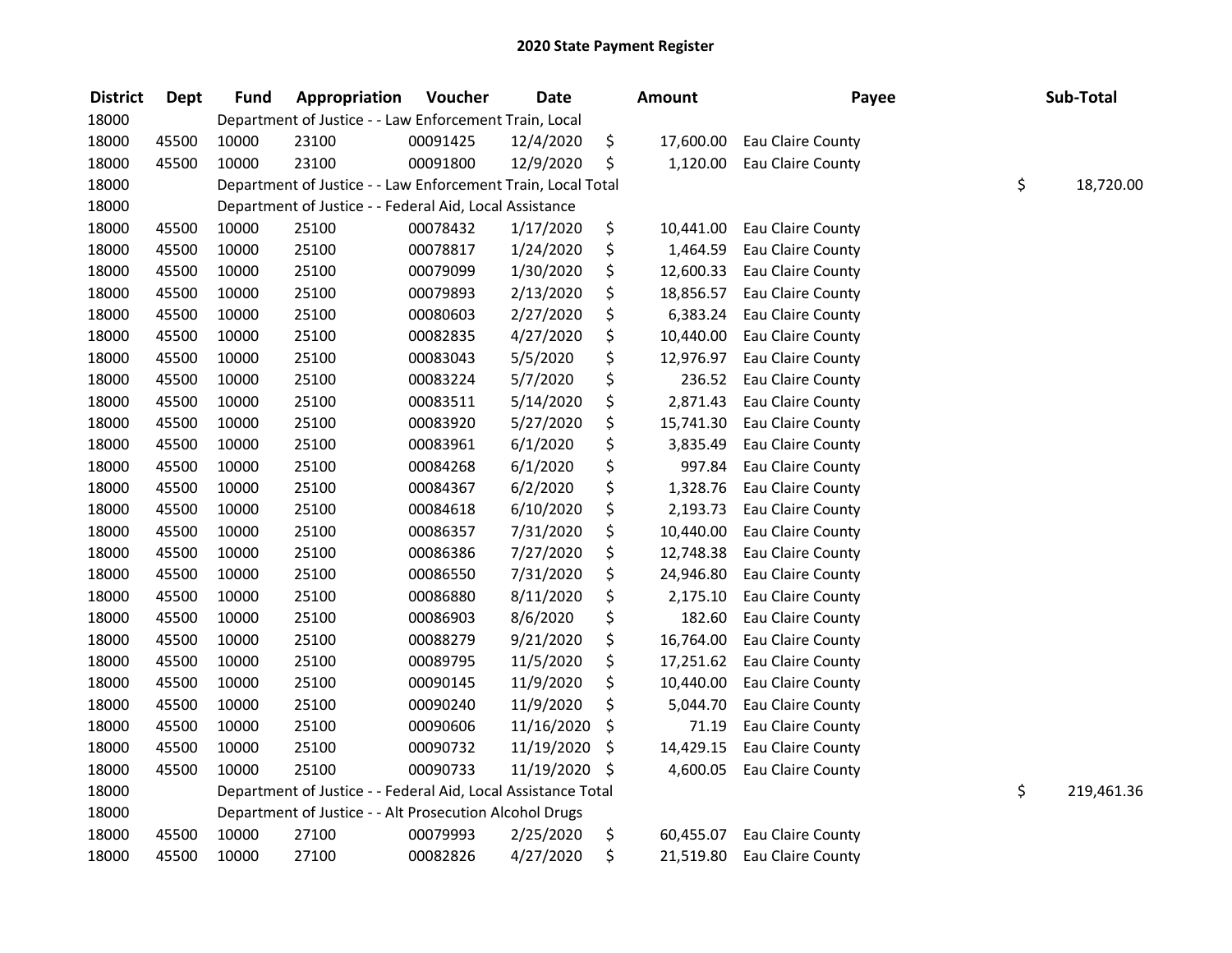| <b>District</b> | <b>Dept</b> | <b>Fund</b> | Appropriation                                                           | Voucher  | <b>Date</b> |      | Amount    | Payee                       | Sub-Total        |
|-----------------|-------------|-------------|-------------------------------------------------------------------------|----------|-------------|------|-----------|-----------------------------|------------------|
| 18000           | 45500       | 10000       | 27100                                                                   | 00086467 | 7/27/2020   | \$   | 12,810.23 | Eau Claire County           |                  |
| 18000           | 45500       | 10000       | 27100                                                                   | 00090139 | 11/9/2020   | \$   | 11,952.00 | Eau Claire County           |                  |
| 18000           |             |             | Department of Justice - - Alt Prosecution Alcohol Drugs Total           |          |             |      |           |                             | \$<br>106,737.10 |
| 18000           |             |             | Department of Justice - - Crime Victim Witness Assist                   |          |             |      |           |                             |                  |
| 18000           | 45500       | 10000       | 53200                                                                   | 00080472 | 2/26/2020   | \$   | 47,901.29 | Eau Claire County           |                  |
| 18000           | 45500       | 10000       | 53200                                                                   | 00086019 | 7/17/2020   | \$   | 38,196.51 | Eau Claire County           |                  |
| 18000           |             |             | Department of Justice - - Crime Victim Witness Assist Total             |          |             |      |           |                             | \$<br>86,097.80  |
| 18000           |             |             | Department of Justice - - Federal Aid, Victim Assistance                |          |             |      |           |                             |                  |
| 18000           | 45500       | 10000       | 54200                                                                   | 00079809 | 2/14/2020   | \$   | 21,913.00 | Eau Claire County           |                  |
| 18000           | 45500       | 10000       | 54200                                                                   | 00079940 | 2/18/2020   | \$   | 20,124.00 | Eau Claire County           |                  |
| 18000           | 45500       | 10000       | 54200                                                                   | 00083372 | 5/13/2020   | \$   | 35,581.00 | Eau Claire County           |                  |
| 18000           | 45500       | 10000       | 54200                                                                   | 00083727 | 5/26/2020   | \$   | 26,090.00 | Eau Claire County           |                  |
| 18000           | 45500       | 10000       | 54200                                                                   | 00086974 | 8/7/2020    | \$   | 25,960.00 | Eau Claire County           |                  |
| 18000           | 45500       | 10000       | 54200                                                                   | 00087225 | 8/14/2020   | \$   | 33,090.00 | Eau Claire County           |                  |
| 18000           | 45500       | 10000       | 54200                                                                   | 00090677 | 11/17/2020  | \$   | 41,193.00 | Eau Claire County           |                  |
| 18000           | 45500       | 10000       | 54200                                                                   | 00091393 | 12/3/2020   | \$   | 25,541.00 | Eau Claire County           |                  |
| 18000           |             |             | Department of Justice - - Federal Aid, Victim Assistance Total          |          |             |      |           |                             | \$<br>229,492.00 |
| 18000           |             |             | Department of Military Affairs - - Emergency Response Equipment         |          |             |      |           |                             |                  |
| 18000           | 46500       | 10000       | 30800                                                                   | 00071930 | 1/15/2020   | \$   | 7,474.82  | Eau Claire County           |                  |
| 18000           |             |             | Department of Military Affairs - - Emergency Response Equipment Total   |          |             |      |           |                             | \$<br>7,474.82   |
| 18000           |             |             | Department of Military Affairs - - Mobile Field Force Grants            |          |             |      |           |                             |                  |
| 18000           | 46500       | 10000       | 31200                                                                   | 00079330 | 6/23/2020   | - \$ |           | 10,000.00 Eau Claire County |                  |
| 18000           |             |             | Department of Military Affairs - - Mobile Field Force Grants Total      |          |             |      |           |                             | \$<br>10,000.00  |
| 18000           |             |             | Department of Military Affairs - - Local Emer Planning Grants           |          |             |      |           |                             |                  |
| 18000           | 46500       | 10000       | 33700                                                                   | 00073524 | 2/4/2020    | S.   |           | 17,743.63 Eau Claire County |                  |
| 18000           |             |             | Department of Military Affairs - - Local Emer Planning Grants Total     |          |             |      |           |                             | \$<br>17,743.63  |
| 18000           |             |             | Department of Military Affairs - - Federal Aid, Local Assistance        |          |             |      |           |                             |                  |
| 18000           | 46500       | 10000       | 34200                                                                   | 00071362 | 1/3/2020    | \$   |           | 56,958.53 Eau Claire County |                  |
| 18000           |             |             | Department of Military Affairs - - Federal Aid, Local Assistance Total  |          |             |      |           |                             | \$<br>56,958.53  |
| 18000           |             |             | Department of Military Affairs - - Federal Aid, Homeland Security       |          |             |      |           |                             |                  |
| 18000           | 46500       | 10000       | 35000                                                                   | 00076287 | 4/8/2020    | \$   | 44,792.54 | Eau Claire County           |                  |
| 18000           | 46500       | 10000       | 35000                                                                   | 00076288 | 4/8/2020    | \$   | 2,300.00  | Eau Claire County           |                  |
| 18000           | 46500       | 10000       | 35000                                                                   | 00076289 | 4/8/2020    | \$   | 22,499.95 | Eau Claire County           |                  |
| 18000           |             |             | Department of Military Affairs - - Federal Aid, Homeland Security Total |          |             |      |           |                             | \$<br>69,592.49  |
| 18000           |             |             | Department of Veterans Affairs - - County Grants                        |          |             |      |           |                             |                  |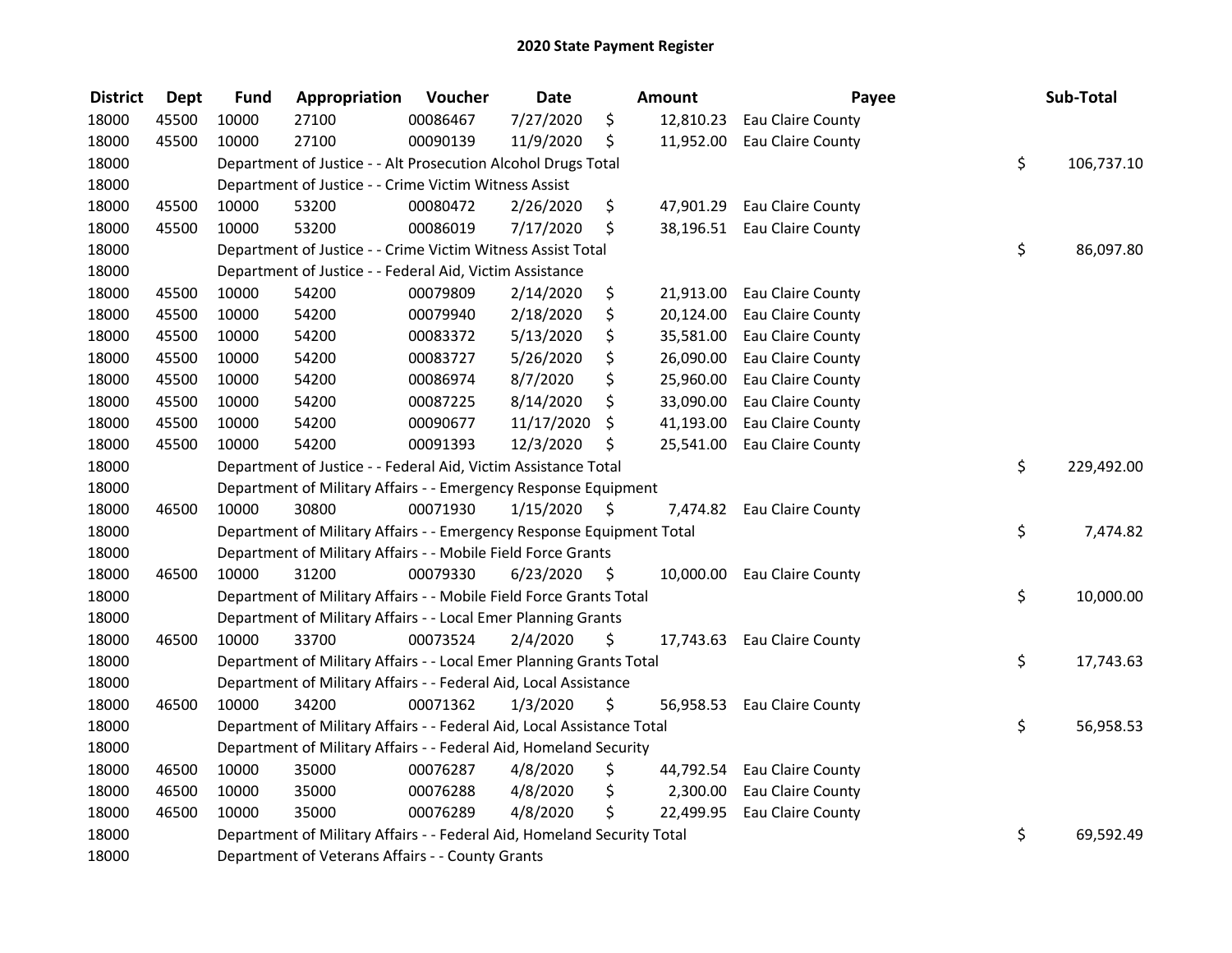| <b>District</b> | <b>Dept</b> | <b>Fund</b> | Appropriation                                                        | Voucher  | <b>Date</b> |     | <b>Amount</b> | Payee             | Sub-Total        |
|-----------------|-------------|-------------|----------------------------------------------------------------------|----------|-------------|-----|---------------|-------------------|------------------|
| 18000           | 48500       | 58200       | 26700                                                                | 00077447 | 2/24/2020   | \$  | 13,000.00     | Eau Claire County |                  |
| 18000           |             |             | Department of Veterans Affairs - - County Grants Total               |          |             |     |               |                   | \$<br>13,000.00  |
| 18000           |             |             | Department of Administration - - Gifts, Grants And Bequests          |          |             |     |               |                   |                  |
| 18000           | 50500       | 10000       | 13100                                                                | 00125196 | 7/14/2020   | \$. | 82.00         | Eau Claire County |                  |
| 18000           |             |             | Department of Administration - - Gifts, Grants And Bequests Total    |          |             |     |               |                   | \$<br>82.00      |
| 18000           |             |             | Department of Administration - - Federal Aid                         |          |             |     |               |                   |                  |
| 18000           | 50500       | 10000       | 14200                                                                | 00129564 | 9/29/2020   | \$  | 67,063.00     | Eau Claire County |                  |
| 18000           | 50500       | 10000       | 14200                                                                | 00129840 | 10/1/2020   | \$  | 136,081.62    | Eau Claire County |                  |
| 18000           | 50500       | 10000       | 14200                                                                | 00134430 | 12/9/2020   | \$  | 493,633.69    | Eau Claire County |                  |
| 18000           |             |             | Department of Administration - - Federal Aid Total                   |          |             |     |               |                   | \$<br>696,778.31 |
| 18000           |             |             | Department of Administration - - Federal Aid, Local Assistance       |          |             |     |               |                   |                  |
| 18000           | 50500       | 10000       | 15500                                                                | 00116675 | 1/29/2020   | \$  | 5,021.28      | Eau Claire County |                  |
| 18000           | 50500       | 10000       | 15500                                                                | 00117653 | 2/18/2020   | \$  | 8,303.65      | Eau Claire County |                  |
| 18000           | 50500       | 10000       | 15500                                                                | 00119401 | 3/17/2020   | \$  | 7,656.81      | Eau Claire County |                  |
| 18000           | 50500       | 10000       | 15500                                                                | 00122609 | 5/15/2020   | \$  | 7,460.93      | Eau Claire County |                  |
| 18000           | 50500       | 10000       | 15500                                                                | 00123099 | 5/29/2020   | \$  | 8,901.91      | Eau Claire County |                  |
| 18000           | 50500       | 10000       | 15500                                                                | 00123928 | 6/16/2020   | \$  | 11,576.02     | Eau Claire County |                  |
| 18000           | 50500       | 10000       | 15500                                                                | 00127206 | 8/17/2020   | \$  | 8,884.33      | Eau Claire County |                  |
| 18000           | 50500       | 10000       | 15500                                                                | 00128724 | 9/15/2020   | \$  | 5,342.34      | Eau Claire County |                  |
| 18000           | 50500       | 10000       | 15500                                                                | 00131027 | 10/15/2020  | \$  | 8,837.07      | Eau Claire County |                  |
| 18000           | 50500       | 10000       | 15500                                                                | 00131695 | 10/29/2020  | \$  | 2,995.98      | Eau Claire County |                  |
| 18000           | 50500       | 10000       | 15500                                                                | 00133589 | 12/1/2020   | \$  | 5,546.76      | Eau Claire County |                  |
| 18000           |             |             | Department of Administration - - Federal Aid, Local Assistance Total |          |             |     |               |                   | \$<br>80,527.08  |
| 18000           |             |             | Department of Administration - - Low-Income Assistance Grants        |          |             |     |               |                   |                  |
| 18000           | 50500       | 23500       | 37100                                                                | 00116675 | 1/29/2020   | \$  | 3,725.80      | Eau Claire County |                  |
| 18000           | 50500       | 23500       | 37100                                                                | 00117653 | 2/18/2020   | \$  | 6,731.94      | Eau Claire County |                  |
| 18000           | 50500       | 23500       | 37100                                                                | 00119401 | 3/17/2020   | \$  | 6,139.55      | Eau Claire County |                  |
| 18000           | 50500       | 23500       | 37100                                                                | 00122609 | 5/15/2020   | \$  | 5,960.14      | Eau Claire County |                  |
| 18000           | 50500       | 23500       | 37100                                                                | 00123099 | 5/29/2020   | \$  | 7,279.85      | Eau Claire County |                  |
| 18000           | 50500       | 23500       | 37100                                                                | 00123928 | 6/16/2020   | \$  | 9,728.90      | Eau Claire County |                  |
| 18000           | 50500       | 23500       | 37100                                                                | 00127206 | 8/17/2020   | \$  | 7,263.74      | Eau Claire County |                  |
| 18000           | 50500       | 23500       | 37100                                                                | 00128724 | 9/15/2020   | \$  | 10,337.47     | Eau Claire County |                  |
| 18000           | 50500       | 23500       | 37100                                                                | 00131027 | 10/15/2020  | \$  | 7,220.47      | Eau Claire County |                  |
| 18000           | 50500       | 23500       | 37100                                                                | 00131695 | 10/29/2020  | \$  | 3,930.82      | Eau Claire County |                  |
| 18000           | 50500       | 23500       | 37100                                                                | 00133589 | 12/1/2020   | \$  | 41,954.43     | Eau Claire County |                  |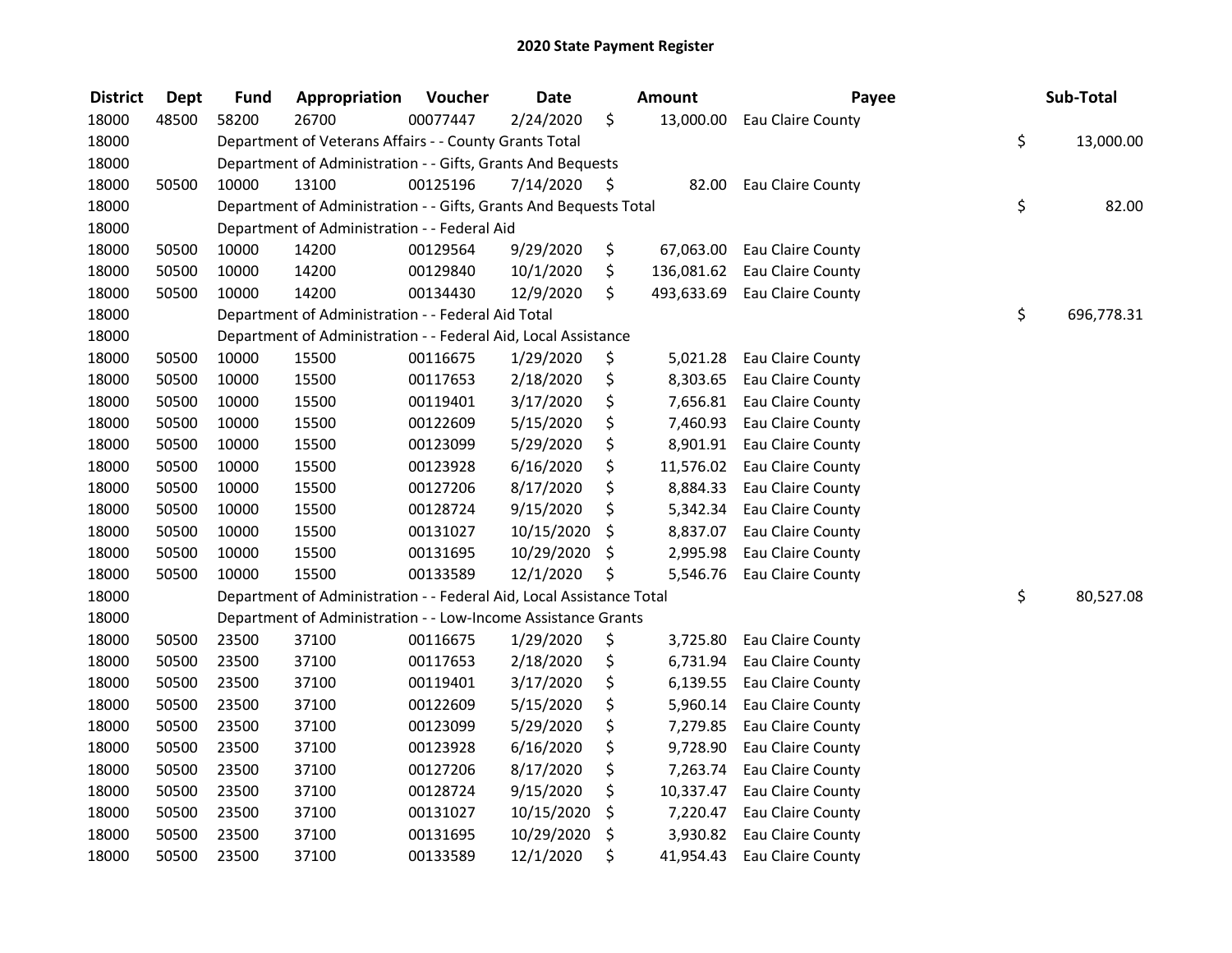| <b>District</b> | <b>Dept</b> | <b>Fund</b> | Appropriation                                                         | Voucher  | <b>Date</b>   |      | <b>Amount</b> | Payee                                                                                                   | Sub-Total        |
|-----------------|-------------|-------------|-----------------------------------------------------------------------|----------|---------------|------|---------------|---------------------------------------------------------------------------------------------------------|------------------|
| 18000           | 50500       | 23500       | 37100                                                                 | 00136745 | 12/15/2020 \$ |      |               | 10,194.43 Eau Claire County                                                                             |                  |
| 18000           | 50500       | 23500       | 37100                                                                 | 00137217 | 12/22/2020 \$ |      |               | 13,060.75 Eau Claire County                                                                             |                  |
| 18000           |             |             | Department of Administration - - Low-Income Assistance Grants Total   |          |               |      |               |                                                                                                         | \$<br>133,528.29 |
| 18000           |             |             | Department of Administration - - Land Information Program; Loca       |          |               |      |               |                                                                                                         |                  |
| 18000           | 50500       | 26900       | 17300                                                                 | 00117301 | 2/14/2020     | \$   | 1,000.00      | Eau Claire County                                                                                       |                  |
| 18000           | 50500       | 26900       | 17300                                                                 | 00122435 | 5/14/2020     | \$   | 20,000.00     | Eau Claire County                                                                                       |                  |
| 18000           |             |             | Department of Administration - - Land Information Program; Loca Total |          |               |      |               |                                                                                                         | \$<br>21,000.00  |
| 18000           |             |             | Commissioners of Public Lands - - General Program Operations          |          |               |      |               |                                                                                                         |                  |
| 18000           | 50700       | 10000       | 10100                                                                 | 00003228 | 8/18/2020     | - \$ | 30.00         | Eau Claire County                                                                                       |                  |
| 18000           |             |             | Commissioners of Public Lands - - General Program Operations Total    |          |               |      |               |                                                                                                         | \$<br>30.00      |
| 18000           |             |             | Elections Commission - - 2018 Hava Election Security                  |          |               |      |               |                                                                                                         |                  |
| 18000           | 51000       | 22000       | 18200                                                                 | 00004219 | 8/14/2020     | \$   | 43,025.00     | Eau Claire County                                                                                       |                  |
| 18000           | 51000       | 22000       | 18200                                                                 | 00004962 | 12/11/2020 \$ |      |               | 4,521.43 Eau Claire County                                                                              |                  |
| 18000           |             |             | Elections Commission - - 2018 Hava Election Security Total            |          |               |      |               |                                                                                                         | \$<br>47,546.43  |
| 18000           |             |             | Public Defender Board - - Trial Representation                        |          |               |      |               |                                                                                                         |                  |
| 18000           | 55000       | 10000       | 10300                                                                 | 00235572 | 3/5/2020      | \$   | 38.34         | <b>Eau Claire County</b>                                                                                |                  |
| 18000           |             |             | Public Defender Board - - Trial Representation Total                  |          |               |      |               |                                                                                                         | \$<br>38.34      |
| 18000           |             |             |                                                                       |          |               |      |               | Public Defender Board - - Transcript, Discovery and Records Provided to the Public Defender Board       |                  |
| 18000           | 55000       | 10000       | 10600                                                                 | 00234932 | 2/14/2020     | \$   |               | 12,299.60 Eau Claire County                                                                             |                  |
| 18000           | 55000       | 10000       | 10600                                                                 | 00238121 | 3/13/2020     | \$   | 4.20          | Eau Claire County                                                                                       |                  |
| 18000           | 55000       | 10000       | 10600                                                                 | 00241211 | 4/1/2020      | \$   | 7.60          | Eau Claire County                                                                                       |                  |
| 18000           | 55000       | 10000       | 10600                                                                 | 00247377 | 5/13/2020     | \$   | 1.80          | Eau Claire County                                                                                       |                  |
| 18000           | 55000       | 10000       | 10600                                                                 | 00253285 | 6/26/2020     | \$   | 14,330.60     | <b>Eau Claire County</b>                                                                                |                  |
| 18000           | 55000       | 10000       | 10600                                                                 | 00254027 | 6/30/2020     | \$   | 10.00         | Eau Claire County                                                                                       |                  |
| 18000           | 55000       | 10000       | 10600                                                                 | 00257590 | 7/31/2020     | \$   | 11,961.80     | Eau Claire County                                                                                       |                  |
| 18000           | 55000       | 10000       | 10600                                                                 | 00269447 | 12/1/2020     | \$   | 11,956.00     | Eau Claire County                                                                                       |                  |
| 18000           | 55000       | 10000       | 10600                                                                 | 00270805 | 12/15/2020    | \$   | 10.00         | Eau Claire County                                                                                       |                  |
| 18000           | 55000       | 10000       | 10600                                                                 | 00270806 | 12/15/2020 \$ |      | 34.40         | Eau Claire County                                                                                       |                  |
| 18000           |             |             |                                                                       |          |               |      |               | Public Defender Board - - Transcript, Discovery and Records Provided to the Public Defender Board Total | \$<br>50,616.00  |
| 18000           |             |             | Department of Revenue - - Warrants and Satisfactions                  |          |               |      |               |                                                                                                         |                  |
| 18000           | 56600       | 10000       | 10100                                                                 | 00155942 | 1/31/2020     | \$   | 1,160.00      | Eau Claire County                                                                                       |                  |
| 18000           | 56600       | 10000       | 10100                                                                 | 00157564 | 2/21/2020     | \$   | 20.00         | Eau Claire County                                                                                       |                  |
| 18000           | 56600       | 10000       | 10100                                                                 | 00174853 | 6/25/2020     | \$   | 10.00         | Eau Claire County                                                                                       |                  |
| 18000           | 56600       | 10000       | 10100                                                                 | 00174854 | 6/25/2020     | \$   | 10.00         | Eau Claire County                                                                                       |                  |
| 18000           | 56600       | 10000       | 10100                                                                 | 00174857 | 6/26/2020     | \$   | 5.00          | Eau Claire County                                                                                       |                  |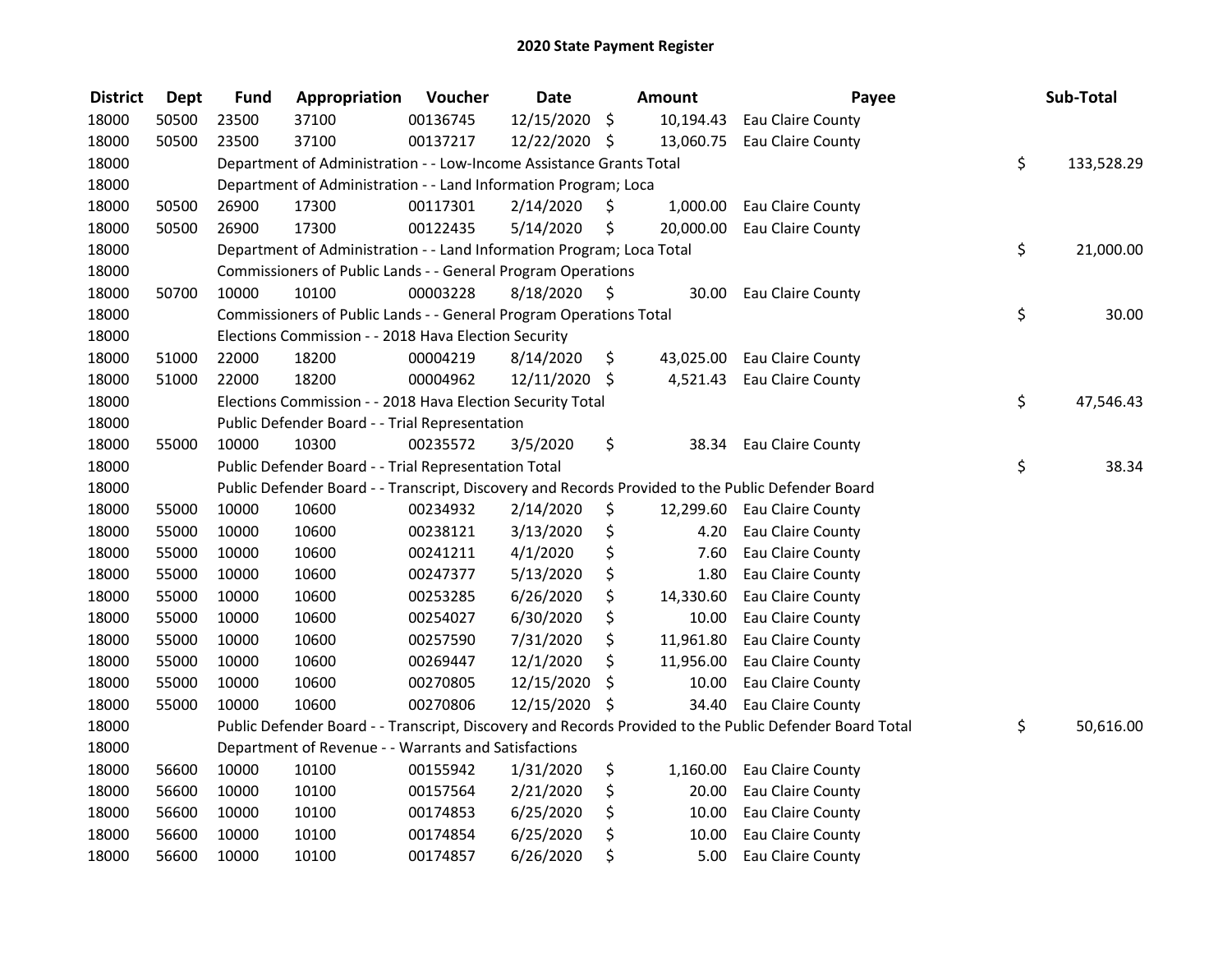| <b>District</b> | <b>Dept</b> | <b>Fund</b> | Appropriation                                                         | Voucher  | <b>Date</b> |     | Amount       | Payee                          | Sub-Total          |
|-----------------|-------------|-------------|-----------------------------------------------------------------------|----------|-------------|-----|--------------|--------------------------------|--------------------|
| 18000           | 56600       | 10000       | 10100                                                                 | 00174858 | 7/9/2020    | \$  | 5.00         | Eau Claire County              |                    |
| 18000           | 56600       | 10000       | 10100                                                                 | 00176070 | 7/29/2020   | \$  | 20.00        | Eau Claire County              |                    |
| 18000           | 56600       | 10000       | 10100                                                                 | 00178052 | 8/21/2020   | \$  | 1,530.00     | Eau Claire County              |                    |
| 18000           | 56600       | 10000       | 10100                                                                 | 00179124 | 8/28/2020   | \$  | 5.00         | Eau Claire County              |                    |
| 18000           | 56600       | 10000       | 10100                                                                 | 00182326 | 10/23/2020  | \$  | 210.50       | Eau Claire County              |                    |
| 18000           |             |             | Department of Revenue - - Warrants and Satisfactions Total            |          |             |     |              |                                | \$<br>2,975.50     |
| 18000           |             |             | Department of Revenue - - General Program Operations                  |          |             |     |              |                                |                    |
| 18000           | 56600       | 10000       | 30100                                                                 | 00180364 | 9/25/2020   | \$  | 39.18        | <b>Eau Claire County</b>       |                    |
| 18000           |             |             | Department of Revenue - - General Program Operations Total            |          |             |     |              |                                | \$<br>39.18        |
| 18000           |             |             | Circuit Courts - - Circuit Court Costs                                |          |             |     |              |                                |                    |
| 18000           | 62500       | 10000       | 10500                                                                 | 00001752 | 1/17/2020   | \$  | 192,192.00   | Eau Claire County              |                    |
| 18000           | 62500       | 10000       | 10500                                                                 | 00001946 | 7/17/2020   | \$  | 347,401.00   | Eau Claire County              |                    |
| 18000           |             |             | Circuit Courts - - Circuit Court Costs Total                          |          |             |     |              |                                | \$<br>539,593.00   |
| 18000           |             |             | Supreme Court - - Federal Aid                                         |          |             |     |              |                                |                    |
| 18000           | 68000       | 10000       | 24100                                                                 | 00011524 | 12/2/2020   | \$  | 675.75       | <b>Eau Claire County</b>       |                    |
| 18000           |             |             | Supreme Court - - Federal Aid Total                                   |          |             |     |              |                                | \$<br>675.75       |
| 18000           |             |             | Shared Revenue and Tax Relief - - County And Municipal Aid            |          |             |     |              |                                |                    |
| 18000           | 83500       | 10000       | 10500                                                                 | 00067958 | 7/27/2020   | \$  | 329,927.22   | Eau Claire County              |                    |
| 18000           | 83500       | 10000       | 10500                                                                 | 00071924 | 11/16/2020  | -\$ | 1,869,587.60 | Eau Claire County              |                    |
| 18000           |             |             | Shared Revenue and Tax Relief - - County And Municipal Aid Total      |          |             |     |              |                                | \$<br>2,199,514.82 |
| 18000           |             |             | Shared Revenue and Tax Relief - - Exempt Computer Aid                 |          |             |     |              |                                |                    |
| 18000           | 83500       | 10000       | 10900                                                                 | 00064590 | 7/27/2020   | \$. |              | 181,944.58 Eau Claire County   |                    |
| 18000           |             |             | Shared Revenue and Tax Relief - - Exempt Computer Aid Total           |          |             |     |              |                                | \$<br>181,944.58   |
| 18000           |             |             | Shared Revenue and Tax Relief - - Utility Aid                         |          |             |     |              |                                |                    |
| 18000           | 83500       | 10000       | 11000                                                                 | 00067958 | 7/27/2020   | \$  |              | 62,237.42 Eau Claire County    |                    |
| 18000           | 83500       | 10000       | 11000                                                                 | 00071924 | 11/16/2020  | \$  | 393,647.04   | Eau Claire County              |                    |
| 18000           |             |             | Shared Revenue and Tax Relief - - Utility Aid Total                   |          |             |     |              |                                | \$<br>455,884.46   |
| 18000           |             |             | Shared Revenue and Tax Relief - - Personal Property Aid               |          |             |     |              |                                |                    |
| 18000           | 83500       | 10000       | 11100                                                                 | 00059953 | 5/4/2020    | \$  |              | 202,842.27 Eau Claire County   |                    |
| 18000           |             |             | Shared Revenue and Tax Relief - - Personal Property Aid Total         |          |             |     |              |                                | \$<br>202,842.27   |
| 18000           |             |             | Shared Revenue and Tax Relief - - School Lvy Tx/First Dollar Cr       |          |             |     |              |                                |                    |
| 18000           | 83500       | 10000       | 30200                                                                 | 00063928 | 7/27/2020   | \$  |              | 986,552.15 Eau Claire County   |                    |
| 18000           | 83500       | 10000       | 30200                                                                 | 00067319 | 7/27/2020   | \$  |              | 5,944,714.81 Eau Claire County |                    |
| 18000           |             |             | Shared Revenue and Tax Relief - - School Lvy Tx/First Dollar Cr Total |          |             |     |              |                                | \$<br>6,931,266.96 |
| 18000           |             |             | Shared Revenue and Tax Relief - - Lottery & Gaming Credit             |          |             |     |              |                                |                    |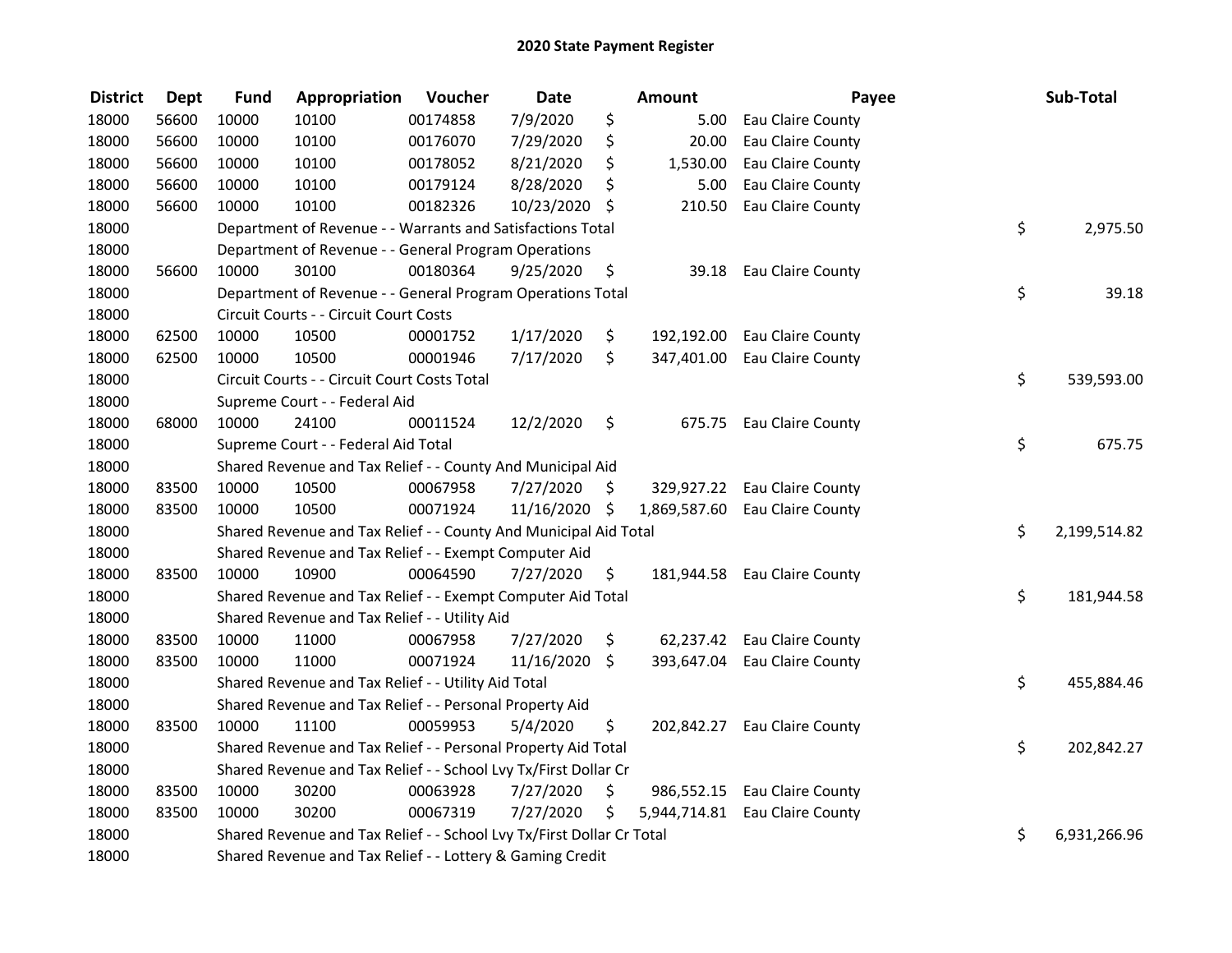| <b>District</b> | Dept  | <b>Fund</b> | <b>Appropriation</b>                                            | Voucher  | Date | Amount | Pavee                                       | Sub-Total     |
|-----------------|-------|-------------|-----------------------------------------------------------------|----------|------|--------|---------------------------------------------|---------------|
| 18000           | 83500 | 52100       | 36300                                                           | 00055651 |      |        | 3/23/2020 \$ 1,787,933.94 Eau Claire County |               |
| 18000           |       |             | Shared Revenue and Tax Relief - - Lottery & Gaming Credit Total |          |      |        |                                             | 1,787,933.94  |
| 18000 Total     |       |             |                                                                 |          |      |        |                                             | 43,062,593.38 |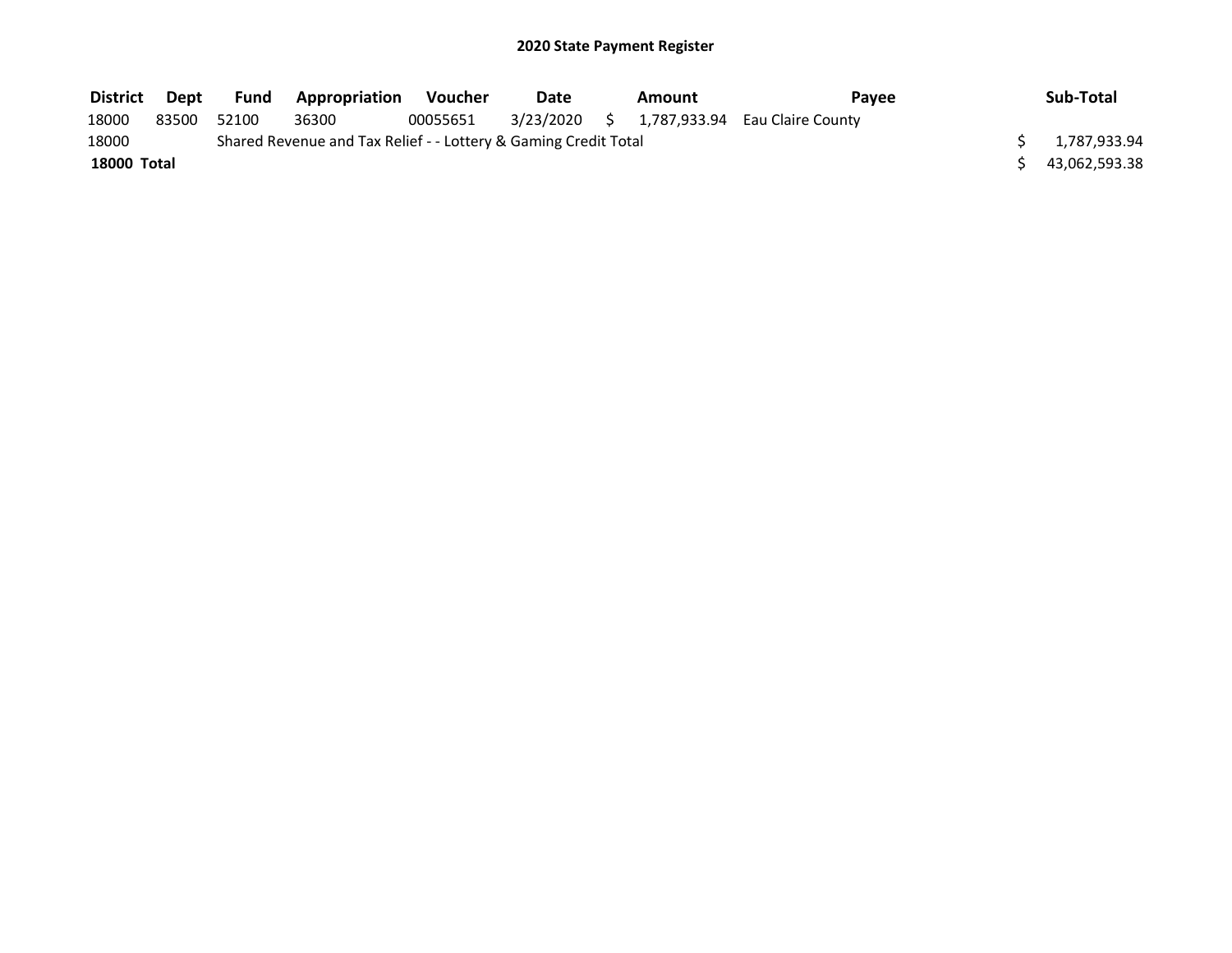| <b>District</b> | <b>Dept</b> | Fund  | Appropriation                                                      | Voucher  | <b>Date</b>   |      | <b>Amount</b> | Payee                          | Sub-Total        |
|-----------------|-------------|-------|--------------------------------------------------------------------|----------|---------------|------|---------------|--------------------------------|------------------|
| 18002           |             |       | Dept of Safety & Prof Services - - Fire Dues Distribution          |          |               |      |               |                                |                  |
| 18002           | 16500       | 10000 | 22500                                                              | 00036041 | 7/20/2020     | \$   |               | 5,379.40 Town Of Bridge Creek  |                  |
| 18002           |             |       | Dept of Safety & Prof Services - - Fire Dues Distribution Total    |          |               |      |               |                                | \$<br>5,379.40   |
| 18002           |             |       | Dept of Natural Resources - - Aids In Lieu Of Taxes - Gener        |          |               |      |               |                                |                  |
| 18002           | 37000       | 10000 | 50300                                                              | 00403690 | 4/21/2020     | - \$ |               | 173.96 Town Of Bridge Creek    |                  |
| 18002           |             |       | Dept of Natural Resources - - Aids In Lieu Of Taxes - Gener Total  |          |               |      |               |                                | \$<br>173.96     |
| 18002           |             |       | Dept of Natural Resources - - Resaids - Cnty Forst, Cl & Mfl       |          |               |      |               |                                |                  |
| 18002           | 37000       | 21200 | 57100                                                              | 00417039 | 6/18/2020     | - \$ |               | 8,571.50 Town Of Bridge Creek  |                  |
| 18002           |             |       | Dept of Natural Resources - - Resaids - Cnty Forst, Cl & Mfl Total |          |               |      |               |                                | \$<br>8,571.50   |
| 18002           |             |       | Dept of Natural Resources - - Aids In Lieu Of Taxes - Sum S        |          |               |      |               |                                |                  |
| 18002           | 37000       | 21200 | 57900                                                              | 00403691 | 4/21/2020     | - \$ |               | 1,742.40 Town Of Bridge Creek  |                  |
| 18002           |             |       | Dept of Natural Resources - - Aids In Lieu Of Taxes - Sum S Total  |          |               |      |               |                                | \$<br>1,742.40   |
| 18002           |             |       | WI Dept of Transportation - - Trns Aids To Mnc.-Sf                 |          |               |      |               |                                |                  |
| 18002           | 39500       | 21100 | 19100                                                              | 00475982 | 1/6/2020      | \$   |               | 44,932.23 Town Of Bridge Creek |                  |
| 18002           | 39500       | 21100 | 19100                                                              | 00505837 | 4/6/2020      | \$   |               | 44,932.23 Town Of Bridge Creek |                  |
| 18002           | 39500       | 21100 | 19100                                                              | 00542829 | 7/6/2020      | \$   |               | 44,932.23 Town Of Bridge Creek |                  |
| 18002           | 39500       | 21100 | 19100                                                              | 00585655 | 10/5/2020     | \$   |               | 44,932.23 Town Of Bridge Creek |                  |
| 18002           |             |       | WI Dept of Transportation - - Trns Aids To Mnc.-Sf Total           |          |               |      |               |                                | \$<br>179,728.92 |
| 18002           |             |       | Department of Administration - - Federal Aid                       |          |               |      |               |                                |                  |
| 18002           | 50500       | 10000 | 14200                                                              | 00134431 | 12/10/2020 \$ |      |               | 31,101.00 Town Of Bridge Creek |                  |
| 18002           | 50500       | 10000 | 14200                                                              | 00136226 | 12/17/2020 \$ |      |               | 3,235.47 Town Of Bridge Creek  |                  |
| 18002           |             |       | Department of Administration - - Federal Aid Total                 |          |               |      |               |                                | \$<br>34,336.47  |
| 18002           |             |       | Elections Commission - - 2018 Hava Election Security               |          |               |      |               |                                |                  |
| 18002           | 51000       | 22000 | 18200                                                              | 00004197 | 8/17/2020     | \$   |               | 1,005.20 Town Of Bridge Creek  |                  |
| 18002           |             |       | Elections Commission - - 2018 Hava Election Security Total         |          |               |      |               |                                | \$<br>1,005.20   |
| 18002           |             |       | Shared Revenue and Tax Relief - - County And Municipal Aid         |          |               |      |               |                                |                  |
| 18002           | 83500       | 10000 | 10500                                                              | 00067940 | 7/27/2020     | \$   |               | 11,112.71 Town Of Bridge Creek |                  |
| 18002           | 83500       | 10000 | 10500                                                              | 00071906 | 11/16/2020 \$ |      |               | 62,971.99 Town Of Bridge Creek |                  |
| 18002           |             |       | Shared Revenue and Tax Relief - - County And Municipal Aid Total   |          |               |      |               |                                | \$<br>74,084.70  |
| 18002           |             |       | Shared Revenue and Tax Relief - - Exempt Computer Aid              |          |               |      |               |                                |                  |
| 18002           | 83500       | 10000 | 10900                                                              | 00065111 | 7/27/2020     | \$   |               | 108.08 Town Of Bridge Creek    |                  |
| 18002           |             |       | Shared Revenue and Tax Relief - - Exempt Computer Aid Total        |          |               |      |               |                                | \$<br>108.08     |
| 18002           |             |       | Shared Revenue and Tax Relief - - Utility Aid                      |          |               |      |               |                                |                  |
| 18002           | 83500       | 10000 | 11000                                                              | 00067940 | 7/27/2020     | \$   |               | 306.34 Town Of Bridge Creek    |                  |
| 18002           | 83500       | 10000 | 11000                                                              | 00071906 | 11/16/2020    | \$   |               | 1,763.73 Town Of Bridge Creek  |                  |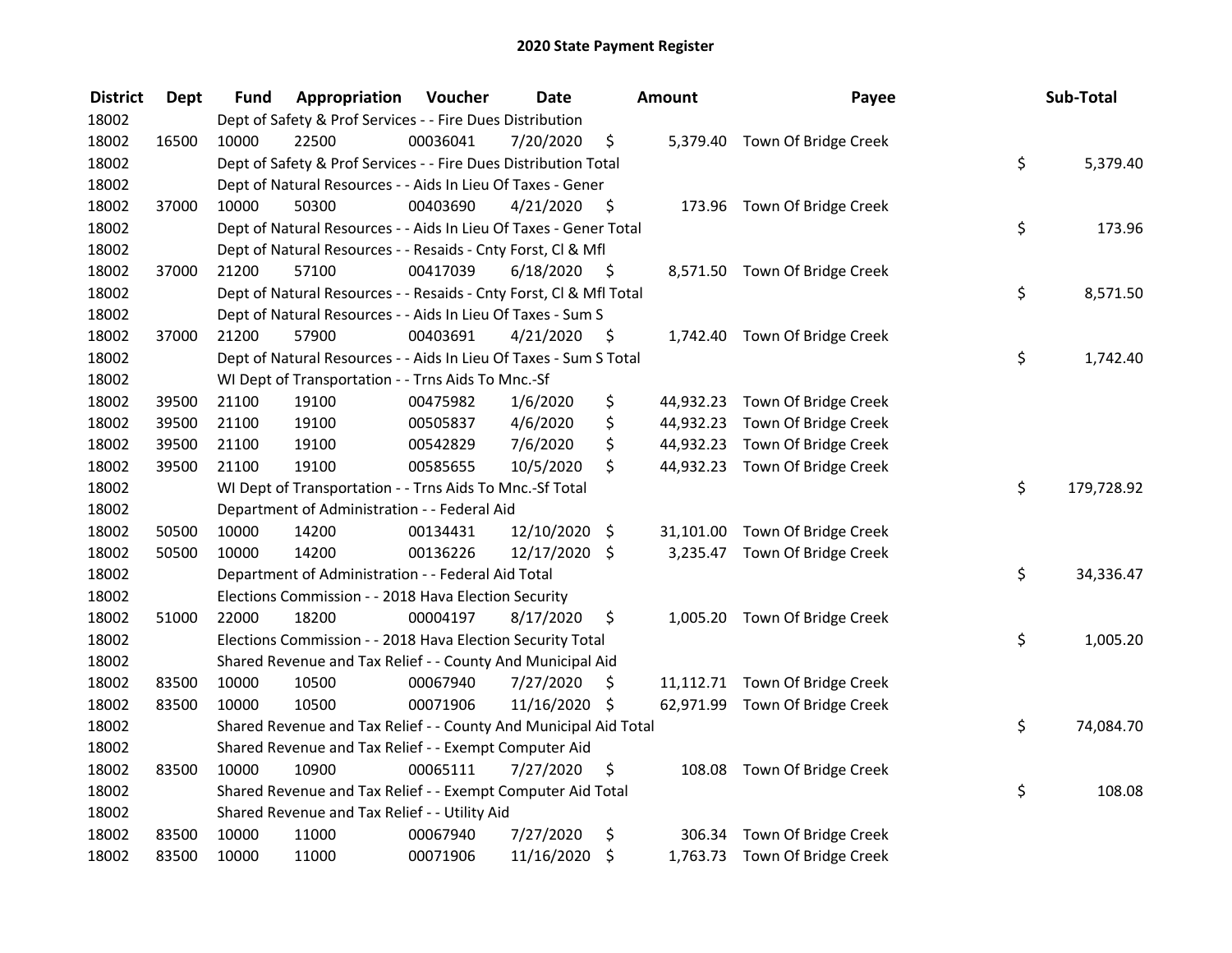| <b>District</b> | <b>Dept</b> | Fund  | Appropriation                                                 | <b>Voucher</b> | <b>Date</b> | Amount | Payee                | Sub-Total  |
|-----------------|-------------|-------|---------------------------------------------------------------|----------------|-------------|--------|----------------------|------------|
| 18002           |             |       | Shared Revenue and Tax Relief - - Utility Aid Total           |                |             |        |                      | 2,070.07   |
| 18002           |             |       | Shared Revenue and Tax Relief - - Personal Property Aid       |                |             |        |                      |            |
| 18002           | 83500       | 10000 | 11100                                                         | 00060485       | 5/4/2020    | 930.94 | Town Of Bridge Creek |            |
| 18002           |             |       | Shared Revenue and Tax Relief - - Personal Property Aid Total |                |             |        |                      | 930.94     |
| 18002 Total     |             |       |                                                               |                |             |        |                      | 308,131.64 |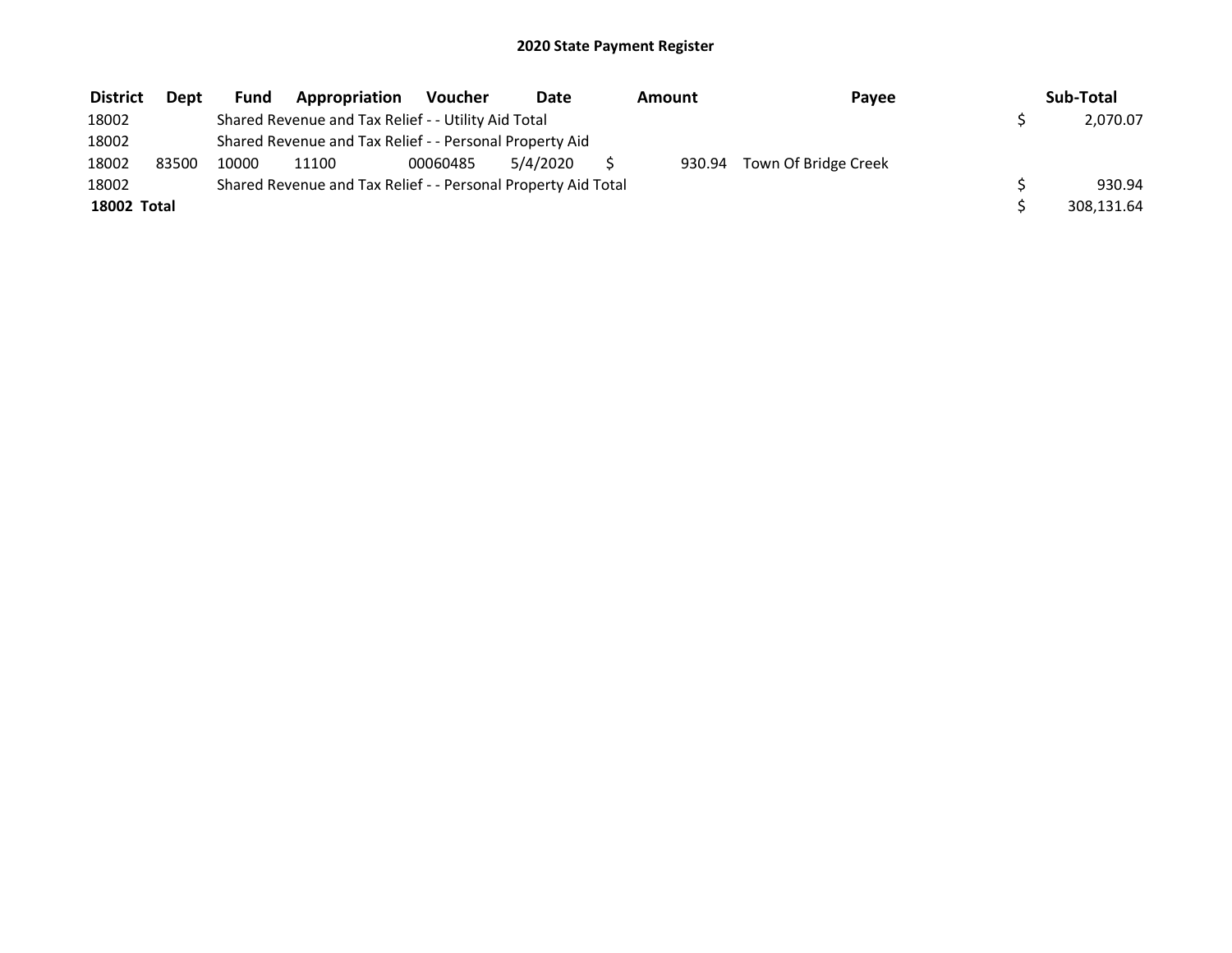| <b>District</b> | <b>Dept</b> | Fund  | Appropriation                                                      | Voucher  | <b>Date</b>   |      | <b>Amount</b> | Payee                       | Sub-Total        |
|-----------------|-------------|-------|--------------------------------------------------------------------|----------|---------------|------|---------------|-----------------------------|------------------|
| 18004           |             |       | Dept of Safety & Prof Services - - Fire Dues Distribution          |          |               |      |               |                             |                  |
| 18004           | 16500       | 10000 | 22500                                                              | 00036042 | 7/17/2020     | \$   |               | 7,425.08 Town Of Brunswick  |                  |
| 18004           |             |       | Dept of Safety & Prof Services - - Fire Dues Distribution Total    |          |               |      |               |                             | \$<br>7,425.08   |
| 18004           |             |       | Dept of Natural Resources - - Aids In Lieu Of Taxes - Gener        |          |               |      |               |                             |                  |
| 18004           | 37000       | 10000 | 50300                                                              | 00383867 | 1/17/2020     | \$   |               | 12,712.51 Town Of Brunswick |                  |
| 18004           | 37000       | 10000 | 50300                                                              | 00404539 | 4/21/2020     | \$   | 124.29        | Town Of Brunswick           |                  |
| 18004           |             |       | Dept of Natural Resources - - Aids In Lieu Of Taxes - Gener Total  |          |               |      |               |                             | \$<br>12,836.80  |
| 18004           |             |       | Dept of Natural Resources - - Resaids - Cnty Forst, Cl & Mfl       |          |               |      |               |                             |                  |
| 18004           | 37000       | 21200 | 57100                                                              | 00417040 | 6/18/2020     | - \$ |               | 268.46 Town Of Brunswick    |                  |
| 18004           |             |       | Dept of Natural Resources - - Resaids - Cnty Forst, Cl & Mfl Total |          |               |      |               |                             | \$<br>268.46     |
| 18004           |             |       | WI Dept of Transportation - - Trns Aids To Mnc.-Sf                 |          |               |      |               |                             |                  |
| 18004           | 39500       | 21100 | 19100                                                              | 00475983 | 1/6/2020      | \$   |               | 31,174.65 Town Of Brunswick |                  |
| 18004           | 39500       | 21100 | 19100                                                              | 00505838 | 4/6/2020      | \$   |               | 31,174.65 Town Of Brunswick |                  |
| 18004           | 39500       | 21100 | 19100                                                              | 00542830 | 7/6/2020      | \$   |               | 31,174.65 Town Of Brunswick |                  |
| 18004           | 39500       | 21100 | 19100                                                              | 00585656 | 10/5/2020     | \$   |               | 31,174.65 Town Of Brunswick |                  |
| 18004           |             |       | WI Dept of Transportation - - Trns Aids To Mnc.-Sf Total           |          |               |      |               |                             | \$<br>124,698.60 |
| 18004           |             |       | WI Dept of Transportation - - Hwy Mgmt & Opers Sf                  |          |               |      |               |                             |                  |
| 18004           | 39500       | 21100 | 36500                                                              | 00520756 | 5/22/2020     | \$   | 500.00        | Town Of Brunswick           |                  |
| 18004           | 39500       | 21100 | 36500                                                              | 00520763 | 5/22/2020     | \$   | 500.00        | <b>Town Of Brunswick</b>    |                  |
| 18004           |             |       | WI Dept of Transportation - - Hwy Mgmt & Opers Sf Total            |          |               |      |               |                             | \$<br>1,000.00   |
| 18004           |             |       | Department of Administration - - Federal Aid                       |          |               |      |               |                             |                  |
| 18004           | 50500       | 10000 | 14200                                                              | 00126620 | 8/11/2020     | \$   |               | 2,328.57 Town Of Brunswick  |                  |
| 18004           | 50500       | 10000 | 14200                                                              | 00129841 | 10/1/2020     | \$   | 4,005.03      | <b>Town Of Brunswick</b>    |                  |
| 18004           | 50500       | 10000 | 14200                                                              | 00134432 | 12/9/2020     | \$   |               | 9,748.20 Town Of Brunswick  |                  |
| 18004           |             |       | Department of Administration - - Federal Aid Total                 |          |               |      |               |                             | \$<br>16,081.80  |
| 18004           |             |       | Elections Commission - - 2018 Hava Election Security               |          |               |      |               |                             |                  |
| 18004           | 51000       | 22000 | 18200                                                              | 00003670 | 6/30/2020     | \$   |               | 1,526.60 Town Of Brunswick  |                  |
| 18004           |             |       | Elections Commission - - 2018 Hava Election Security Total         |          |               |      |               |                             | \$<br>1,526.60   |
| 18004           |             |       | Shared Revenue and Tax Relief - - County And Municipal Aid         |          |               |      |               |                             |                  |
| 18004           | 83500       | 10000 | 10500                                                              | 00067941 | 7/27/2020     | \$   |               | 7,943.16 Town Of Brunswick  |                  |
| 18004           | 83500       | 10000 | 10500                                                              | 00071907 | 11/16/2020 \$ |      |               | 45,011.21 Town Of Brunswick |                  |
| 18004           |             |       | Shared Revenue and Tax Relief - - County And Municipal Aid Total   |          |               |      |               |                             | \$<br>52,954.37  |
| 18004           |             |       | Shared Revenue and Tax Relief - - Exempt Computer Aid              |          |               |      |               |                             |                  |
| 18004           | 83500       | 10000 | 10900                                                              | 00065112 | 7/27/2020     | \$   | 44.69         | <b>Town Of Brunswick</b>    |                  |
| 18004           |             |       | Shared Revenue and Tax Relief - - Exempt Computer Aid Total        |          |               |      |               |                             | \$<br>44.69      |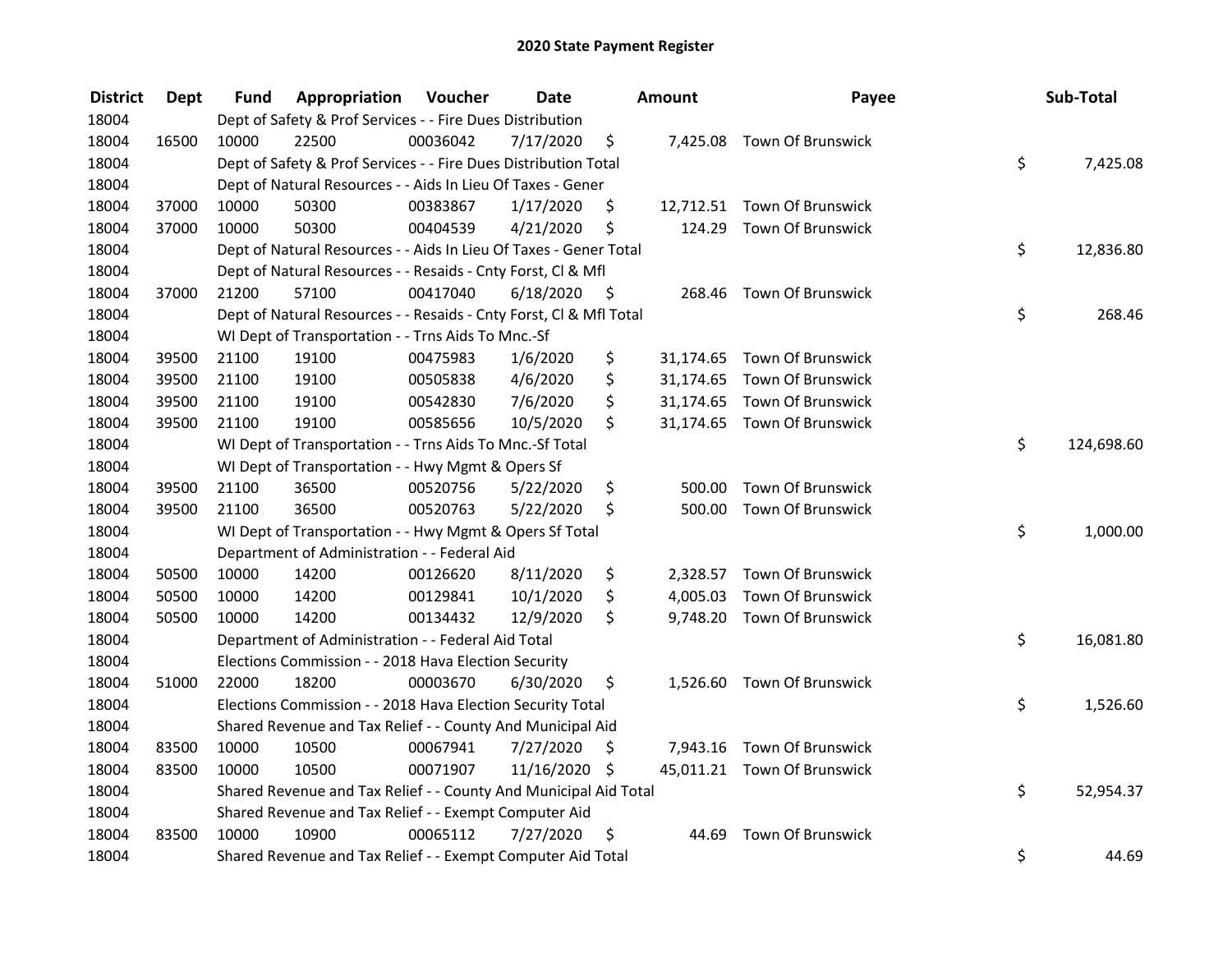| <b>District</b> | Dept  | Fund  | Appropriation                                                                 | <b>Voucher</b> | <b>Date</b>     |      | <b>Amount</b> | Payee                      | Sub-Total      |
|-----------------|-------|-------|-------------------------------------------------------------------------------|----------------|-----------------|------|---------------|----------------------------|----------------|
| 18004           |       |       | Shared Revenue and Tax Relief - - Utility Aid                                 |                |                 |      |               |                            |                |
| 18004           | 83500 | 10000 | 11000                                                                         | 00067941       | 7/27/2020       | S.   | 352.87        | <b>Town Of Brunswick</b>   |                |
| 18004           | 83500 | 10000 | 11000                                                                         | 00071907       | $11/16/2020$ \$ |      | 2,253.48      | <b>Town Of Brunswick</b>   |                |
| 18004           |       |       | Shared Revenue and Tax Relief - - Utility Aid Total                           |                |                 |      |               |                            | \$<br>2,606.35 |
| 18004           |       |       | Shared Revenue and Tax Relief - - Personal Property Aid                       |                |                 |      |               |                            |                |
| 18004           | 83500 | 10000 | 11100                                                                         | 00060486       | 5/4/2020        | S.   | 1.152.93      | Town Of Brunswick          |                |
| 18004           |       |       | Shared Revenue and Tax Relief - - Personal Property Aid Total                 |                |                 |      |               |                            | \$<br>1,152.93 |
| 18004           |       |       | Shared Revenue and Tax Relief - - State Aid; Video Service Provider Fee       |                |                 |      |               |                            |                |
| 18004           | 83500 | 10000 | 11200                                                                         | 00064181       | 7/27/2020       | S.   |               | 1,193.31 Town Of Brunswick |                |
| 18004           |       |       | Shared Revenue and Tax Relief - - State Aid; Video Service Provider Fee Total |                |                 |      |               |                            | \$<br>1,193.31 |
| 18004           |       |       | Shared Revenue and Tax Relief - - Lottery & Gaming Credit                     |                |                 |      |               |                            |                |
| 18004           | 83500 | 52100 | 36300                                                                         | 00055274       | 3/23/2020       | - \$ | 9.205.08      | <b>Town Of Brunswick</b>   |                |
| 18004           |       |       | Shared Revenue and Tax Relief - - Lottery & Gaming Credit Total               |                |                 |      |               |                            | 9,205.08       |
| 18004 Total     |       |       |                                                                               |                |                 |      |               |                            | 230,994.07     |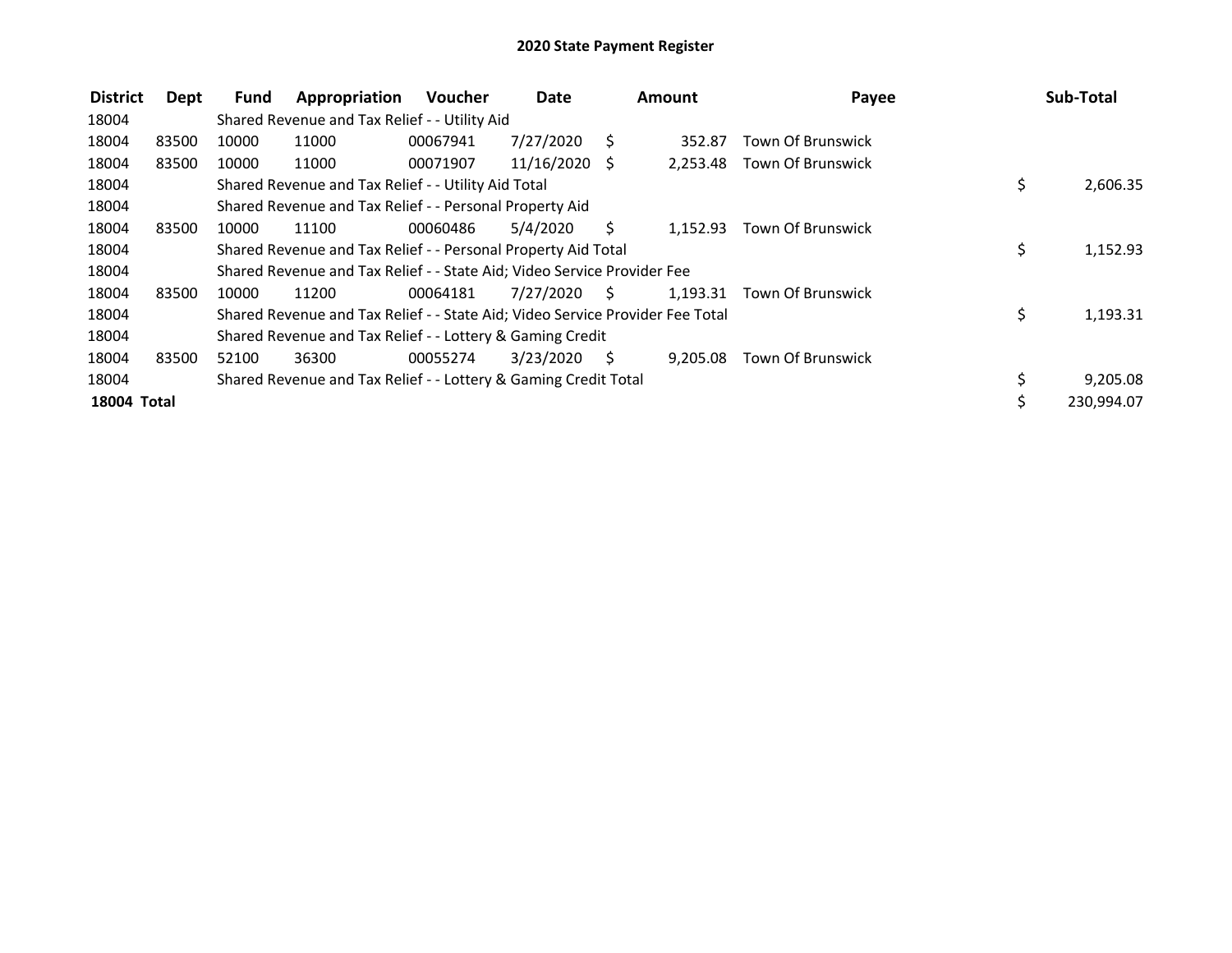| <b>District</b>    | Dept  | Fund  | Appropriation                                                      | Voucher  | Date          |                     | <b>Amount</b> | Payee                         | Sub-Total        |
|--------------------|-------|-------|--------------------------------------------------------------------|----------|---------------|---------------------|---------------|-------------------------------|------------------|
| 18006              |       |       | Dept of Safety & Prof Services - - Fire Dues Distribution          |          |               |                     |               |                               |                  |
| 18006              | 16500 | 10000 | 22500                                                              | 00036043 | 7/20/2020     | - \$                |               | 2,657.47 Town Of Clear Creek  |                  |
| 18006              |       |       | Dept of Safety & Prof Services - - Fire Dues Distribution Total    |          |               |                     |               |                               | \$<br>2,657.47   |
| 18006              |       |       | Dept of Natural Resources - - Resaids - Cnty Forst, CI & Mfl       |          |               |                     |               |                               |                  |
| 18006              | 37000 | 21200 | 57100                                                              | 00417041 | 6/18/2020     | $\ddot{\mathsf{s}}$ | 141.20        | <b>Town Of Clear Creek</b>    |                  |
| 18006              |       |       | Dept of Natural Resources - - Resaids - Cnty Forst, Cl & Mfl Total |          |               |                     |               |                               | \$<br>141.20     |
| 18006              |       |       | WI Dept of Transportation - - Trns Aids To Mnc.-Sf                 |          |               |                     |               |                               |                  |
| 18006              | 39500 | 21100 | 19100                                                              | 00475984 | 1/6/2020      | \$                  |               | 21,063.42 Town Of Clear Creek |                  |
| 18006              | 39500 | 21100 | 19100                                                              | 00505839 | 4/6/2020      | \$                  |               | 21,063.42 Town Of Clear Creek |                  |
| 18006              | 39500 | 21100 | 19100                                                              | 00542831 | 7/6/2020      | \$                  |               | 21,063.42 Town Of Clear Creek |                  |
| 18006              | 39500 | 21100 | 19100                                                              | 00585657 | 10/5/2020     | Ŝ.                  |               | 21,063.42 Town Of Clear Creek |                  |
| 18006              |       |       | WI Dept of Transportation - - Trns Aids To Mnc.-Sf Total           |          |               |                     |               |                               | \$<br>84,253.68  |
| 18006              |       |       | Department of Administration - - Federal Aid                       |          |               |                     |               |                               |                  |
| 18006              | 50500 | 10000 | 14200                                                              | 00134433 | 12/10/2020 \$ |                     | 13,754.00     | Town Of Clear Creek           |                  |
| 18006              | 50500 | 10000 | 14200                                                              | 00136227 | 12/17/2020 \$ |                     | 349.33        | Town Of Clear Creek           |                  |
| 18006              |       |       | Department of Administration - - Federal Aid Total                 |          |               |                     |               |                               | \$<br>14,103.33  |
| 18006              |       |       | Shared Revenue and Tax Relief - - County And Municipal Aid         |          |               |                     |               |                               |                  |
| 18006              | 83500 | 10000 | 10500                                                              | 00067942 | 7/27/2020     | \$                  | 5,255.51      | Town Of Clear Creek           |                  |
| 18006              | 83500 | 10000 | 10500                                                              | 00071908 | 11/16/2020 \$ |                     |               | 29,781.25 Town Of Clear Creek |                  |
| 18006              |       |       | Shared Revenue and Tax Relief - - County And Municipal Aid Total   |          |               |                     |               |                               | \$<br>35,036.76  |
| 18006              |       |       | Shared Revenue and Tax Relief - - Exempt Computer Aid              |          |               |                     |               |                               |                  |
| 18006              | 83500 | 10000 | 10900                                                              | 00065113 | 7/27/2020     | -\$                 | 9.35          | Town Of Clear Creek           |                  |
| 18006              |       |       | Shared Revenue and Tax Relief - - Exempt Computer Aid Total        |          |               |                     |               |                               | \$<br>9.35       |
| 18006              |       |       | Shared Revenue and Tax Relief - - Personal Property Aid            |          |               |                     |               |                               |                  |
| 18006              | 83500 | 10000 | 11100                                                              | 00060487 | 5/4/2020      | \$                  |               | 1,283.54 Town Of Clear Creek  |                  |
| 18006              |       |       | Shared Revenue and Tax Relief - - Personal Property Aid Total      |          |               |                     |               |                               | \$<br>1,283.54   |
| <b>18006 Total</b> |       |       |                                                                    |          |               |                     |               |                               | \$<br>137,485.33 |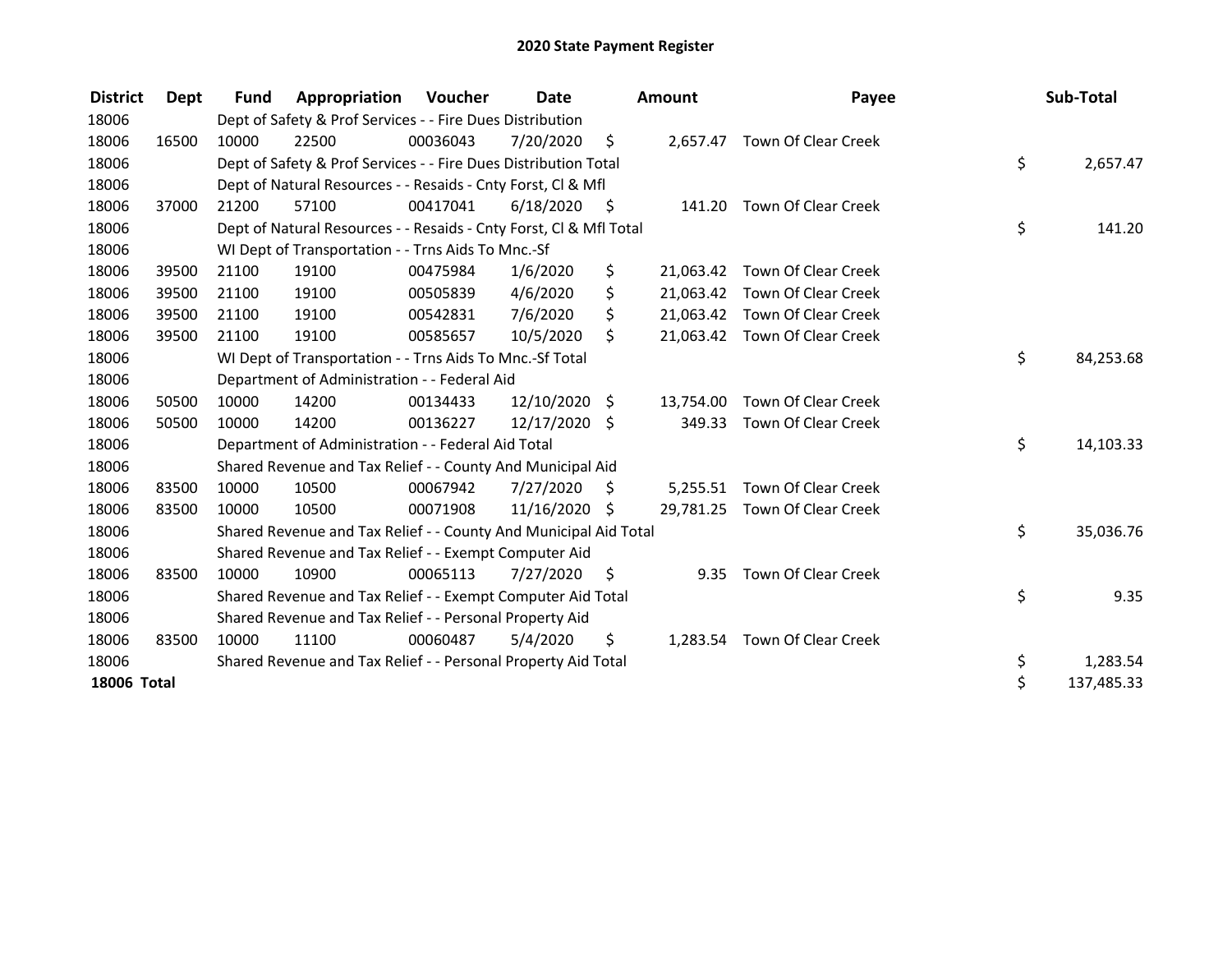| <b>District</b> | <b>Dept</b> | Fund  | Appropriation                                                      | Voucher  | <b>Date</b>   |      | Amount | Payee                     | Sub-Total       |
|-----------------|-------------|-------|--------------------------------------------------------------------|----------|---------------|------|--------|---------------------------|-----------------|
| 18008           |             |       | Dept of Safety & Prof Services - - Fire Dues Distribution          |          |               |      |        |                           |                 |
| 18008           | 16500       | 10000 | 22500                                                              | 00036044 | 7/20/2020     | \$   |        | 2,739.54 Town Of Drammen  |                 |
| 18008           |             |       | Dept of Safety & Prof Services - - Fire Dues Distribution Total    |          |               |      |        |                           | \$<br>2,739.54  |
| 18008           |             |       | Dept of Natural Resources - - Resaids - Cnty Forst, Cl & Mfl       |          |               |      |        |                           |                 |
| 18008           | 37000       | 21200 | 57100                                                              | 00417042 | 6/18/2020     | - \$ |        | 393.62 Town Of Drammen    |                 |
| 18008           |             |       | Dept of Natural Resources - - Resaids - Cnty Forst, Cl & Mfl Total |          |               |      |        |                           | \$<br>393.62    |
| 18008           |             |       | WI Dept of Transportation - - Trns Aids To Mnc.-Sf                 |          |               |      |        |                           |                 |
| 18008           | 39500       | 21100 | 19100                                                              | 00475985 | 1/6/2020      | \$   |        | 19,828.26 Town Of Drammen |                 |
| 18008           | 39500       | 21100 | 19100                                                              | 00505840 | 4/6/2020      | \$   |        | 19,828.26 Town Of Drammen |                 |
| 18008           | 39500       | 21100 | 19100                                                              | 00542832 | 7/6/2020      | \$   |        | 19,828.26 Town Of Drammen |                 |
| 18008           | 39500       | 21100 | 19100                                                              | 00585658 | 10/5/2020     | \$   |        | 19,828.26 Town Of Drammen |                 |
| 18008           |             |       | WI Dept of Transportation - - Trns Aids To Mnc.-Sf Total           |          |               |      |        |                           | \$<br>79,313.04 |
| 18008           |             |       | WI Dept of Transportation - - Loc Rd Imp Prg St Fd                 |          |               |      |        |                           |                 |
| 18008           | 39500       | 21100 | 27800                                                              | 00489497 | 2/5/2020      | \$   |        | 32,122.52 Town Of Drammen |                 |
| 18008           |             |       | WI Dept of Transportation - - Loc Rd Imp Prg St Fd Total           |          |               |      |        |                           | \$<br>32,122.52 |
| 18008           |             |       | Department of Administration - - Federal Aid                       |          |               |      |        |                           |                 |
| 18008           | 50500       | 10000 | 14200                                                              | 00134434 | 12/10/2020 \$ |      |        | 2,617.63 Town Of Drammen  |                 |
| 18008           |             |       | Department of Administration - - Federal Aid Total                 |          |               |      |        |                           | \$<br>2,617.63  |
| 18008           |             |       | Elections Commission - - 2018 Hava Election Security               |          |               |      |        |                           |                 |
| 18008           | 51000       | 22000 | 18200                                                              | 00004285 | 8/20/2020     | \$   |        | 713.70 Town Of Drammen    |                 |
| 18008           |             |       | Elections Commission - - 2018 Hava Election Security Total         |          |               |      |        |                           | \$<br>713.70    |
| 18008           |             |       | Shared Revenue and Tax Relief - - County And Municipal Aid         |          |               |      |        |                           |                 |
| 18008           | 83500       | 10000 | 10500                                                              | 00067943 | 7/27/2020     | S    |        | 3,533.91 Town Of Drammen  |                 |
| 18008           | 83500       | 10000 | 10500                                                              | 00071909 | 11/16/2020 \$ |      |        | 20,025.49 Town Of Drammen |                 |
| 18008           |             |       | Shared Revenue and Tax Relief - - County And Municipal Aid Total   |          |               |      |        |                           | \$<br>23,559.40 |
| 18008           |             |       | Shared Revenue and Tax Relief - - Exempt Computer Aid              |          |               |      |        |                           |                 |
| 18008           | 83500       | 10000 | 10900                                                              | 00065114 | 7/27/2020     | \$   | 2.08   | Town Of Drammen           |                 |
| 18008           |             |       | Shared Revenue and Tax Relief - - Exempt Computer Aid Total        |          |               |      |        |                           | \$<br>2.08      |
| 18008           |             |       | Shared Revenue and Tax Relief - - Utility Aid                      |          |               |      |        |                           |                 |
| 18008           | 83500       | 10000 | 11000                                                              | 00067943 | 7/27/2020     | \$   |        | 34.04 Town Of Drammen     |                 |
| 18008           | 83500       | 10000 | 11000                                                              | 00071909 | 11/16/2020 \$ |      |        | 719.55 Town Of Drammen    |                 |
| 18008           |             |       | Shared Revenue and Tax Relief - - Utility Aid Total                |          |               |      |        |                           | \$<br>753.59    |
| 18008           |             |       | Shared Revenue and Tax Relief - - Personal Property Aid            |          |               |      |        |                           |                 |
| 18008           | 83500       | 10000 | 11100                                                              | 00060488 | 5/4/2020      | \$   |        | 9.71 Town Of Drammen      |                 |
| 18008           |             |       | Shared Revenue and Tax Relief - - Personal Property Aid Total      |          |               |      |        |                           | \$<br>9.71      |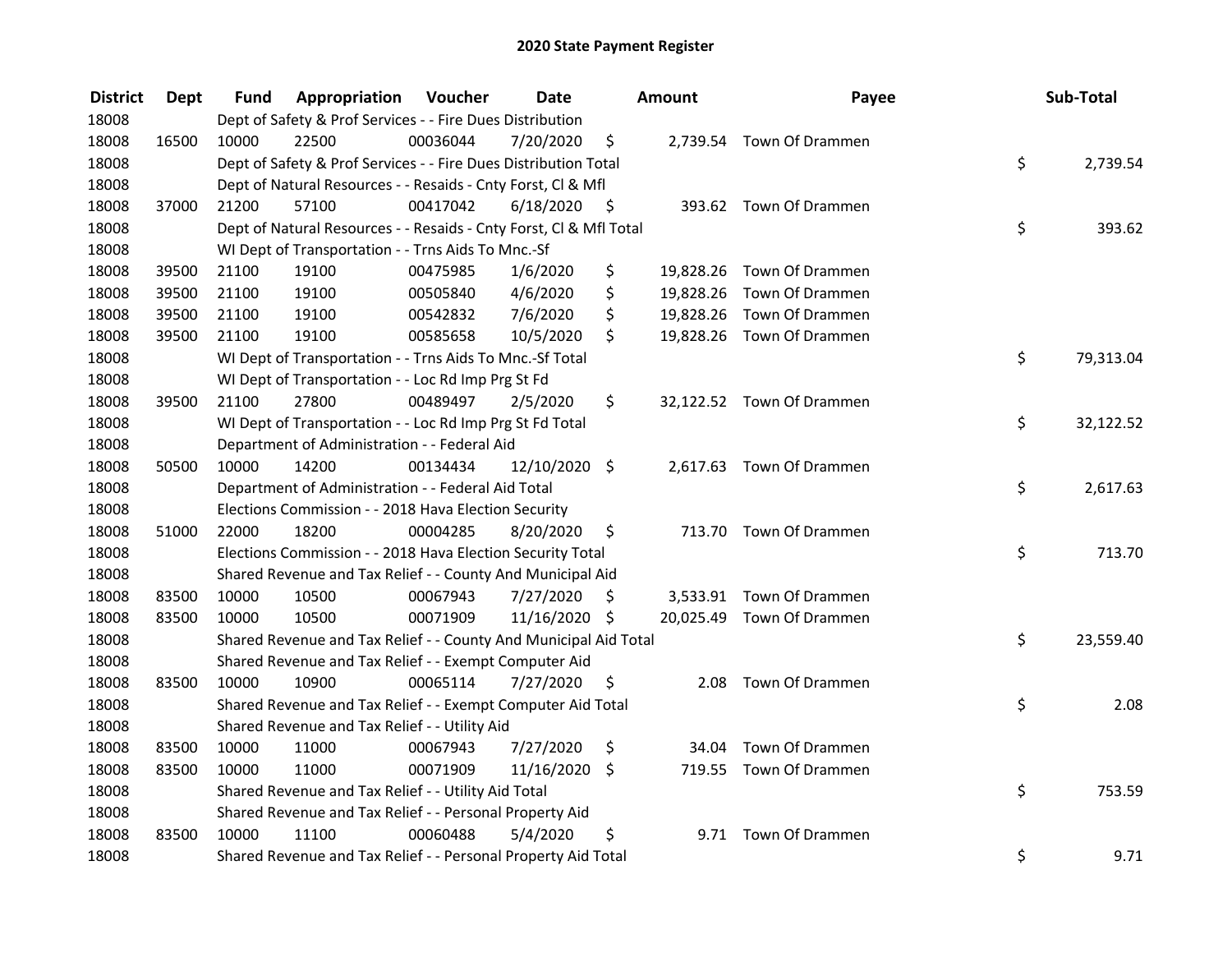| <b>District</b>    | Dept  | <b>Fund</b> | <b>Appropriation</b>                                            | Voucher  | Date         | Amount | Payee                    | Sub-Total  |
|--------------------|-------|-------------|-----------------------------------------------------------------|----------|--------------|--------|--------------------------|------------|
| 18008              |       |             | Shared Revenue and Tax Relief - - Lottery & Gaming Credit       |          |              |        |                          |            |
| 18008              | 83500 | 52100       | 36300                                                           | 00055275 | 3/23/2020 \$ |        | 1,119.32 Town Of Drammen |            |
| 18008              |       |             | Shared Revenue and Tax Relief - - Lottery & Gaming Credit Total |          |              |        |                          | 1.119.32   |
| <b>18008 Total</b> |       |             |                                                                 |          |              |        |                          | 143,344.15 |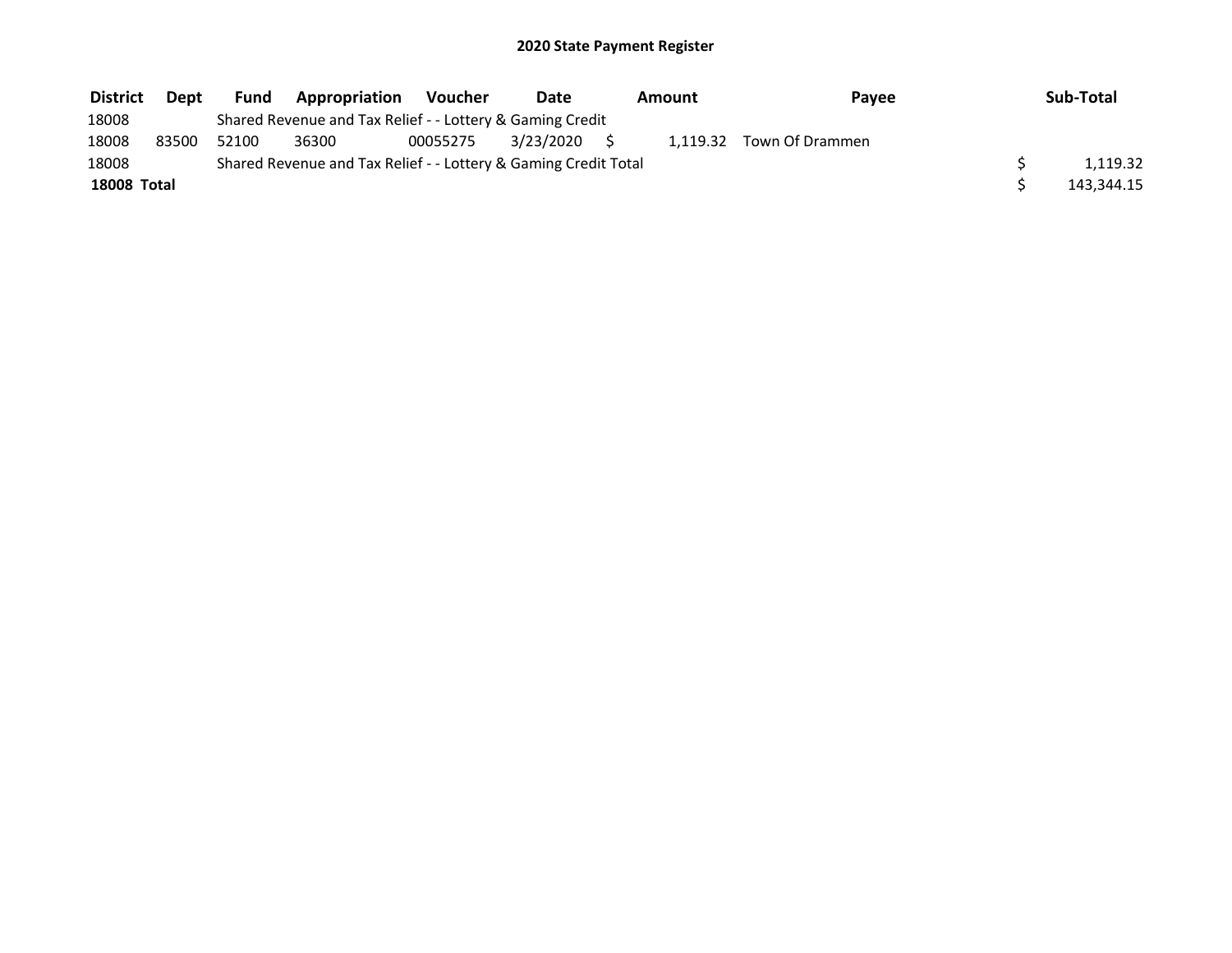| <b>District</b> | <b>Dept</b> | Fund  | Appropriation                                                      | Voucher  | <b>Date</b>   |      | <b>Amount</b> | Payee                       | Sub-Total       |
|-----------------|-------------|-------|--------------------------------------------------------------------|----------|---------------|------|---------------|-----------------------------|-----------------|
| 18010           |             |       | Dept of Safety & Prof Services - - Fire Dues Distribution          |          |               |      |               |                             |                 |
| 18010           | 16500       | 10000 | 22500                                                              | 00036045 | 7/20/2020     | \$   |               | 897.36 Town Of Fairchild    |                 |
| 18010           |             |       | Dept of Safety & Prof Services - - Fire Dues Distribution Total    |          |               |      |               |                             | \$<br>897.36    |
| 18010           |             |       | Dept of Natural Resources - - Aids In Lieu Of Taxes - Gener        |          |               |      |               |                             |                 |
| 18010           | 37000       | 10000 | 50300                                                              | 00403847 | 4/21/2020     | -\$  |               | 3.74 Town Of Fairchild      |                 |
| 18010           |             |       | Dept of Natural Resources - - Aids In Lieu Of Taxes - Gener Total  |          |               |      |               |                             | \$<br>3.74      |
| 18010           |             |       | Dept of Natural Resources - - Resaids - Cnty Forst, Cl & Mfl       |          |               |      |               |                             |                 |
| 18010           | 37000       | 21200 | 57100                                                              | 00417043 | 6/18/2020     | - \$ |               | 2,862.31 Town Of Fairchild  |                 |
| 18010           |             |       | Dept of Natural Resources - - Resaids - Cnty Forst, Cl & Mfl Total |          |               |      |               |                             | \$<br>2,862.31  |
| 18010           |             |       | WI Dept of Transportation - - Trns Aids To Mnc.-Sf                 |          |               |      |               |                             |                 |
| 18010           | 39500       | 21100 | 19100                                                              | 00475986 | 1/6/2020      | \$   |               | 18,652.23 Town Of Fairchild |                 |
| 18010           | 39500       | 21100 | 19100                                                              | 00505841 | 4/6/2020      | \$   |               | 18,652.23 Town Of Fairchild |                 |
| 18010           | 39500       | 21100 | 19100                                                              | 00542833 | 7/6/2020      | \$   |               | 18,652.23 Town Of Fairchild |                 |
| 18010           | 39500       | 21100 | 19100                                                              | 00585659 | 10/5/2020     | \$   |               | 18,652.23 Town Of Fairchild |                 |
| 18010           |             |       | WI Dept of Transportation - - Trns Aids To Mnc.-Sf Total           |          |               |      |               |                             | \$<br>74,608.92 |
| 18010           |             |       | WI Dept of Transportation - - Loc Rd Imp Prg St Fd                 |          |               |      |               |                             |                 |
| 18010           | 39500       | 21100 | 27800                                                              | 00482104 | 1/15/2020     | \$   |               | 32,122.52 Town Of Fairchild |                 |
| 18010           |             |       | WI Dept of Transportation - - Loc Rd Imp Prg St Fd Total           |          |               |      |               |                             | \$<br>32,122.52 |
| 18010           |             |       | Department of Administration - - Federal Aid                       |          |               |      |               |                             |                 |
| 18010           | 50500       | 10000 | 14200                                                              | 00132129 | 11/13/2020 \$ |      |               | 361.08 Town Of Fairchild    |                 |
| 18010           | 50500       | 10000 | 14200                                                              | 00134435 | 12/10/2020    | \$   |               | 5,523.92 Town Of Fairchild  |                 |
| 18010           | 50500       | 10000 | 14200                                                              | 00136228 | 12/17/2020 \$ |      |               | 388.53 Town Of Fairchild    |                 |
| 18010           |             |       | Department of Administration - - Federal Aid Total                 |          |               |      |               |                             | \$<br>6,273.53  |
| 18010           |             |       | Elections Commission - - 2018 Hava Election Security               |          |               |      |               |                             |                 |
| 18010           | 51000       | 22000 | 18200                                                              | 00004702 | 9/22/2020     | \$   |               | 371.60 Town Of Fairchild    |                 |
| 18010           |             |       | Elections Commission - - 2018 Hava Election Security Total         |          |               |      |               |                             | \$<br>371.60    |
| 18010           |             |       | Shared Revenue and Tax Relief - - County And Municipal Aid         |          |               |      |               |                             |                 |
| 18010           | 83500       | 10000 | 10500                                                              | 00067944 | 7/27/2020     | \$   |               | 4,403.87 Town Of Fairchild  |                 |
| 18010           | 83500       | 10000 | 10500                                                              | 00071910 | 11/16/2020 \$ |      |               | 24,955.23 Town Of Fairchild |                 |
| 18010           |             |       | Shared Revenue and Tax Relief - - County And Municipal Aid Total   |          |               |      |               |                             | \$<br>29,359.10 |
| 18010           |             |       | Shared Revenue and Tax Relief - - Exempt Computer Aid              |          |               |      |               |                             |                 |
| 18010           | 83500       | 10000 | 10900                                                              | 00065115 | 7/27/2020     | \$   |               | 399.07 Town Of Fairchild    |                 |
| 18010           |             |       | Shared Revenue and Tax Relief - - Exempt Computer Aid Total        |          |               |      |               |                             | \$<br>399.07    |
| 18010           |             |       | Shared Revenue and Tax Relief - - Utility Aid                      |          |               |      |               |                             |                 |
| 18010           | 83500       | 10000 | 11000                                                              | 00067944 | 7/27/2020     | \$   |               | 479.58 Town Of Fairchild    |                 |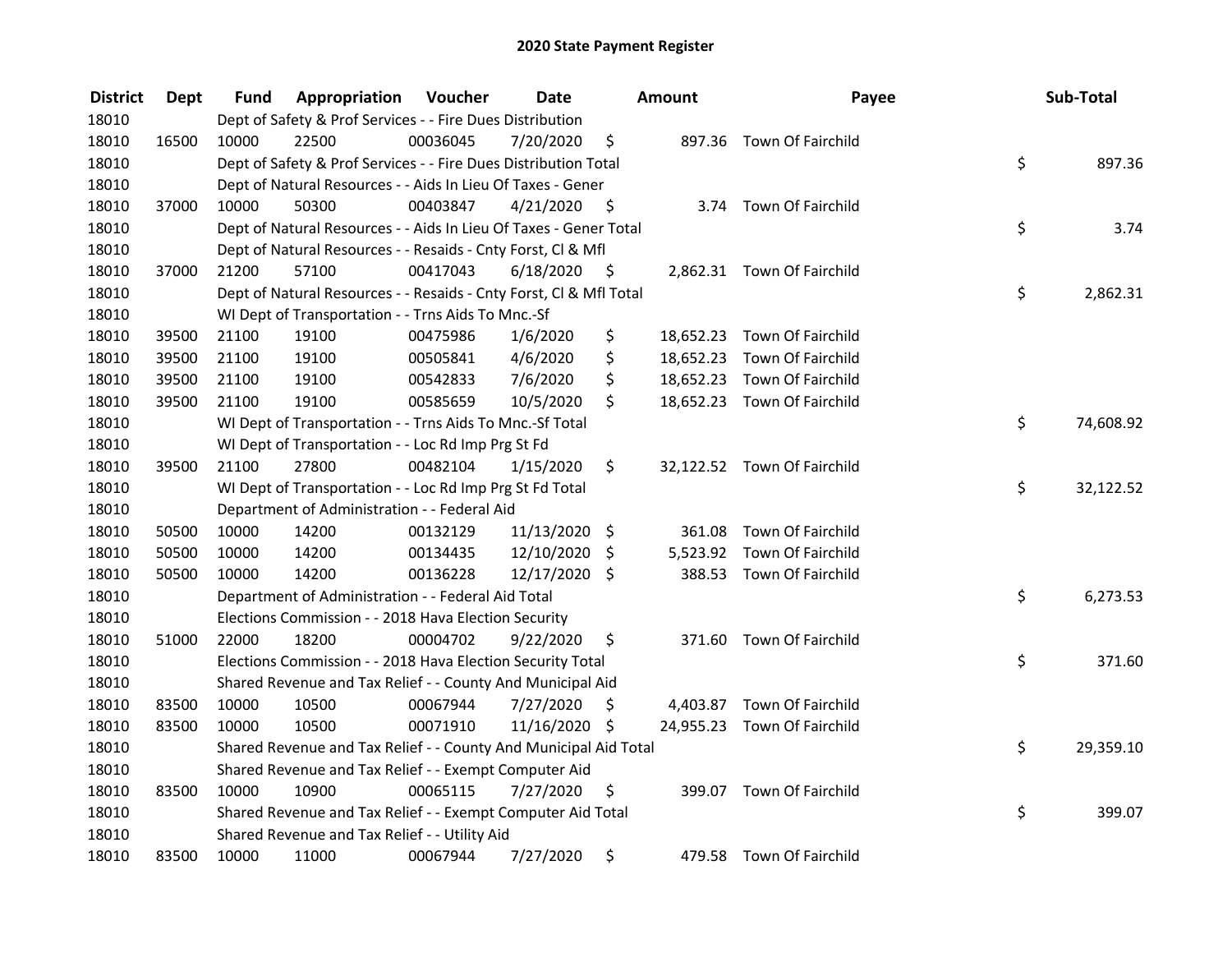| <b>District</b> | Dept  | <b>Fund</b> | Appropriation                                                 | <b>Voucher</b> | <b>Date</b> | Amount<br>Pavee |          |                            | Sub-Total  |
|-----------------|-------|-------------|---------------------------------------------------------------|----------------|-------------|-----------------|----------|----------------------------|------------|
| 18010           | 83500 | 10000       | 11000                                                         | 00071910       | 11/16/2020  |                 | 2.643.59 | Town Of Fairchild          |            |
| 18010           |       |             | Shared Revenue and Tax Relief - - Utility Aid Total           |                |             |                 |          |                            | 3,123.17   |
| 18010           |       |             | Shared Revenue and Tax Relief - - Personal Property Aid       |                |             |                 |          |                            |            |
| 18010           | 83500 | 10000       | 11100                                                         | 00060489       | 5/4/2020    |                 |          | 2.426.53 Town Of Fairchild |            |
| 18010           |       |             | Shared Revenue and Tax Relief - - Personal Property Aid Total |                |             |                 |          |                            | 2.426.53   |
| 18010 Total     |       |             |                                                               |                |             |                 |          |                            | 152,447.85 |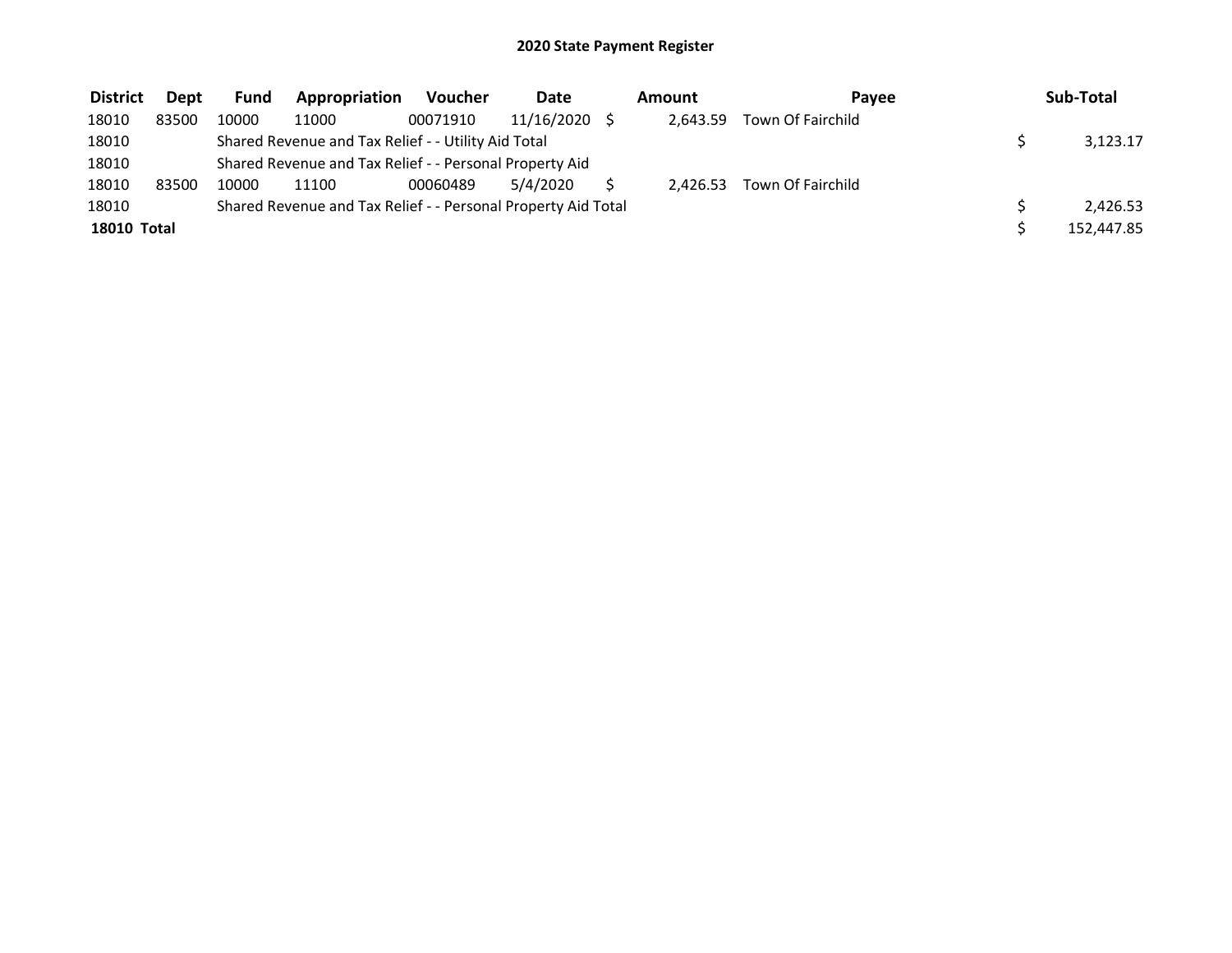| <b>District</b>    | Dept  | Fund  | Appropriation                                                      | Voucher  | <b>Date</b>   |      | Amount    | Payee                     | Sub-Total        |
|--------------------|-------|-------|--------------------------------------------------------------------|----------|---------------|------|-----------|---------------------------|------------------|
| 18012              |       |       | Dept of Safety & Prof Services - - Fire Dues Distribution          |          |               |      |           |                           |                  |
| 18012              | 16500 | 10000 | 22500                                                              | 00036046 | 7/20/2020     | \$   |           | 4,229.83 Town Of Lincoln  |                  |
| 18012              |       |       | Dept of Safety & Prof Services - - Fire Dues Distribution Total    |          |               |      |           |                           | \$<br>4,229.83   |
| 18012              |       |       | Dept of Natural Resources - - Resaids - Cnty Forst, Cl & Mfl       |          |               |      |           |                           |                  |
| 18012              | 37000 | 21200 | 57100                                                              | 00417044 | 6/18/2020     | - \$ |           | 1,521.07 Town Of Lincoln  |                  |
| 18012              |       |       | Dept of Natural Resources - - Resaids - Cnty Forst, Cl & Mfl Total |          |               |      |           |                           | \$<br>1,521.07   |
| 18012              |       |       | WI Dept of Transportation - - Trns Aids To Mnc.-Sf                 |          |               |      |           |                           |                  |
| 18012              | 39500 | 21100 | 19100                                                              | 00475987 | 1/6/2020      | \$   |           | 31,516.29 Town Of Lincoln |                  |
| 18012              | 39500 | 21100 | 19100                                                              | 00505842 | 4/6/2020      | \$   | 31,516.29 | Town Of Lincoln           |                  |
| 18012              | 39500 | 21100 | 19100                                                              | 00542834 | 7/6/2020      | \$   |           | 31,516.29 Town Of Lincoln |                  |
| 18012              | 39500 | 21100 | 19100                                                              | 00585660 | 10/5/2020     | \$   |           | 31,516.29 Town Of Lincoln |                  |
| 18012              |       |       | WI Dept of Transportation - - Trns Aids To Mnc.-Sf Total           |          |               |      |           |                           | \$<br>126,065.16 |
| 18012              |       |       | Department of Administration - - Federal Aid                       |          |               |      |           |                           |                  |
| 18012              | 50500 | 10000 | 14200                                                              | 00126621 | 8/12/2020     | \$   | 150.00    | Town Of Lincoln           |                  |
| 18012              | 50500 | 10000 | 14200                                                              | 00129842 | 10/2/2020     | \$   | 525.00    | Town Of Lincoln           |                  |
| 18012              | 50500 | 10000 | 14200                                                              | 00134436 | 12/10/2020    | \$   |           | 17,013.73 Town Of Lincoln |                  |
| 18012              |       |       | Department of Administration - - Federal Aid Total                 |          |               |      |           |                           | \$<br>17,688.73  |
| 18012              |       |       | Elections Commission - - 2018 Hava Election Security               |          |               |      |           |                           |                  |
| 18012              | 51000 | 22000 | 18200                                                              | 00003955 | 7/28/2020     | \$   |           | 955.70 Town Of Lincoln    |                  |
| 18012              |       |       | Elections Commission - - 2018 Hava Election Security Total         |          |               |      |           |                           | \$<br>955.70     |
| 18012              |       |       | Shared Revenue and Tax Relief - - County And Municipal Aid         |          |               |      |           |                           |                  |
| 18012              | 83500 | 10000 | 10500                                                              | 00067945 | 7/27/2020     | \$   |           | 7,213.05 Town Of Lincoln  |                  |
| 18012              | 83500 | 10000 | 10500                                                              | 00071911 | 11/16/2020 \$ |      |           | 40,873.98 Town Of Lincoln |                  |
| 18012              |       |       | Shared Revenue and Tax Relief - - County And Municipal Aid Total   |          |               |      |           |                           | \$<br>48,087.03  |
| 18012              |       |       | Shared Revenue and Tax Relief - - Exempt Computer Aid              |          |               |      |           |                           |                  |
| 18012              | 83500 | 10000 | 10900                                                              | 00065116 | 7/27/2020     | \$   |           | 3.11 Town Of Lincoln      |                  |
| 18012              |       |       | Shared Revenue and Tax Relief - - Exempt Computer Aid Total        |          |               |      |           |                           | \$<br>3.11       |
| 18012              |       |       | Shared Revenue and Tax Relief - - Utility Aid                      |          |               |      |           |                           |                  |
| 18012              | 83500 | 10000 | 11000                                                              | 00067945 | 7/27/2020     | \$   |           | 302.18 Town Of Lincoln    |                  |
| 18012              | 83500 | 10000 | 11000                                                              | 00071911 | 11/16/2020    | \$   |           | 1,791.15 Town Of Lincoln  |                  |
| 18012              |       |       | Shared Revenue and Tax Relief - - Utility Aid Total                |          |               |      |           |                           | \$<br>2,093.33   |
| 18012              |       |       | Shared Revenue and Tax Relief - - Personal Property Aid            |          |               |      |           |                           |                  |
| 18012              | 83500 | 10000 | 11100                                                              | 00060490 | 5/4/2020      | \$   |           | 7.82 Town Of Lincoln      |                  |
| 18012              |       |       | Shared Revenue and Tax Relief - - Personal Property Aid Total      |          |               |      |           |                           | \$<br>7.82       |
| <b>18012 Total</b> |       |       |                                                                    |          |               |      |           |                           | \$<br>200,651.78 |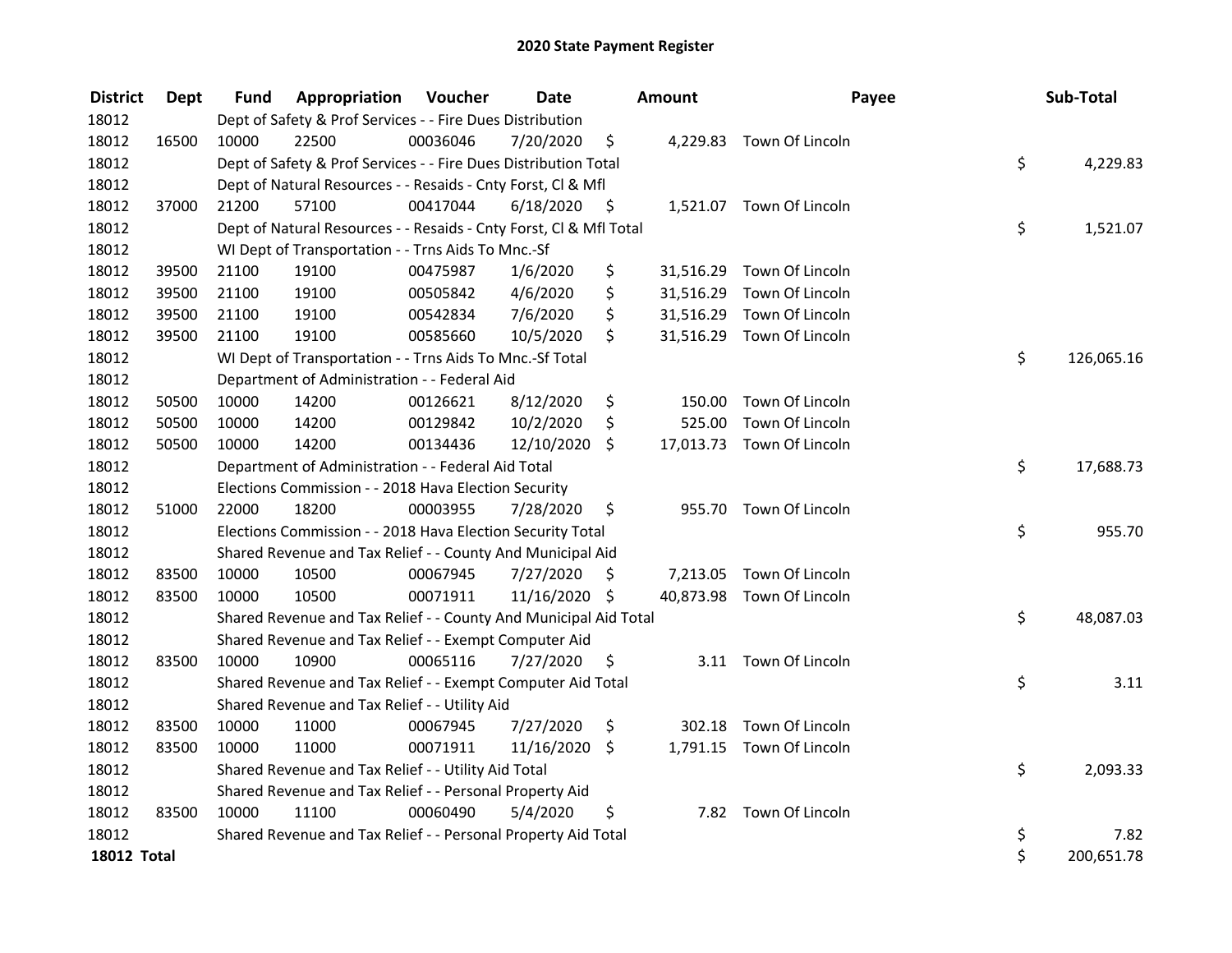| <b>District</b>    | Dept  | <b>Fund</b> | Appropriation                                                      | Voucher  | <b>Date</b>   |      | <b>Amount</b> | Payee                      | Sub-Total        |
|--------------------|-------|-------------|--------------------------------------------------------------------|----------|---------------|------|---------------|----------------------------|------------------|
| 18014              |       |             | Dept of Safety & Prof Services - - Fire Dues Distribution          |          |               |      |               |                            |                  |
| 18014              | 16500 | 10000       | 22500                                                              | 00036047 | 7/20/2020     | \$   | 3,549.63      | Town Of Ludington          |                  |
| 18014              |       |             | Dept of Safety & Prof Services - - Fire Dues Distribution Total    |          |               |      |               |                            | \$<br>3,549.63   |
| 18014              |       |             | Dept of Natural Resources - - Resaids - Cnty Forst, CI & Mfl       |          |               |      |               |                            |                  |
| 18014              | 37000 | 21200       | 57100                                                              | 00417045 | 6/18/2020     | - \$ |               | 1,701.09 Town Of Ludington |                  |
| 18014              |       |             | Dept of Natural Resources - - Resaids - Cnty Forst, Cl & Mfl Total |          |               |      |               |                            | \$<br>1,701.09   |
| 18014              |       |             | WI Dept of Transportation - - Trns Aids To Mnc.-Sf                 |          |               |      |               |                            |                  |
| 18014              | 39500 | 21100       | 19100                                                              | 00475988 | 1/6/2020      | \$   | 22,765.05     | Town Of Ludington          |                  |
| 18014              | 39500 | 21100       | 19100                                                              | 00505843 | 4/6/2020      | \$   | 22,765.05     | Town Of Ludington          |                  |
| 18014              | 39500 | 21100       | 19100                                                              | 00542835 | 7/6/2020      | \$   | 22,765.05     | Town Of Ludington          |                  |
| 18014              | 39500 | 21100       | 19100                                                              | 00585661 | 10/5/2020     | \$   | 22,765.05     | Town Of Ludington          |                  |
| 18014              |       |             | WI Dept of Transportation - - Trns Aids To Mnc.-Sf Total           |          |               |      |               |                            | \$<br>91,060.20  |
| 18014              |       |             | Shared Revenue and Tax Relief - - County And Municipal Aid         |          |               |      |               |                            |                  |
| 18014              | 83500 | 10000       | 10500                                                              | 00067946 | 7/27/2020     | \$   | 5,517.45      | Town Of Ludington          |                  |
| 18014              | 83500 | 10000       | 10500                                                              | 00071912 | 11/16/2020 \$ |      | 31,265.58     | Town Of Ludington          |                  |
| 18014              |       |             | Shared Revenue and Tax Relief - - County And Municipal Aid Total   |          |               |      |               |                            | \$<br>36,783.03  |
| 18014              |       |             | Shared Revenue and Tax Relief - - Exempt Computer Aid              |          |               |      |               |                            |                  |
| 18014              | 83500 | 10000       | 10900                                                              | 00065117 | 7/27/2020     | \$.  | 16.63         | Town Of Ludington          |                  |
| 18014              |       |             | Shared Revenue and Tax Relief - - Exempt Computer Aid Total        |          |               |      |               |                            | \$<br>16.63      |
| 18014              |       |             | Shared Revenue and Tax Relief - - Utility Aid                      |          |               |      |               |                            |                  |
| 18014              | 83500 | 10000       | 11000                                                              | 00067946 | 7/27/2020     | \$   | 204.83        | Town Of Ludington          |                  |
| 18014              | 83500 | 10000       | 11000                                                              | 00071912 | 11/16/2020    | \$   | 1,217.65      | Town Of Ludington          |                  |
| 18014              |       |             | Shared Revenue and Tax Relief - - Utility Aid Total                |          |               |      |               |                            | \$<br>1,422.48   |
| 18014              |       |             | Shared Revenue and Tax Relief - - Personal Property Aid            |          |               |      |               |                            |                  |
| 18014              | 83500 | 10000       | 11100                                                              | 00060491 | 5/4/2020      | \$   | 20.92         | Town Of Ludington          |                  |
| 18014              |       |             | Shared Revenue and Tax Relief - - Personal Property Aid Total      |          |               |      |               |                            | \$<br>20.92      |
| <b>18014 Total</b> |       |             |                                                                    |          |               |      |               |                            | \$<br>134,553.98 |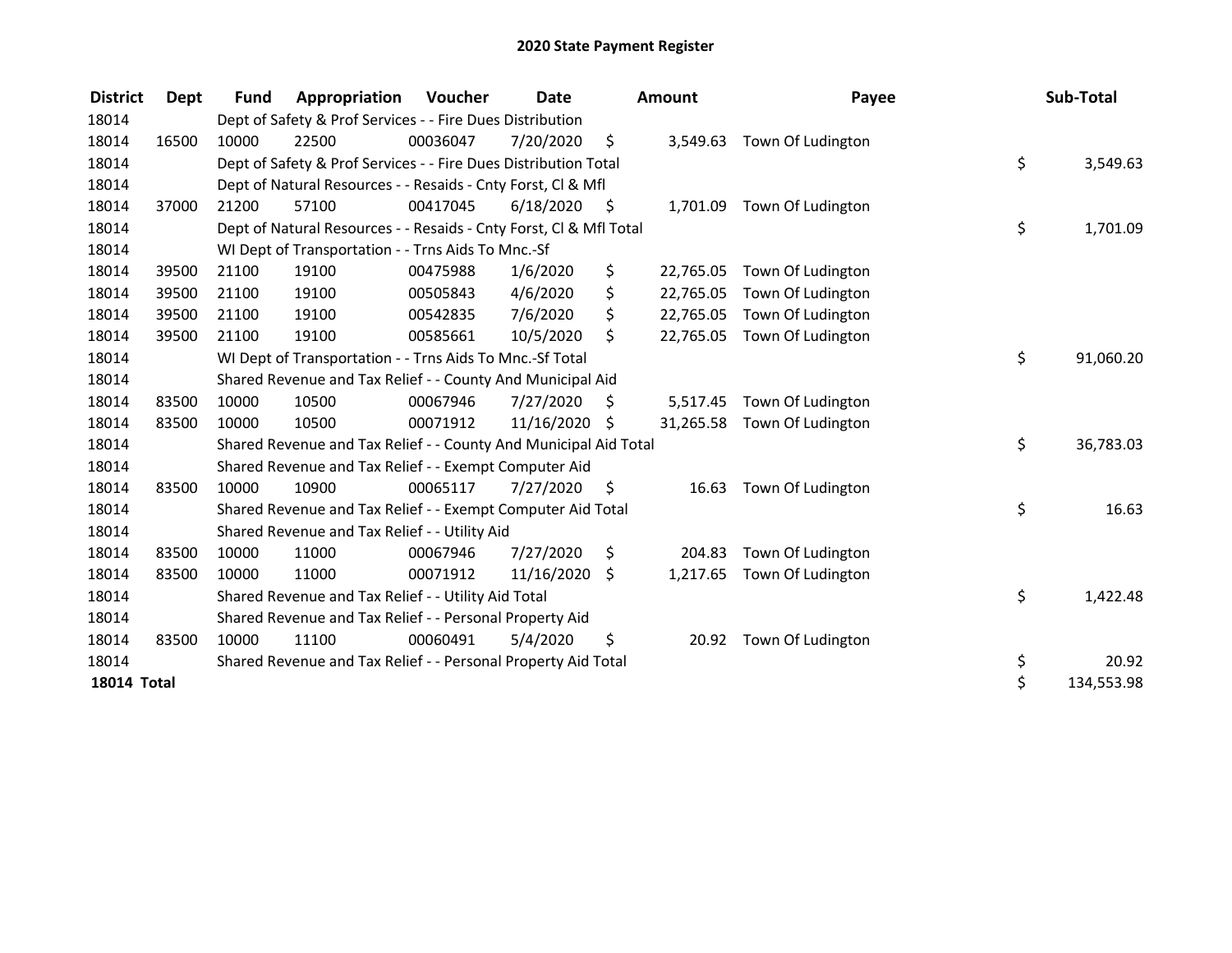| <b>District</b> | <b>Dept</b> | Fund  | Appropriation                                                        | Voucher  | <b>Date</b>   |                     | Amount | Payee                         | Sub-Total       |
|-----------------|-------------|-------|----------------------------------------------------------------------|----------|---------------|---------------------|--------|-------------------------------|-----------------|
| 18016           |             |       | Dept of Safety & Prof Services - - Fire Dues Distribution            |          |               |                     |        |                               |                 |
| 18016           | 16500       | 10000 | 22500                                                                | 00036048 | 7/20/2020     | \$                  |        | 1,249.23 Town Of Otter Creek  |                 |
| 18016           |             |       | Dept of Safety & Prof Services - - Fire Dues Distribution Total      |          |               |                     |        |                               | \$<br>1,249.23  |
| 18016           |             |       | Dept of Natural Resources - - Resaids - Cnty Forst, Cl & Mfl         |          |               |                     |        |                               |                 |
| 18016           | 37000       | 21200 | 57100                                                                | 00417046 | 6/18/2020     | $\ddot{\mathsf{s}}$ |        | 196.88 Town Of Otter Creek    |                 |
| 18016           |             |       | Dept of Natural Resources - - Resaids - Cnty Forst, Cl & Mfl Total   |          |               |                     |        |                               | \$<br>196.88    |
| 18016           |             |       | WI Dept of Transportation - - Trns Aids To Mnc.-Sf                   |          |               |                     |        |                               |                 |
| 18016           | 39500       | 21100 | 19100                                                                | 00475989 | 1/6/2020      | \$                  |        | 15,738.74 Town Of Otter Creek |                 |
| 18016           | 39500       | 21100 | 19100                                                                | 00505844 | 4/6/2020      | \$                  |        | 15,738.74 Town Of Otter Creek |                 |
| 18016           | 39500       | 21100 | 19100                                                                | 00542836 | 7/6/2020      | \$                  |        | 15,738.74 Town Of Otter Creek |                 |
| 18016           | 39500       | 21100 | 19100                                                                | 00585662 | 10/5/2020     | \$                  |        | 15,738.75 Town Of Otter Creek |                 |
| 18016           |             |       | WI Dept of Transportation - - Trns Aids To Mnc.-Sf Total             |          |               |                     |        |                               | \$<br>62,954.97 |
| 18016           |             |       | WI Dept of Transportation - - Supplemental Transportation Aids       |          |               |                     |        |                               |                 |
| 18016           | 39500       | 21100 | 19600                                                                | 00477501 | 1/6/2020      | \$                  |        | 11,109.70 Town Of Otter Creek |                 |
| 18016           |             |       | WI Dept of Transportation - - Supplemental Transportation Aids Total |          |               |                     |        |                               | \$<br>11,109.70 |
| 18016           |             |       | Department of Administration - - Federal Aid                         |          |               |                     |        |                               |                 |
| 18016           | 50500       | 10000 | 14200                                                                | 00134437 | 12/10/2020 \$ |                     |        | 8,031.00 Town Of Otter Creek  |                 |
| 18016           |             |       | Department of Administration - - Federal Aid Total                   |          |               |                     |        |                               | \$<br>8,031.00  |
| 18016           |             |       | Shared Revenue and Tax Relief - - County And Municipal Aid           |          |               |                     |        |                               |                 |
| 18016           | 83500       | 10000 | 10500                                                                | 00067947 | 7/27/2020     | \$                  |        | 3,010.95 Town Of Otter Creek  |                 |
| 18016           | 83500       | 10000 | 10500                                                                | 00071913 | 11/16/2020 \$ |                     |        | 17,062.08 Town Of Otter Creek |                 |
| 18016           |             |       | Shared Revenue and Tax Relief - - County And Municipal Aid Total     |          |               |                     |        |                               | \$<br>20,073.03 |
| 18016           |             |       | Shared Revenue and Tax Relief - - Exempt Computer Aid                |          |               |                     |        |                               |                 |
| 18016           | 83500       | 10000 | 10900                                                                | 00065118 | 7/27/2020     | \$                  |        | 1.03 Town Of Otter Creek      |                 |
| 18016           |             |       | Shared Revenue and Tax Relief - - Exempt Computer Aid Total          |          |               |                     |        |                               | \$<br>1.03      |
| 18016           |             |       | Shared Revenue and Tax Relief - - Utility Aid                        |          |               |                     |        |                               |                 |
| 18016           | 83500       | 10000 | 11000                                                                | 00067947 | 7/27/2020     | \$                  |        | 22.77 Town Of Otter Creek     |                 |
| 18016           | 83500       | 10000 | 11000                                                                | 00071913 | 11/16/2020 \$ |                     |        | 332.21 Town Of Otter Creek    |                 |
| 18016           |             |       | Shared Revenue and Tax Relief - - Utility Aid Total                  |          |               |                     |        |                               | \$<br>354.98    |
| 18016           |             |       | Shared Revenue and Tax Relief - - Personal Property Aid              |          |               |                     |        |                               |                 |
| 18016           | 83500       | 10000 | 11100                                                                | 00060492 | 5/4/2020      | \$                  |        | 2,056.75 Town Of Otter Creek  |                 |
| 18016           |             |       | Shared Revenue and Tax Relief - - Personal Property Aid Total        |          |               |                     |        |                               | \$<br>2,056.75  |
| 18016           |             |       | Shared Revenue and Tax Relief - - Payments For Municipal Svcs        |          |               |                     |        |                               |                 |
| 18016           | 83500       | 10000 | 50100                                                                | 00054678 | 2/3/2020      | \$                  | 82.86  | Town Of Otter Creek           |                 |
| 18016           |             |       | Shared Revenue and Tax Relief - - Payments For Municipal Svcs Total  |          |               |                     |        |                               | \$<br>82.86     |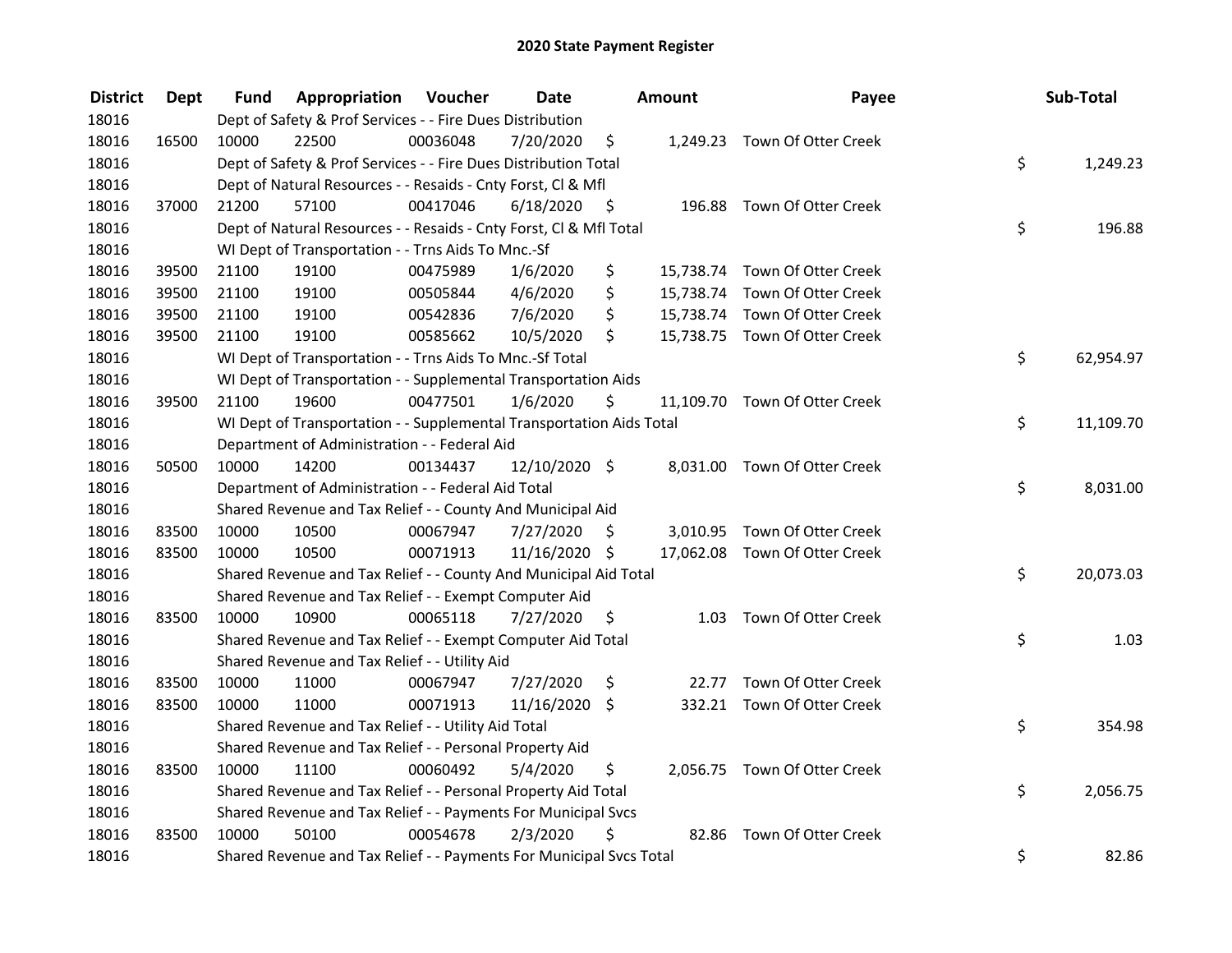|             |  | District Dept Fund Appropriation Voucher | Date | Amount | Payee | Sub-Total  |
|-------------|--|------------------------------------------|------|--------|-------|------------|
| 18016 Total |  |                                          |      |        |       | 106,110.43 |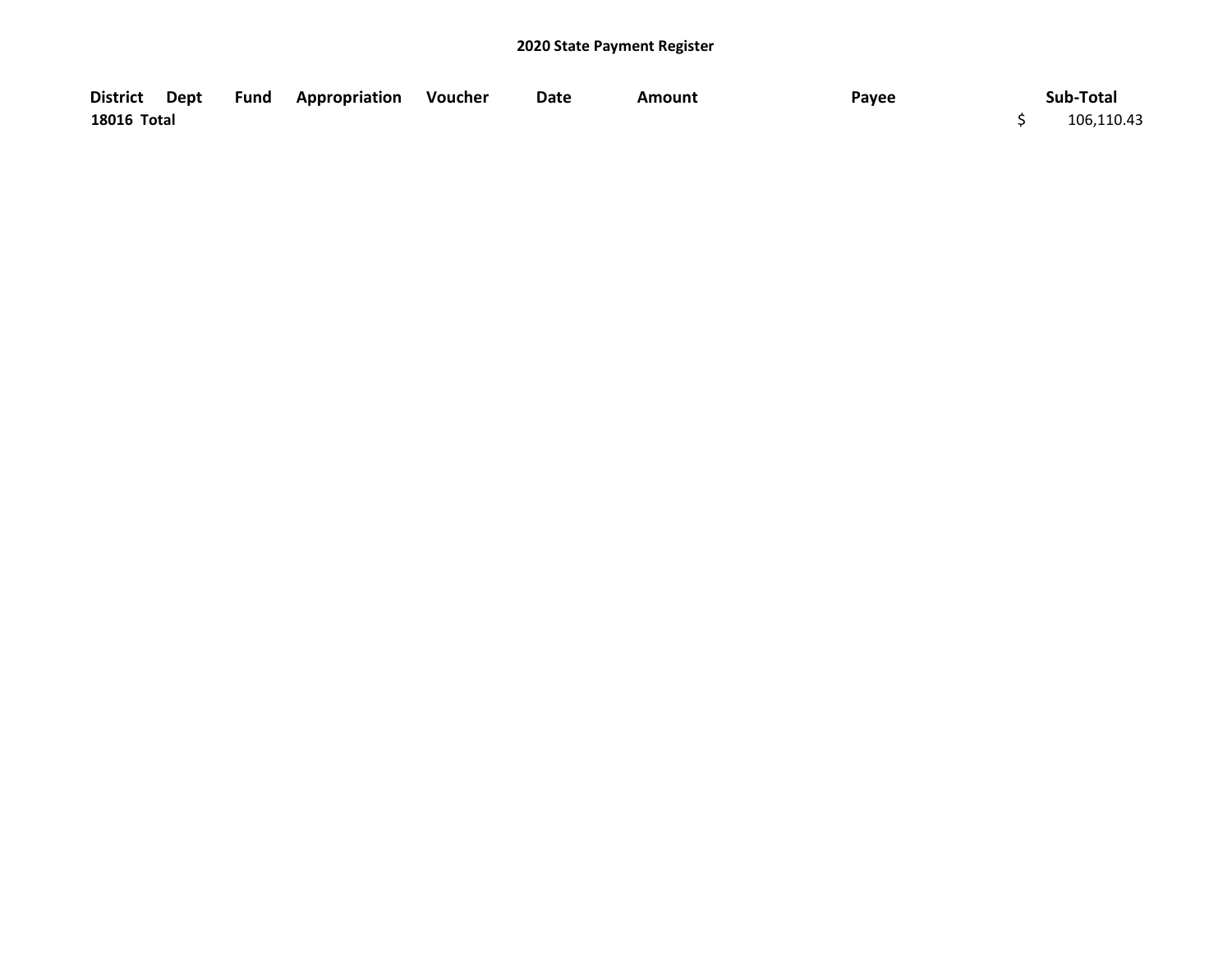| <b>District</b> | <b>Dept</b> | Fund  | Appropriation                                                      | Voucher  | <b>Date</b>   |      | <b>Amount</b> | Payee                             | Sub-Total        |
|-----------------|-------------|-------|--------------------------------------------------------------------|----------|---------------|------|---------------|-----------------------------------|------------------|
| 18018           |             |       | Dept of Safety & Prof Services - - Fire Dues Distribution          |          |               |      |               |                                   |                  |
| 18018           | 16500       | 10000 | 22500                                                              | 00036049 | 7/20/2020     | \$   |               | 17,082.33 Town Of Pleasant Valley |                  |
| 18018           |             |       | Dept of Safety & Prof Services - - Fire Dues Distribution Total    |          |               |      |               |                                   | \$<br>17,082.33  |
| 18018           |             |       | Dept of Natural Resources - - Aids In Lieu Of Taxes - Gener        |          |               |      |               |                                   |                  |
| 18018           | 37000       | 10000 | 50300                                                              | 00383898 | 1/21/2020     | \$   |               | 4,344.83 Town Of Pleasant Valley  |                  |
| 18018           | 37000       | 10000 | 50300                                                              | 00404931 | 4/21/2020     | \$   |               | 164.34 Town Of Pleasant Valley    |                  |
| 18018           |             |       | Dept of Natural Resources - - Aids In Lieu Of Taxes - Gener Total  |          |               |      |               |                                   | \$<br>4,509.17   |
| 18018           |             |       | Dept of Natural Resources - - Resaids - Cnty Forst, Cl & Mfl       |          |               |      |               |                                   |                  |
| 18018           | 37000       | 21200 | 57100                                                              | 00417047 | 6/18/2020     | - \$ |               | 226.70 Town Of Pleasant Valley    |                  |
| 18018           |             |       | Dept of Natural Resources - - Resaids - Cnty Forst, Cl & Mfl Total |          |               |      |               |                                   | \$<br>226.70     |
| 18018           |             |       | WI Dept of Transportation - - Trns Aids To Mnc.-Sf                 |          |               |      |               |                                   |                  |
| 18018           | 39500       | 21100 | 19100                                                              | 00475990 | 1/6/2020      | \$   | 44,439.48     | Town Of Pleasant Valley           |                  |
| 18018           | 39500       | 21100 | 19100                                                              | 00505845 | 4/6/2020      | \$   |               | 44,439.48 Town Of Pleasant Valley |                  |
| 18018           | 39500       | 21100 | 19100                                                              | 00542837 | 7/6/2020      | \$   |               | 44,439.48 Town Of Pleasant Valley |                  |
| 18018           | 39500       | 21100 | 19100                                                              | 00585663 | 10/5/2020     | \$   |               | 44,439.48 Town Of Pleasant Valley |                  |
| 18018           |             |       | WI Dept of Transportation - - Trns Aids To Mnc.-Sf Total           |          |               |      |               |                                   | \$<br>177,757.92 |
| 18018           |             |       | WI Dept of Transportation - - Hwy Mgmt & Opers Sf                  |          |               |      |               |                                   |                  |
| 18018           | 39500       | 21100 | 36500                                                              | 00484202 | 1/31/2020     | \$   | 225.00        | Town Of Pleasant Valley           |                  |
| 18018           | 39500       | 21100 | 36500                                                              | 00528486 | 6/11/2020     | \$   | 500.00        | Town Of Pleasant Valley           |                  |
| 18018           | 39500       | 21100 | 36500                                                              | 00532416 | 6/25/2020     | \$   | 500.00        | Town Of Pleasant Valley           |                  |
| 18018           |             |       | WI Dept of Transportation - - Hwy Mgmt & Opers Sf Total            |          |               |      |               |                                   | \$<br>1,225.00   |
| 18018           |             |       | Department of Administration - - Federal Aid                       |          |               |      |               |                                   |                  |
| 18018           | 50500       | 10000 | 14200                                                              | 00129843 | 10/2/2020     | \$   |               | 2,554.01 Town Of Pleasant Valley  |                  |
| 18018           | 50500       | 10000 | 14200                                                              | 00132130 | 11/13/2020    | \$   | 3,464.05      | Town Of Pleasant Valley           |                  |
| 18018           | 50500       | 10000 | 14200                                                              | 00134438 | 12/10/2020    | \$   |               | 2,680.57 Town Of Pleasant Valley  |                  |
| 18018           |             |       | Department of Administration - - Federal Aid Total                 |          |               |      |               |                                   | \$<br>8,698.63   |
| 18018           |             |       | Elections Commission - - 2018 Hava Election Security               |          |               |      |               |                                   |                  |
| 18018           | 51000       | 22000 | 18200                                                              | 00003630 | 6/30/2020     | \$   |               | 2,936.80 Town Of Pleasant Valley  |                  |
| 18018           |             |       | Elections Commission - - 2018 Hava Election Security Total         |          |               |      |               |                                   | \$<br>2,936.80   |
| 18018           |             |       | Shared Revenue and Tax Relief - - County And Municipal Aid         |          |               |      |               |                                   |                  |
| 18018           | 83500       | 10000 | 10500                                                              | 00067948 | 7/27/2020     | \$   |               | 6,051.17 Town Of Pleasant Valley  |                  |
| 18018           | 83500       | 10000 | 10500                                                              | 00071914 | 11/16/2020 \$ |      |               | 34,289.98 Town Of Pleasant Valley |                  |
| 18018           |             |       | Shared Revenue and Tax Relief - - County And Municipal Aid Total   |          |               |      |               |                                   | \$<br>40,341.15  |
| 18018           |             |       | Shared Revenue and Tax Relief - - Exempt Computer Aid              |          |               |      |               |                                   |                  |
| 18018           | 83500       | 10000 | 10900                                                              | 00065119 | 7/27/2020     | \$   | 17.67         | Town Of Pleasant Valley           |                  |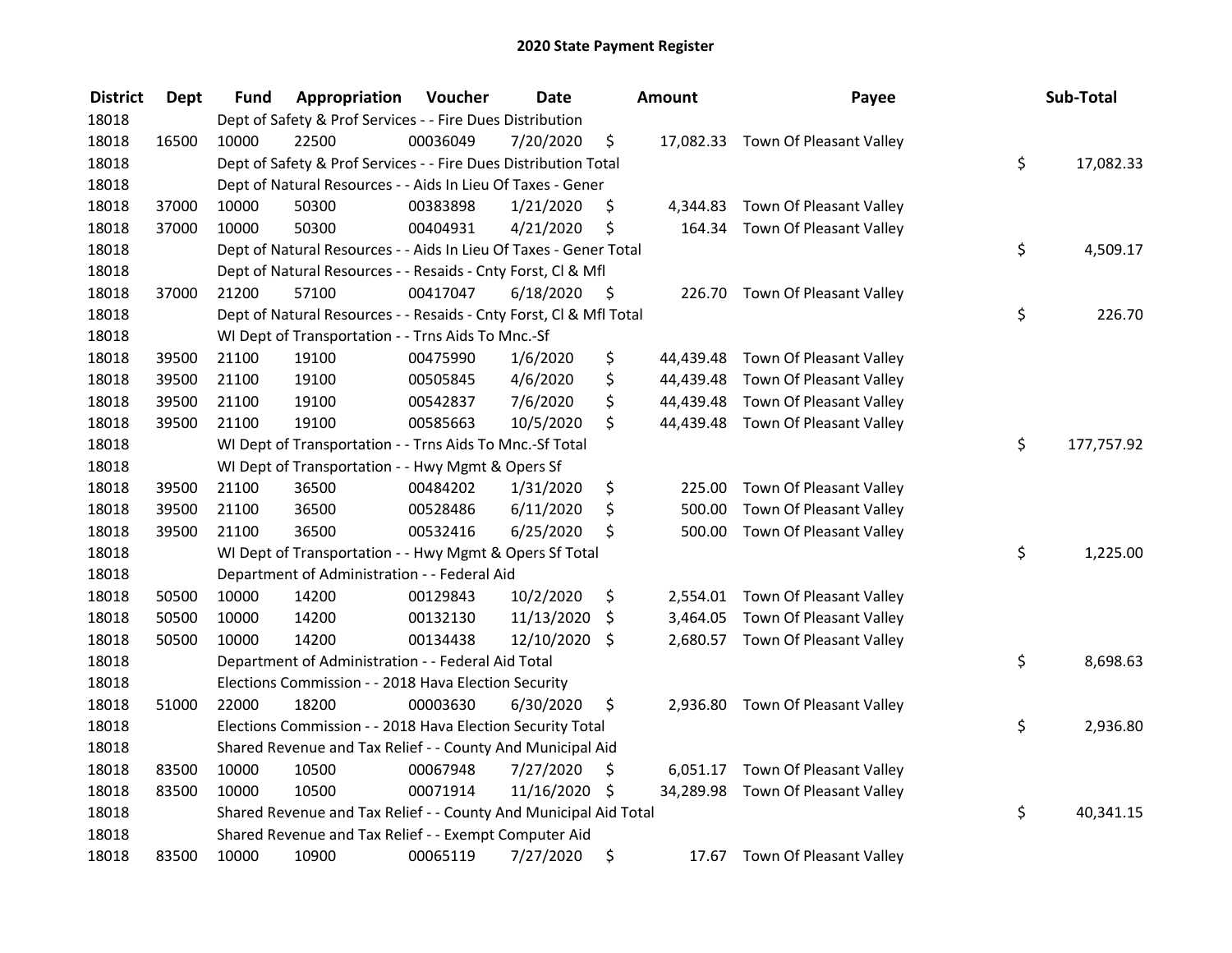| <b>District</b>    | Dept  | <b>Fund</b> | Appropriation                                                                 | <b>Voucher</b> | Date            |      | Amount   | Payee                   | Sub-Total    |
|--------------------|-------|-------------|-------------------------------------------------------------------------------|----------------|-----------------|------|----------|-------------------------|--------------|
| 18018              |       |             | Shared Revenue and Tax Relief - - Exempt Computer Aid Total                   |                |                 |      |          |                         | \$<br>17.67  |
| 18018              |       |             | Shared Revenue and Tax Relief - - Utility Aid                                 |                |                 |      |          |                         |              |
| 18018              | 83500 | 10000       | 11000                                                                         | 00067948       | 7/27/2020       | S    | 164.89   | Town Of Pleasant Valley |              |
| 18018              | 83500 | 10000       | 11000                                                                         | 00071914       | $11/16/2020$ \$ |      | 958.48   | Town Of Pleasant Valley |              |
| 18018              |       |             | Shared Revenue and Tax Relief - - Utility Aid Total                           |                |                 |      |          |                         | 1,123.37     |
| 18018              |       |             | Shared Revenue and Tax Relief - - Personal Property Aid                       |                |                 |      |          |                         |              |
| 18018              | 83500 | 10000       | 11100                                                                         | 00060493       | 5/4/2020        | S    | 750.50   | Town Of Pleasant Valley |              |
| 18018              |       |             | Shared Revenue and Tax Relief - - Personal Property Aid Total                 |                |                 |      |          |                         | \$<br>750.50 |
| 18018              |       |             | Shared Revenue and Tax Relief - - State Aid; Video Service Provider Fee       |                |                 |      |          |                         |              |
| 18018              | 83500 | 10000       | 11200                                                                         | 00064182       | 7/27/2020       | - \$ | 2.861.90 | Town Of Pleasant Valley |              |
| 18018              |       |             | Shared Revenue and Tax Relief - - State Aid; Video Service Provider Fee Total |                |                 |      |          |                         | 2,861.90     |
| <b>18018 Total</b> |       |             |                                                                               |                |                 |      |          |                         | 257,531.14   |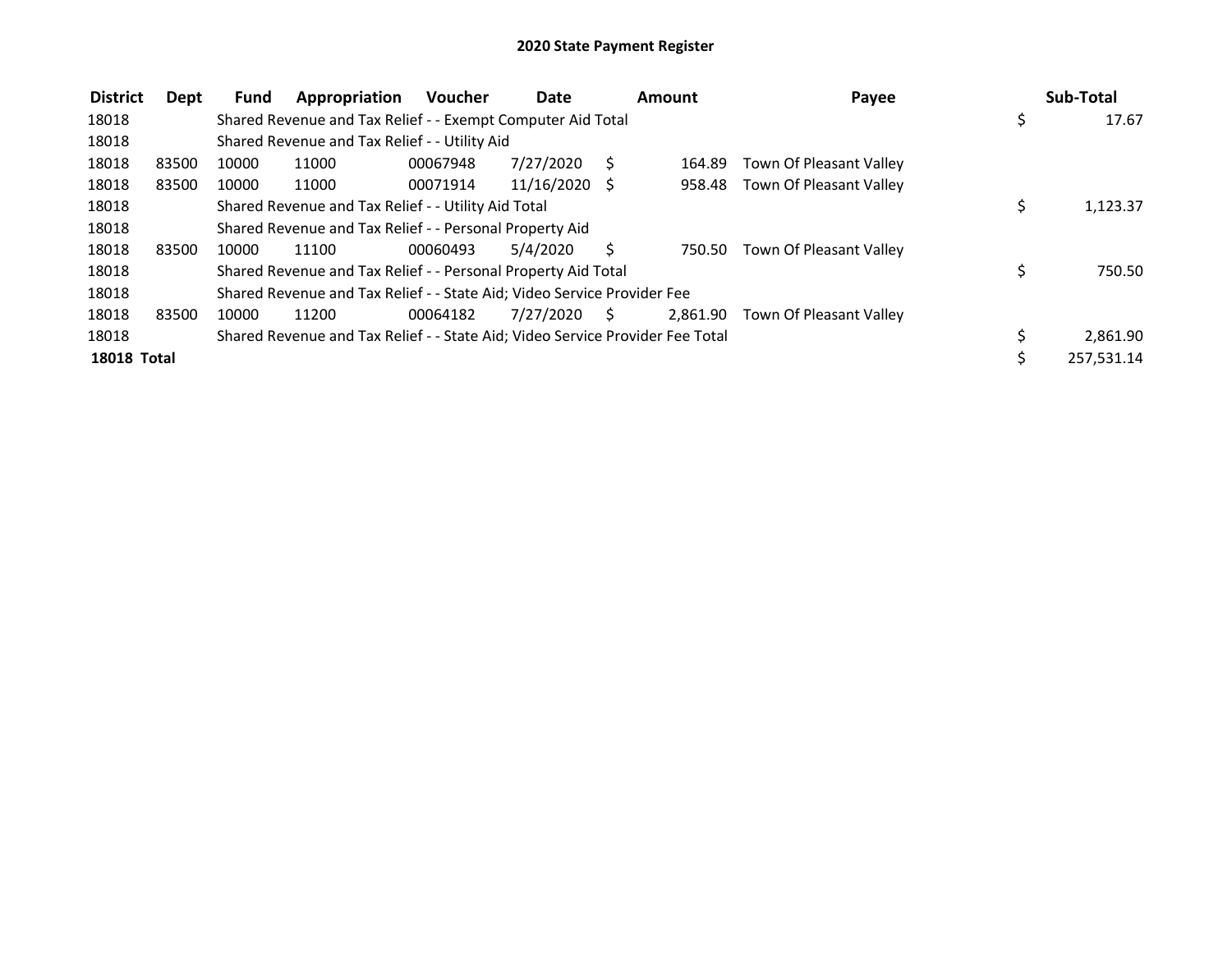| <b>District</b> | <b>Dept</b> | <b>Fund</b> | Appropriation                                                      | Voucher  | <b>Date</b>   |         | Amount    | Payee                     | Sub-Total        |
|-----------------|-------------|-------------|--------------------------------------------------------------------|----------|---------------|---------|-----------|---------------------------|------------------|
| 18020           |             |             | Dept of Safety & Prof Services - - Fire Dues Distribution          |          |               |         |           |                           |                  |
| 18020           | 16500       | 10000       | 22500                                                              | 00036050 | 7/20/2020     | \$      |           | 13,014.45 Town Of Seymour |                  |
| 18020           |             |             | Dept of Safety & Prof Services - - Fire Dues Distribution Total    |          |               |         |           |                           | \$<br>13,014.45  |
| 18020           |             |             | Dept of Natural Resources - - Resaids - Cnty Forst, Cl & Mfl       |          |               |         |           |                           |                  |
| 18020           | 37000       | 21200       | 57100                                                              | 00417048 | 6/18/2020     | - \$    |           | 1,055.28 Town Of Seymour  |                  |
| 18020           |             |             | Dept of Natural Resources - - Resaids - Cnty Forst, Cl & Mfl Total |          |               |         |           |                           | \$<br>1,055.28   |
| 18020           |             |             | WI Dept of Transportation - - Trns Aids To Mnc.-Sf                 |          |               |         |           |                           |                  |
| 18020           | 39500       | 21100       | 19100                                                              | 00475991 | 1/6/2020      | \$      |           | 34,880.13 Town Of Seymour |                  |
| 18020           | 39500       | 21100       | 19100                                                              | 00505846 | 4/6/2020      | \$      | 34,880.13 | Town Of Seymour           |                  |
| 18020           | 39500       | 21100       | 19100                                                              | 00542838 | 7/6/2020      | \$      |           | 34,880.13 Town Of Seymour |                  |
| 18020           | 39500       | 21100       | 19100                                                              | 00585664 | 10/5/2020     | \$      |           | 34,880.13 Town Of Seymour |                  |
| 18020           |             |             | WI Dept of Transportation - - Trns Aids To Mnc.-Sf Total           |          |               |         |           |                           | \$<br>139,520.52 |
| 18020           |             |             | WI Dept of Transportation - - Hwy Mgmt & Opers Sf                  |          |               |         |           |                           |                  |
| 18020           | 39500       | 21100       | 36500                                                              | 00480720 | 1/14/2020     | \$      | 500.00    | Town Of Seymour           |                  |
| 18020           | 39500       | 21100       | 36500                                                              | 00615314 | 12/11/2020    | \$      | 500.00    | Town Of Seymour           |                  |
| 18020           | 39500       | 21100       | 36500                                                              | 00615322 | 12/11/2020    | \$      | 500.00    | Town Of Seymour           |                  |
| 18020           |             |             | WI Dept of Transportation - - Hwy Mgmt & Opers Sf Total            |          |               |         |           |                           | \$<br>1,500.00   |
| 18020           |             |             | Department of Administration - - Federal Aid                       |          |               |         |           |                           |                  |
| 18020           | 50500       | 10000       | 14200                                                              | 00126622 | 8/12/2020     | \$      | 1,853.80  | Town Of Seymour           |                  |
| 18020           | 50500       | 10000       | 14200                                                              | 00129844 | 10/2/2020     | \$      | 1,609.44  | Town Of Seymour           |                  |
| 18020           | 50500       | 10000       | 14200                                                              | 00134439 | 12/10/2020    | \$      |           | 24,831.55 Town Of Seymour |                  |
| 18020           |             |             | Department of Administration - - Federal Aid Total                 |          |               |         |           |                           | \$<br>28,294.79  |
| 18020           |             |             | Elections Commission - - 2018 Hava Election Security               |          |               |         |           |                           |                  |
| 18020           | 51000       | 22000       | 18200                                                              | 00003476 | 6/30/2020     | \$.     |           | 2,590.30 Town Of Seymour  |                  |
| 18020           |             |             | Elections Commission - - 2018 Hava Election Security Total         |          |               |         |           |                           | \$<br>2,590.30   |
| 18020           |             |             | Shared Revenue and Tax Relief - - County And Municipal Aid         |          |               |         |           |                           |                  |
| 18020           | 83500       | 10000       | 10500                                                              | 00067949 | 7/27/2020     | \$      |           | 10,951.41 Town Of Seymour |                  |
| 18020           | 83500       | 10000       | 10500                                                              | 00071915 | 11/16/2020 \$ |         |           | 62,057.99 Town Of Seymour |                  |
| 18020           |             |             | Shared Revenue and Tax Relief - - County And Municipal Aid Total   |          |               |         |           |                           | \$<br>73,009.40  |
| 18020           |             |             | Shared Revenue and Tax Relief - - Exempt Computer Aid              |          |               |         |           |                           |                  |
| 18020           | 83500       | 10000       | 10900                                                              | 00065120 | 7/27/2020     | \$      | 6.24      | Town Of Seymour           |                  |
| 18020           |             |             | Shared Revenue and Tax Relief - - Exempt Computer Aid Total        |          |               |         |           |                           | \$<br>6.24       |
| 18020           |             |             | Shared Revenue and Tax Relief - - Utility Aid                      |          |               |         |           |                           |                  |
| 18020           | 83500       | 10000       | 11000                                                              | 00067949 | 7/27/2020     | \$      | 146.64    | Town Of Seymour           |                  |
| 18020           | 83500       | 10000       | 11000                                                              | 00071915 | 11/16/2020    | $\zeta$ |           | 852.43 Town Of Seymour    |                  |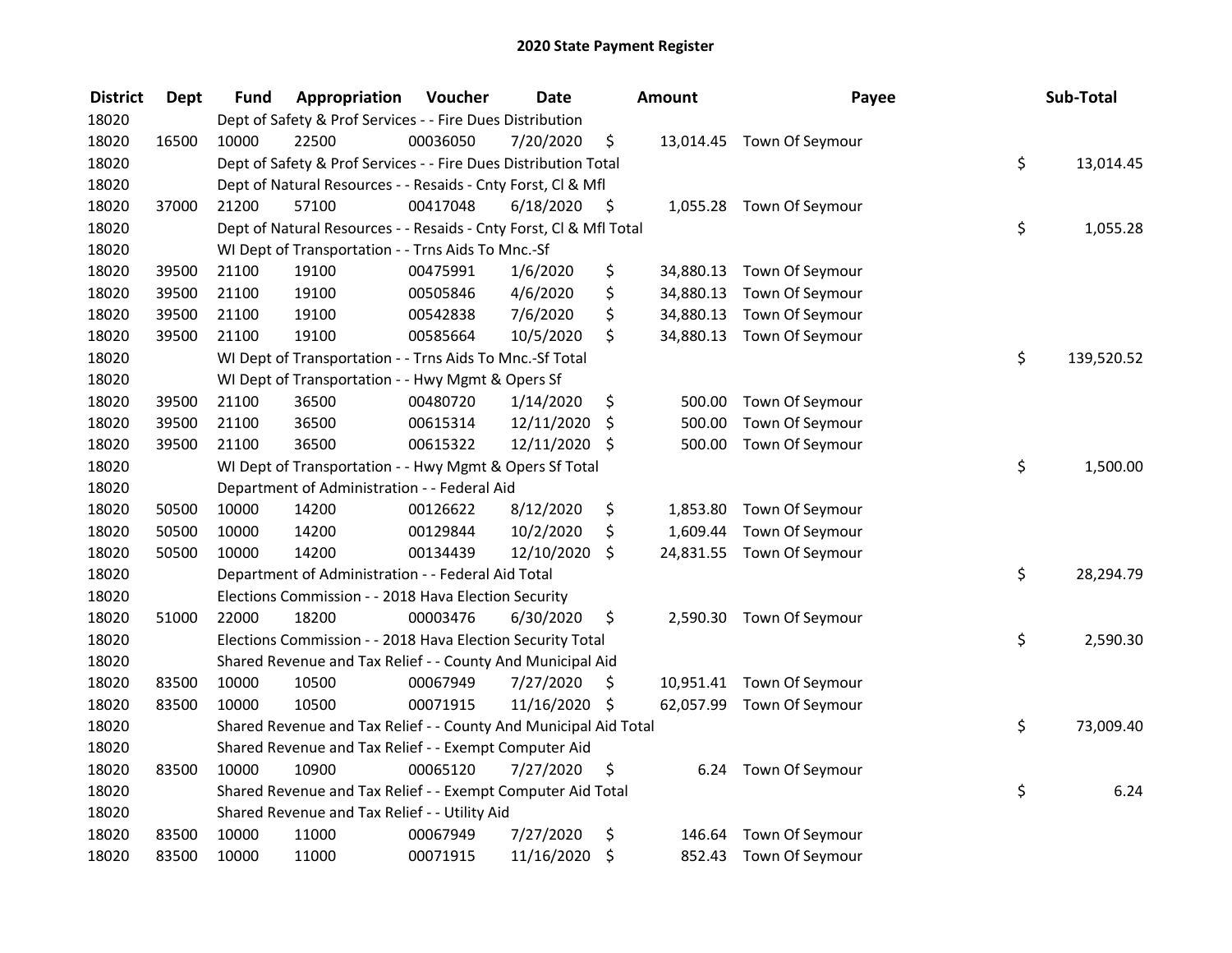| <b>District</b>    | Dept  | <b>Fund</b> | Appropriation                                                                 | <b>Voucher</b> | Date      |    | Amount   | Payee           | Sub-Total  |
|--------------------|-------|-------------|-------------------------------------------------------------------------------|----------------|-----------|----|----------|-----------------|------------|
| 18020              |       |             | Shared Revenue and Tax Relief - - Utility Aid Total                           |                |           |    |          |                 | 999.07     |
| 18020              |       |             | Shared Revenue and Tax Relief - - Personal Property Aid                       |                |           |    |          |                 |            |
| 18020              | 83500 | 10000       | 11100                                                                         | 00060494       | 5/4/2020  |    | 335.39   | Town Of Seymour |            |
| 18020              |       |             | Shared Revenue and Tax Relief - - Personal Property Aid Total                 |                |           |    |          |                 | 335.39     |
| 18020              |       |             | Shared Revenue and Tax Relief - - State Aid; Video Service Provider Fee       |                |           |    |          |                 |            |
| 18020              | 83500 | 10000       | 11200                                                                         | 00064183       | 7/27/2020 | S. | 3.366.09 | Town Of Sevmour |            |
| 18020              |       |             | Shared Revenue and Tax Relief - - State Aid; Video Service Provider Fee Total |                |           |    |          |                 | 3,366.09   |
| 18020              |       |             | Shared Revenue and Tax Relief - - Lottery & Gaming Credit                     |                |           |    |          |                 |            |
| 18020              | 83500 | 52100       | 36300                                                                         | 00055276       | 3/23/2020 | S. | 2.435.88 | Town Of Seymour |            |
| 18020              |       |             | Shared Revenue and Tax Relief - - Lottery & Gaming Credit Total               |                |           |    |          |                 | 2,435.88   |
| <b>18020 Total</b> |       |             |                                                                               |                |           |    |          |                 | 266,127.41 |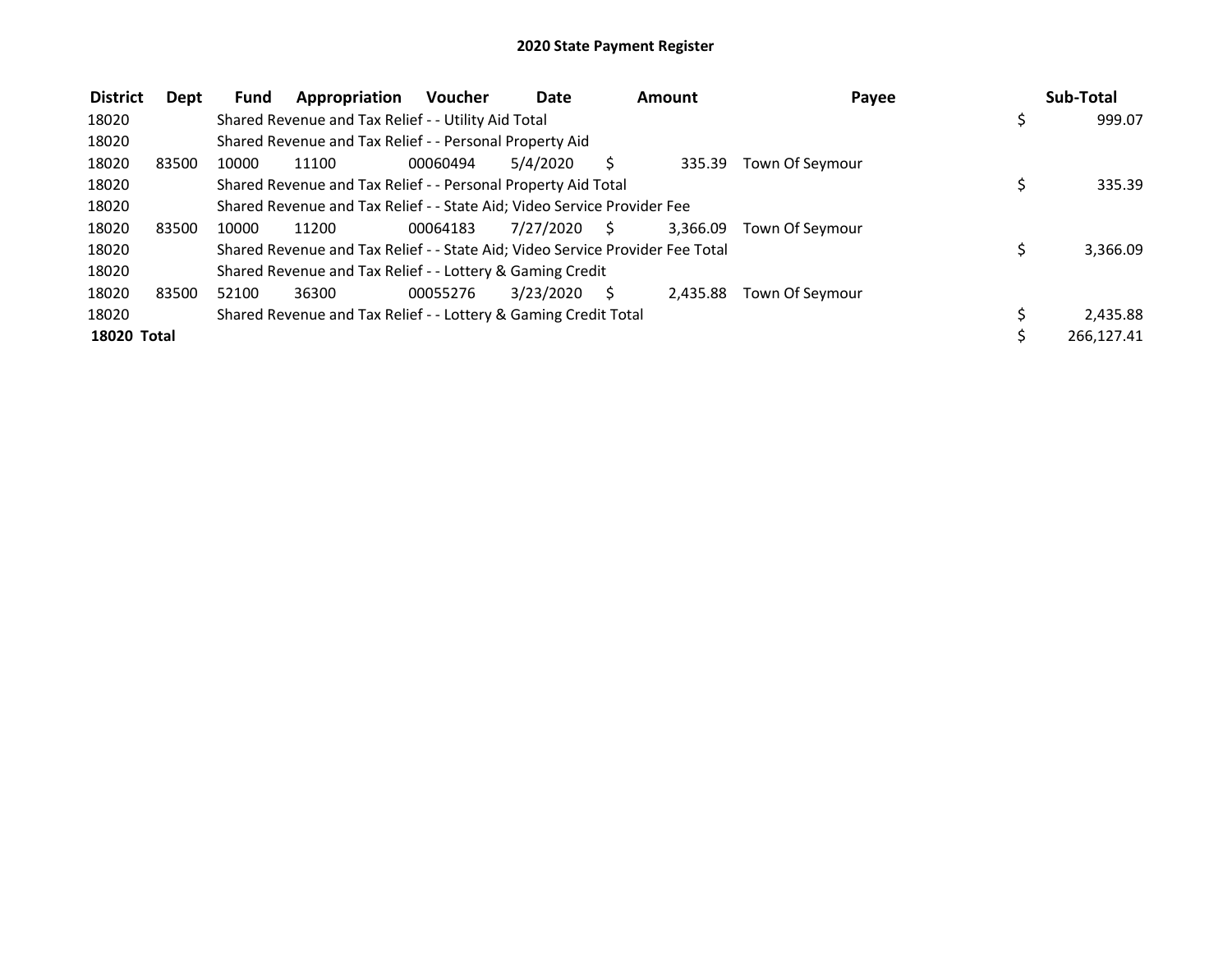| <b>District</b> | Dept  | Fund  | Appropriation                                                      | Voucher  | <b>Date</b>     |      | Amount    |                         | Payee | Sub-Total  |
|-----------------|-------|-------|--------------------------------------------------------------------|----------|-----------------|------|-----------|-------------------------|-------|------------|
| 18022           |       |       | Dept of Safety & Prof Services - - Fire Dues Distribution          |          |                 |      |           |                         |       |            |
| 18022           | 16500 | 10000 | 22500                                                              | 00036051 | 7/20/2020       | \$   |           | 17,796.33 Town Of Union |       |            |
| 18022           |       |       | Dept of Safety & Prof Services - - Fire Dues Distribution Total    |          |                 |      |           |                         | \$    | 17,796.33  |
| 18022           |       |       | Dept of Natural Resources - - Aids In Lieu Of Taxes - Gener        |          |                 |      |           |                         |       |            |
| 18022           | 37000 | 10000 | 50300                                                              | 00383833 | 1/21/2020       | \$   |           | 9,714.12 Town Of Union  |       |            |
| 18022           | 37000 | 10000 | 50300                                                              | 00383834 | 1/21/2020       | \$   |           | 379.78 Town Of Union    |       |            |
| 18022           |       |       | Dept of Natural Resources - - Aids In Lieu Of Taxes - Gener Total  |          |                 |      |           |                         | \$    | 10,093.90  |
| 18022           |       |       | Dept of Natural Resources - - Resaids - Cnty Forst, Cl & Mfl       |          |                 |      |           |                         |       |            |
| 18022           | 37000 | 21200 | 57100                                                              | 00417049 | 6/18/2020       | - \$ |           | 171.59 Town Of Union    |       |            |
| 18022           |       |       | Dept of Natural Resources - - Resaids - Cnty Forst, Cl & Mfl Total |          |                 |      |           |                         | \$    | 171.59     |
| 18022           |       |       | WI Dept of Transportation - - Trns Aids To Mnc.-Sf                 |          |                 |      |           |                         |       |            |
| 18022           | 39500 | 21100 | 19100                                                              | 00475992 | 1/6/2020        | \$   | 30,116.88 | Town Of Union           |       |            |
| 18022           | 39500 | 21100 | 19100                                                              | 00505847 | 4/6/2020        | \$   |           | 30,116.88 Town Of Union |       |            |
| 18022           | 39500 | 21100 | 19100                                                              | 00542839 | 7/6/2020        | \$   | 30,116.88 | Town Of Union           |       |            |
| 18022           | 39500 | 21100 | 19100                                                              | 00585665 | 10/5/2020       | \$   |           | 30,116.88 Town Of Union |       |            |
| 18022           |       |       | WI Dept of Transportation - - Trns Aids To Mnc.-Sf Total           |          |                 |      |           |                         | \$    | 120,467.52 |
| 18022           |       |       | WI Dept of Transportation - - Hwy Mgmt & Opers Sf                  |          |                 |      |           |                         |       |            |
| 18022           | 39500 | 21100 | 36500                                                              | 00550298 | 8/7/2020        | \$   | 225.00    | Town Of Union           |       |            |
| 18022           | 39500 | 21100 | 36500                                                              | 00593090 | 10/29/2020      | \$   | 500.00    | Town Of Union           |       |            |
| 18022           | 39500 | 21100 | 36500                                                              | 00593091 | 10/29/2020      | \$   | 500.00    | Town Of Union           |       |            |
| 18022           | 39500 | 21100 | 36500                                                              | 00593097 | 10/29/2020 \$   |      | 500.00    | Town Of Union           |       |            |
| 18022           |       |       | WI Dept of Transportation - - Hwy Mgmt & Opers Sf Total            |          |                 |      |           |                         | \$    | 1,725.00   |
| 18022           |       |       | Department of Administration - - Federal Aid                       |          |                 |      |           |                         |       |            |
| 18022           | 50500 | 10000 | 14200                                                              | 00134440 | 12/10/2020 \$   |      |           | 22,172.77 Town Of Union |       |            |
| 18022           |       |       | Department of Administration - - Federal Aid Total                 |          |                 |      |           |                         | \$    | 22,172.77  |
| 18022           |       |       | Shared Revenue and Tax Relief - - County And Municipal Aid         |          |                 |      |           |                         |       |            |
| 18022           | 83500 | 10000 | 10500                                                              | 00067950 | 7/27/2020       | \$   |           | 2,460.93 Town Of Union  |       |            |
| 18022           | 83500 | 10000 | 10500                                                              | 00071916 | 11/16/2020 \$   |      |           | 31,061.95 Town Of Union |       |            |
| 18022           |       |       | Shared Revenue and Tax Relief - - County And Municipal Aid Total   |          |                 |      |           |                         | \$    | 33,522.88  |
| 18022           |       |       | Shared Revenue and Tax Relief - - Exempt Computer Aid              |          |                 |      |           |                         |       |            |
| 18022           | 83500 | 10000 | 10900                                                              | 00065121 | 7/27/2020       | \$   |           | 16,009.73 Town Of Union |       |            |
| 18022           |       |       | Shared Revenue and Tax Relief - - Exempt Computer Aid Total        |          |                 |      |           |                         | \$    | 16,009.73  |
| 18022           |       |       | Shared Revenue and Tax Relief - - Utility Aid                      |          |                 |      |           |                         |       |            |
| 18022           | 83500 | 10000 | 11000                                                              | 00071916 | $11/16/2020$ \$ |      |           | 2,849.52 Town Of Union  |       |            |
| 18022           |       |       | Shared Revenue and Tax Relief - - Utility Aid Total                |          |                 |      |           |                         | \$    | 2,849.52   |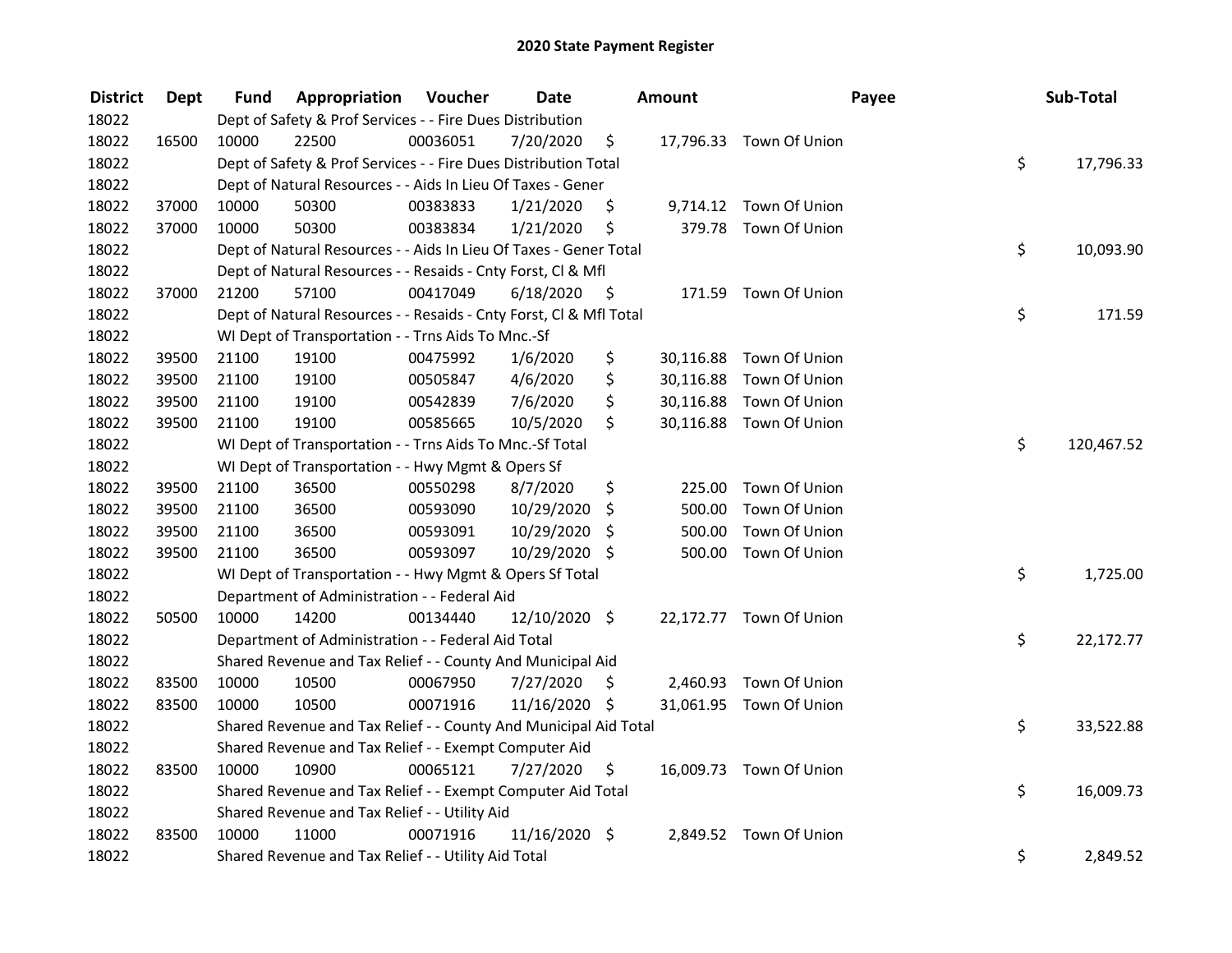| <b>District</b> | Dept  | <b>Fund</b> | Appropriation                                                                 | Voucher  | Date         | Amount   | Payee         | Sub-Total  |
|-----------------|-------|-------------|-------------------------------------------------------------------------------|----------|--------------|----------|---------------|------------|
| 18022           |       |             | Shared Revenue and Tax Relief - - Personal Property Aid                       |          |              |          |               |            |
| 18022           | 83500 | 10000       | 11100                                                                         | 00060495 | 5/4/2020     | 8.642.47 | Town Of Union |            |
| 18022           |       |             | Shared Revenue and Tax Relief - - Personal Property Aid Total                 |          |              |          |               | 8.642.47   |
| 18022           |       |             | Shared Revenue and Tax Relief - - State Aid; Video Service Provider Fee       |          |              |          |               |            |
| 18022           | 83500 | 10000       | 11200                                                                         | 00064184 | 7/27/2020 \$ | 2.683.26 | Town Of Union |            |
| 18022           |       |             | Shared Revenue and Tax Relief - - State Aid; Video Service Provider Fee Total |          |              |          |               | 2.683.26   |
| 18022 Total     |       |             |                                                                               |          |              |          |               | 236,134.97 |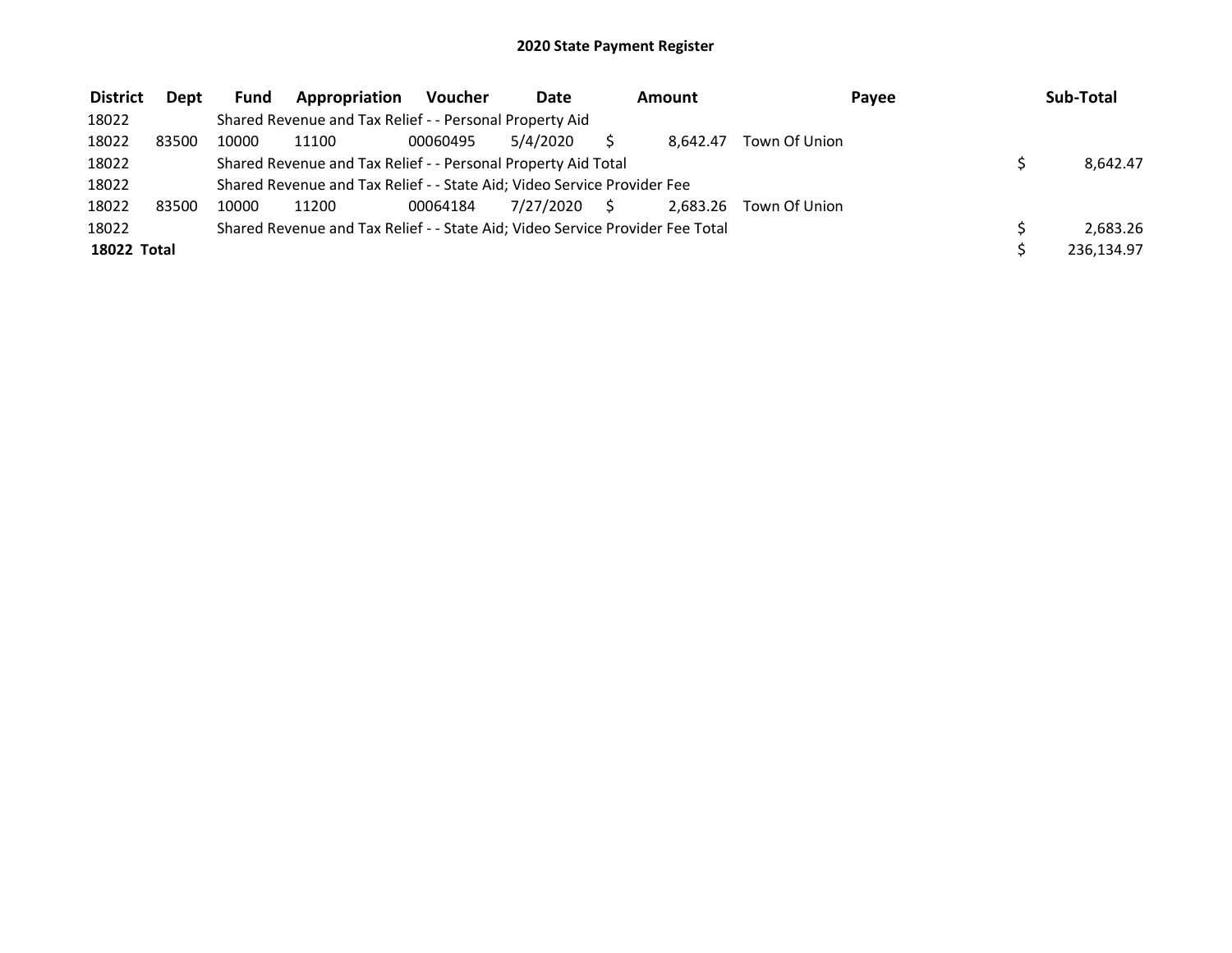| <b>District</b> | <b>Dept</b> | Fund  | Appropriation                                                      | Voucher  | <b>Date</b>   |      | <b>Amount</b> | Payee                        | Sub-Total        |
|-----------------|-------------|-------|--------------------------------------------------------------------|----------|---------------|------|---------------|------------------------------|------------------|
| 18024           |             |       | Dept of Ag, Trade & Cons Protc - - Soil Water Mgmt Env Fund        |          |               |      |               |                              |                  |
| 18024           | 11500       | 27400 | 76100                                                              | 00055993 | 1/31/2020     | \$   |               | 100.00 Town Of Washington    |                  |
| 18024           |             |       | Dept of Ag, Trade & Cons Protc - - Soil Water Mgmt Env Fund Total  |          |               |      |               |                              | \$<br>100.00     |
| 18024           |             |       | Dept of Safety & Prof Services - - Fire Dues Distribution          |          |               |      |               |                              |                  |
| 18024           | 16500       | 10000 | 22500                                                              | 00036052 | 7/20/2020     | \$   |               | 32,400.05 Town Of Washington |                  |
| 18024           |             |       | Dept of Safety & Prof Services - - Fire Dues Distribution Total    |          |               |      |               |                              | \$<br>32,400.05  |
| 18024           |             |       | Dept of Natural Resources - - Resaids - Cnty Forst, Cl & Mfl       |          |               |      |               |                              |                  |
| 18024           | 37000       | 21200 | 57100                                                              | 00417050 | 6/18/2020     | - \$ |               | 293.88 Town Of Washington    |                  |
| 18024           |             |       | Dept of Natural Resources - - Resaids - Cnty Forst, Cl & Mfl Total |          |               |      |               |                              | \$<br>293.88     |
| 18024           |             |       | WI Dept of Transportation - - Trns Aids To Mnc.-Sf                 |          |               |      |               |                              |                  |
| 18024           | 39500       | 21100 | 19100                                                              | 00475993 | 1/6/2020      | \$   | 64,964.16     | Town Of Washington           |                  |
| 18024           | 39500       | 21100 | 19100                                                              | 00505848 | 4/6/2020      | \$   | 64,964.16     | Town Of Washington           |                  |
| 18024           | 39500       | 21100 | 19100                                                              | 00542840 | 7/6/2020      | \$   | 64,964.16     | Town Of Washington           |                  |
| 18024           | 39500       | 21100 | 19100                                                              | 00585666 | 10/5/2020     | \$   |               | 64,964.16 Town Of Washington |                  |
| 18024           |             |       | WI Dept of Transportation - - Trns Aids To Mnc.-Sf Total           |          |               |      |               |                              | \$<br>259,856.64 |
| 18024           |             |       | WI Dept of Transportation - - Hwy Mgmt & Opers Sf                  |          |               |      |               |                              |                  |
| 18024           | 39500       | 21100 | 36500                                                              | 00480719 | 1/14/2020     | \$   | 500.00        | Town Of Washington           |                  |
| 18024           | 39500       | 21100 | 36500                                                              | 00523429 | 5/29/2020     | \$   | 500.00        | Town Of Washington           |                  |
| 18024           | 39500       | 21100 | 36500                                                              | 00523433 | 5/29/2020     | \$   | 500.00        | Town Of Washington           |                  |
| 18024           | 39500       | 21100 | 36500                                                              | 00553833 | 8/14/2020     | \$   | 500.00        | Town Of Washington           |                  |
| 18024           | 39500       | 21100 | 36500                                                              | 00562863 | 8/21/2020     | \$   | 500.00        | Town Of Washington           |                  |
| 18024           | 39500       | 21100 | 36500                                                              | 00562870 | 8/21/2020     | \$   | 500.00        | Town Of Washington           |                  |
| 18024           | 39500       | 21100 | 36500                                                              | 00574864 | 9/23/2020     | \$   | 500.00        | Town Of Washington           |                  |
| 18024           | 39500       | 21100 | 36500                                                              | 00582688 | 10/8/2020     | \$   | 500.00        | Town Of Washington           |                  |
| 18024           | 39500       | 21100 | 36500                                                              | 00593081 | 10/29/2020    | \$   | 500.00        | Town Of Washington           |                  |
| 18024           | 39500       | 21100 | 36500                                                              | 00619734 | 12/18/2020 \$ |      | 500.00        | Town Of Washington           |                  |
| 18024           |             |       | WI Dept of Transportation - - Hwy Mgmt & Opers Sf Total            |          |               |      |               |                              | \$<br>5,000.00   |
| 18024           |             |       | Department of Administration - - Federal Aid                       |          |               |      |               |                              |                  |
| 18024           | 50500       | 10000 | 14200                                                              | 00126623 | 8/12/2020     | \$   |               | 2,559.91 Town Of Washington  |                  |
| 18024           | 50500       | 10000 | 14200                                                              | 00129845 | 10/2/2020     | \$   | 6,726.21      | Town Of Washington           |                  |
| 18024           | 50500       | 10000 | 14200                                                              | 00134441 | 12/10/2020    | \$   |               | 18,242.42 Town Of Washington |                  |
| 18024           |             |       | Department of Administration - - Federal Aid Total                 |          |               |      |               |                              | \$<br>27,528.54  |
| 18024           |             |       | Elections Commission - - 2018 Hava Election Security               |          |               |      |               |                              |                  |
| 18024           | 51000       | 22000 | 18200                                                              | 00003658 | 6/30/2020     | \$   | 5,645.00      | Town Of Washington           |                  |
| 18024           |             |       | Elections Commission - - 2018 Hava Election Security Total         |          |               |      |               |                              | \$<br>5,645.00   |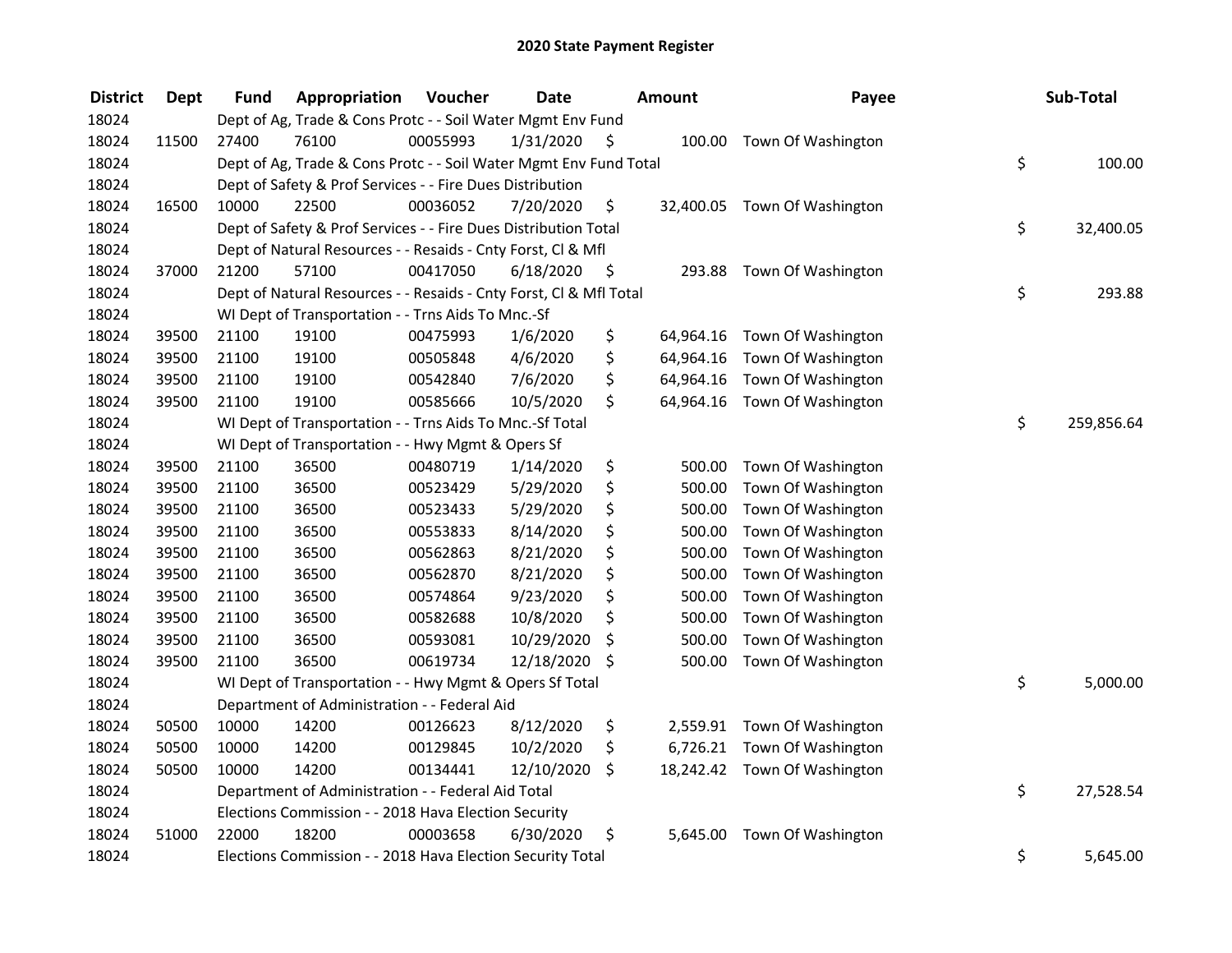| <b>District</b>    | Dept  | Fund  | Appropriation                                                                 | <b>Voucher</b> | Date            |    | Amount    | Payee              | Sub-Total        |
|--------------------|-------|-------|-------------------------------------------------------------------------------|----------------|-----------------|----|-----------|--------------------|------------------|
| 18024              |       |       | Shared Revenue and Tax Relief - - County And Municipal Aid                    |                |                 |    |           |                    |                  |
| 18024              | 83500 | 10000 | 10500                                                                         | 00067951       | 7/27/2020       | S  | 13,731.20 | Town Of Washington |                  |
| 18024              | 83500 | 10000 | 10500                                                                         | 00071917       | 11/16/2020      | Ŝ. | 83,374.78 | Town Of Washington |                  |
| 18024              |       |       | Shared Revenue and Tax Relief - - County And Municipal Aid Total              |                |                 |    |           |                    | \$<br>97,105.98  |
| 18024              |       |       | Shared Revenue and Tax Relief - - Exempt Computer Aid                         |                |                 |    |           |                    |                  |
| 18024              | 83500 | 10000 | 10900                                                                         | 00065122       | 7/27/2020       | \$ | 637.06    | Town Of Washington |                  |
| 18024              |       |       | Shared Revenue and Tax Relief - - Exempt Computer Aid Total                   |                |                 |    |           |                    | \$<br>637.06     |
| 18024              |       |       | Shared Revenue and Tax Relief - - Utility Aid                                 |                |                 |    |           |                    |                  |
| 18024              | 83500 | 10000 | 11000                                                                         | 00067951       | 7/27/2020       | S. | 3,408.90  | Town Of Washington |                  |
| 18024              | 83500 | 10000 | 11000                                                                         | 00071917       | $11/16/2020$ \$ |    | 19,458.16 | Town Of Washington |                  |
| 18024              |       |       | Shared Revenue and Tax Relief - - Utility Aid Total                           |                |                 |    |           |                    | \$<br>22,867.06  |
| 18024              |       |       | Shared Revenue and Tax Relief - - Personal Property Aid                       |                |                 |    |           |                    |                  |
| 18024              | 83500 | 10000 | 11100                                                                         | 00060496       | 5/4/2020        | \$ | 4,707.03  | Town Of Washington |                  |
| 18024              |       |       | Shared Revenue and Tax Relief - - Personal Property Aid Total                 |                |                 |    |           |                    | \$<br>4,707.03   |
| 18024              |       |       | Shared Revenue and Tax Relief - - State Aid; Video Service Provider Fee       |                |                 |    |           |                    |                  |
| 18024              | 83500 | 10000 | 11200                                                                         | 00064185       | 7/27/2020       | S  | 10,058.25 | Town Of Washington |                  |
| 18024              |       |       | Shared Revenue and Tax Relief - - State Aid; Video Service Provider Fee Total |                |                 |    |           |                    | \$<br>10,058.25  |
| 18024              |       |       | Shared Revenue and Tax Relief - - Lottery & Gaming Credit                     |                |                 |    |           |                    |                  |
| 18024              | 83500 | 52100 | 36300                                                                         | 00055277       | 3/23/2020       | \$ | 5,218.20  | Town Of Washington |                  |
| 18024              |       |       | Shared Revenue and Tax Relief - - Lottery & Gaming Credit Total               |                |                 |    |           |                    | \$<br>5,218.20   |
| <b>18024 Total</b> |       |       |                                                                               |                |                 |    |           |                    | \$<br>471,417.69 |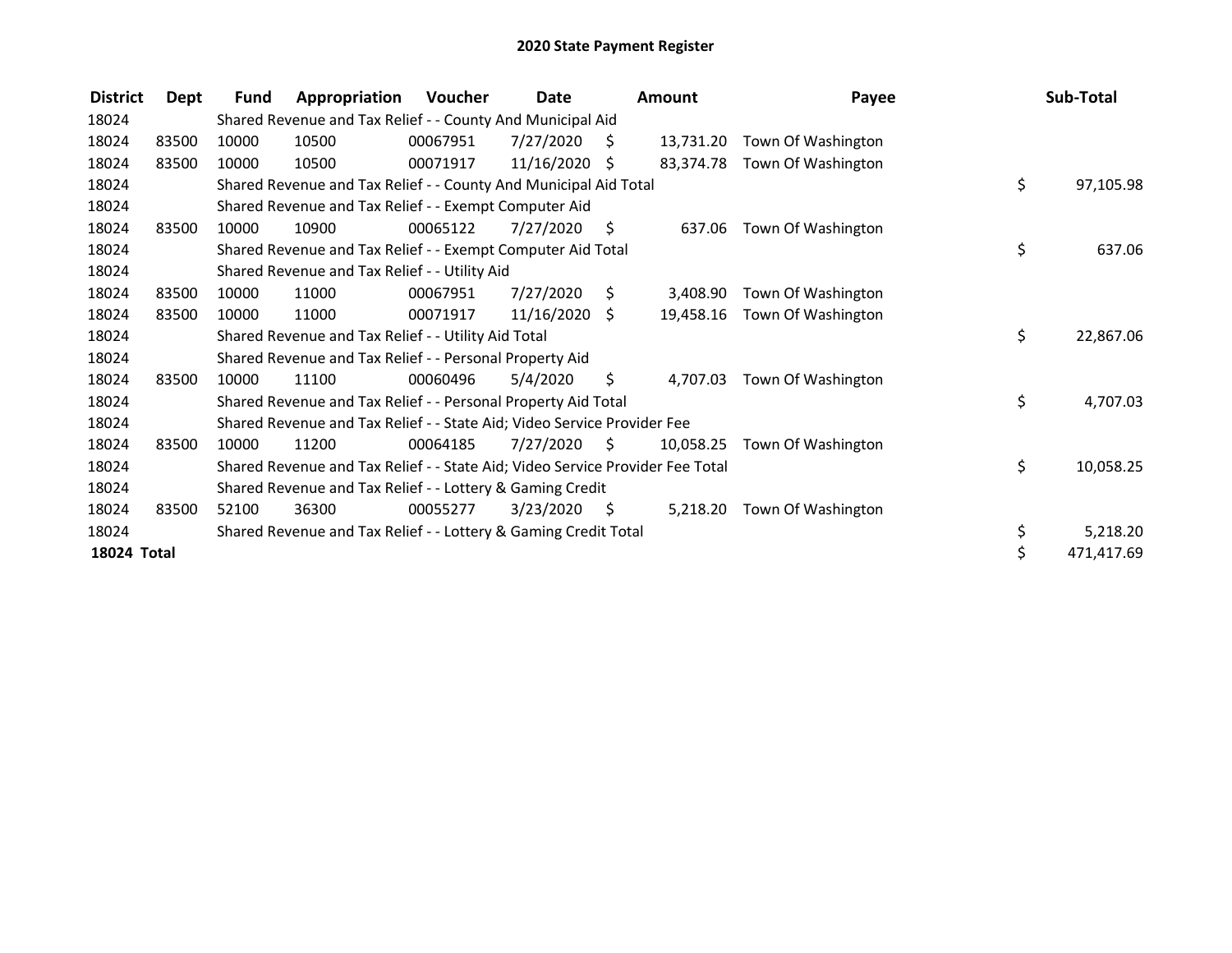| <b>District</b> | Dept  | Fund  | Appropriation                                                      | Voucher  | Date            |      | Amount              |                    | Payee | Sub-Total        |
|-----------------|-------|-------|--------------------------------------------------------------------|----------|-----------------|------|---------------------|--------------------|-------|------------------|
| 18026           |       |       | Dept of Safety & Prof Services - - Fire Dues Distribution          |          |                 |      |                     |                    |       |                  |
| 18026           | 16500 | 10000 | 22500                                                              | 00036053 | 7/20/2020       | -\$  |                     | 1,060.70 Tn Wilson |       |                  |
| 18026           |       |       | Dept of Safety & Prof Services - - Fire Dues Distribution Total    |          |                 |      |                     |                    |       | \$<br>1,060.70   |
| 18026           |       |       | Dept of Natural Resources - - Resaids - Cnty Forst, CI & Mfl       |          |                 |      |                     |                    |       |                  |
| 18026           | 37000 | 21200 | 57100                                                              | 00417051 | 6/18/2020       | - \$ |                     | 4,600.71 Tn Wilson |       |                  |
| 18026           |       |       | Dept of Natural Resources - - Resaids - Cnty Forst, Cl & Mfl Total |          |                 |      |                     |                    |       | \$<br>4,600.71   |
| 18026           |       |       | WI Dept of Transportation - - Trns Aids To Mnc.-Sf                 |          |                 |      |                     |                    |       |                  |
| 18026           | 39500 | 21100 | 19100                                                              | 00475994 | 1/6/2020        | \$   | 23,211.81           | Tn Wilson          |       |                  |
| 18026           | 39500 | 21100 | 19100                                                              | 00505849 | 4/6/2020        | \$   | 23,211.81           | Tn Wilson          |       |                  |
| 18026           | 39500 | 21100 | 19100                                                              | 00542841 | 7/6/2020        | \$   | 23,211.81 Tn Wilson |                    |       |                  |
| 18026           | 39500 | 21100 | 19100                                                              | 00585667 | 10/5/2020       | \$   | 23,211.81 Tn Wilson |                    |       |                  |
| 18026           |       |       | WI Dept of Transportation - - Trns Aids To Mnc.-Sf Total           |          |                 |      |                     |                    |       | \$<br>92,847.24  |
| 18026           |       |       | Shared Revenue and Tax Relief - - County And Municipal Aid         |          |                 |      |                     |                    |       |                  |
| 18026           | 83500 | 10000 | 10500                                                              | 00067952 | 7/27/2020       | -\$  | 5,874.30            | Tn Wilson          |       |                  |
| 18026           | 83500 | 10000 | 10500                                                              | 00071918 | 11/16/2020 \$   |      | 33,287.72 Tn Wilson |                    |       |                  |
| 18026           |       |       | Shared Revenue and Tax Relief - - County And Municipal Aid Total   |          |                 |      |                     |                    |       | \$<br>39,162.02  |
| 18026           |       |       | Shared Revenue and Tax Relief - - Utility Aid                      |          |                 |      |                     |                    |       |                  |
| 18026           | 83500 | 10000 | 11000                                                              | 00067952 | 7/27/2020       | - \$ | 693.78              | Tn Wilson          |       |                  |
| 18026           | 83500 | 10000 | 11000                                                              | 00071918 | $11/16/2020$ \$ |      | 3,934.03            | Tn Wilson          |       |                  |
| 18026           |       |       | Shared Revenue and Tax Relief - - Utility Aid Total                |          |                 |      |                     |                    |       | \$<br>4,627.81   |
| 18026           |       |       | Shared Revenue and Tax Relief - - Personal Property Aid            |          |                 |      |                     |                    |       |                  |
| 18026           | 83500 | 10000 | 11100                                                              | 00060497 | 5/4/2020        | S    |                     | 4.24 Tn Wilson     |       |                  |
| 18026           |       |       | Shared Revenue and Tax Relief - - Personal Property Aid Total      |          |                 |      |                     |                    |       | \$<br>4.24       |
| 18026 Total     |       |       |                                                                    |          |                 |      |                     |                    |       | \$<br>142,302.72 |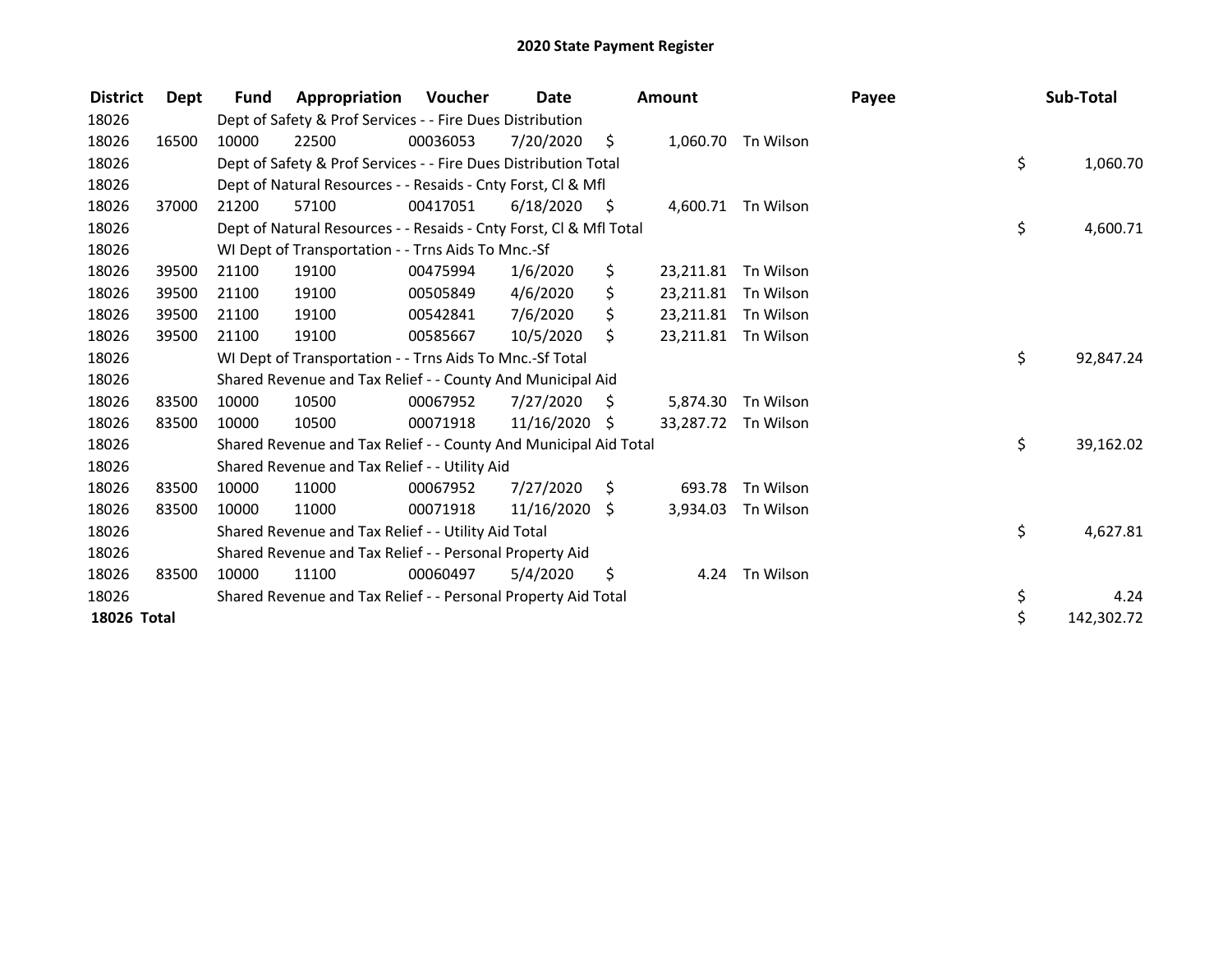| <b>District</b> | <b>Dept</b> | <b>Fund</b> | Appropriation                                                     | Voucher  | <b>Date</b>   | Amount          | Payee                           | Sub-Total        |
|-----------------|-------------|-------------|-------------------------------------------------------------------|----------|---------------|-----------------|---------------------------------|------------------|
| 18126           |             |             | Dept of Safety & Prof Services - - Fire Dues Distribution         |          |               |                 |                                 |                  |
| 18126           | 16500       | 10000       | 22500                                                             | 00036054 | 7/20/2020     | \$              | 582.36 Village Of Fairchild     |                  |
| 18126           |             |             | Dept of Safety & Prof Services - - Fire Dues Distribution Total   |          |               |                 |                                 | \$<br>582.36     |
| 18126           |             |             | Dept of Natural Resources - - Aids In Lieu Of Taxes - Gener       |          |               |                 |                                 |                  |
| 18126           | 37000       | 10000       | 50300                                                             | 00383831 | 1/21/2020     | \$<br>14.56     | Village Of Fairchild            |                  |
| 18126           | 37000       | 10000       | 50300                                                             | 00403857 | 4/21/2020     | \$<br>3.00      | Village Of Fairchild            |                  |
| 18126           |             |             | Dept of Natural Resources - - Aids In Lieu Of Taxes - Gener Total |          |               |                 |                                 | \$<br>17.56      |
| 18126           |             |             | WI Dept of Transportation - - Hwy Sfty Loc Aid Ffd                |          |               |                 |                                 |                  |
| 18126           | 39500       | 21100       | 18500                                                             | 00613309 | 11/12/2020 \$ |                 | 3,065.83 Village Of Fairchild   |                  |
| 18126           |             |             | WI Dept of Transportation - - Hwy Sfty Loc Aid Ffd Total          |          |               |                 |                                 | \$<br>3,065.83   |
| 18126           |             |             | WI Dept of Transportation - - Trns Aids To Mnc.-Sf                |          |               |                 |                                 |                  |
| 18126           | 39500       | 21100       | 19100                                                             | 00475995 | 1/6/2020      | \$              | 6,329.91 Village Of Fairchild   |                  |
| 18126           | 39500       | 21100       | 19100                                                             | 00505850 | 4/6/2020      | \$              | 6,329.91 Village Of Fairchild   |                  |
| 18126           | 39500       | 21100       | 19100                                                             | 00542842 | 7/6/2020      | \$              | 6,329.91 Village Of Fairchild   |                  |
| 18126           | 39500       | 21100       | 19100                                                             | 00585668 | 10/5/2020     | \$              | 6,329.91 Village Of Fairchild   |                  |
| 18126           |             |             | WI Dept of Transportation - - Trns Aids To Mnc.-Sf Total          |          |               |                 |                                 | \$<br>25,319.64  |
| 18126           |             |             | Department of Administration - - Federal Aid                      |          |               |                 |                                 |                  |
| 18126           | 50500       | 10000       | 14200                                                             | 00134442 | 12/10/2020 \$ | 8,730.00        | Village Of Fairchild            |                  |
| 18126           | 50500       | 10000       | 14200                                                             | 00136229 | 12/17/2020 \$ | 409.45          | Village Of Fairchild            |                  |
| 18126           |             |             | Department of Administration - - Federal Aid Total                |          |               |                 |                                 | \$<br>9,139.45   |
| 18126           |             |             | Elections Commission - - 2018 Hava Election Security              |          |               |                 |                                 |                  |
| 18126           | 51000       | 22000       | 18200                                                             | 00004946 | 12/9/2020     | \$              | 460.70 Village Of Fairchild     |                  |
| 18126           |             |             | Elections Commission - - 2018 Hava Election Security Total        |          |               |                 |                                 | \$<br>460.70     |
| 18126           |             |             | Shared Revenue and Tax Relief - - County And Municipal Aid        |          |               |                 |                                 |                  |
| 18126           | 83500       | 10000       | 10500                                                             | 00067953 | 7/27/2020     | \$<br>34,278.70 | Village Of Fairchild            |                  |
| 18126           | 83500       | 10000       | 10500                                                             | 00071919 | 11/16/2020 \$ |                 | 194,245.98 Village Of Fairchild |                  |
| 18126           |             |             | Shared Revenue and Tax Relief - - County And Municipal Aid Total  |          |               |                 |                                 | \$<br>228,524.68 |
| 18126           |             |             | Shared Revenue and Tax Relief - - Exempt Computer Aid             |          |               |                 |                                 |                  |
| 18126           | 83500       | 10000       | 10900                                                             | 00065123 | 7/27/2020     | \$              | 100.81 Village Of Fairchild     |                  |
| 18126           |             |             | Shared Revenue and Tax Relief - - Exempt Computer Aid Total       |          |               |                 |                                 | \$<br>100.81     |
| 18126           |             |             | Shared Revenue and Tax Relief - - Personal Property Aid           |          |               |                 |                                 |                  |
| 18126           | 83500       | 10000       | 11100                                                             | 00060498 | 5/4/2020      | \$<br>276.00    | Village Of Fairchild            |                  |
| 18126           |             |             | Shared Revenue and Tax Relief - - Personal Property Aid Total     |          |               |                 |                                 | \$<br>276.00     |
| 18126 Total     |             |             |                                                                   |          |               |                 |                                 | \$<br>267,487.03 |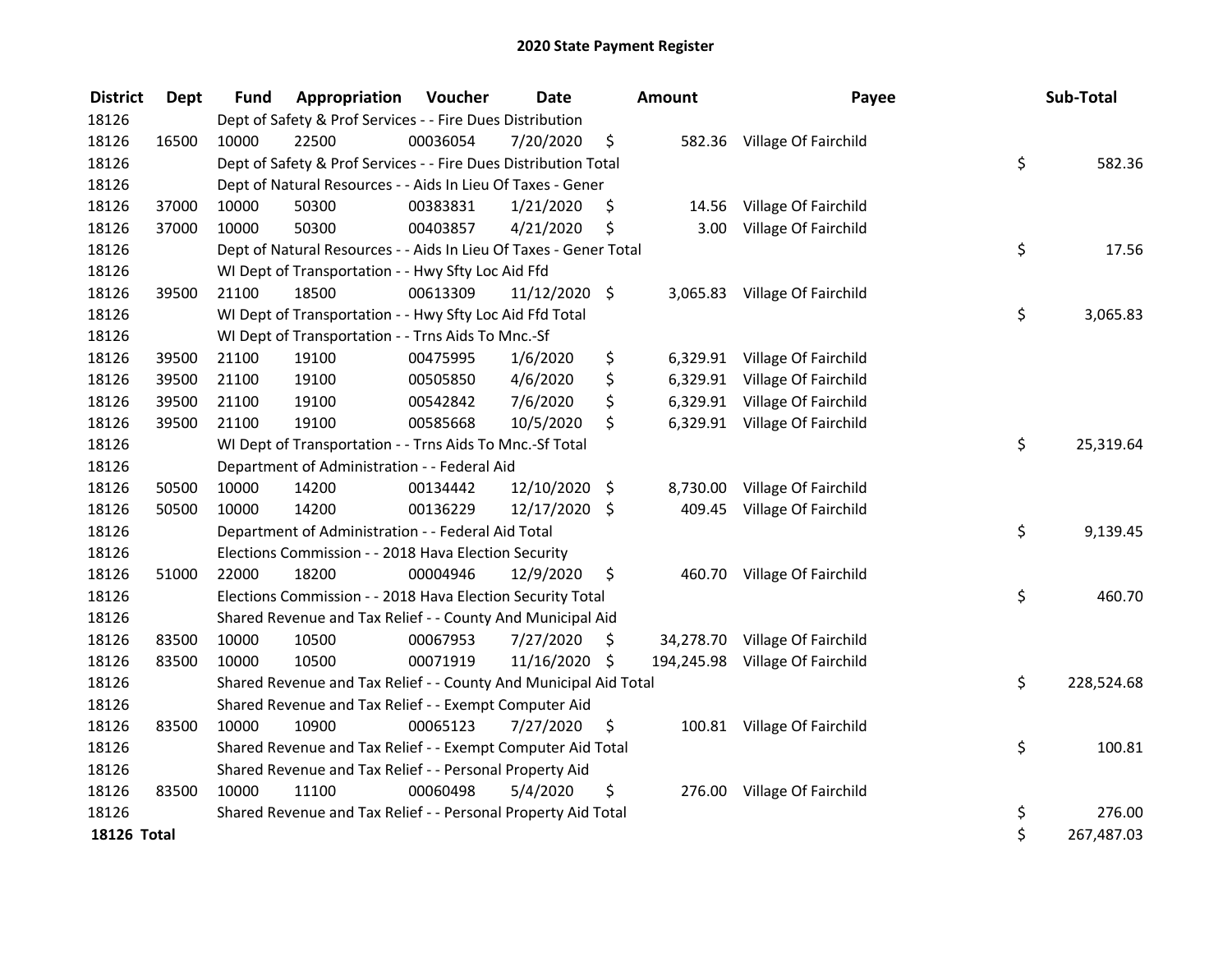| <b>District</b> | <b>Dept</b> | Fund  | Appropriation                                                         | Voucher  | <b>Date</b>   |    | <b>Amount</b> | Payee                            | Sub-Total        |
|-----------------|-------------|-------|-----------------------------------------------------------------------|----------|---------------|----|---------------|----------------------------------|------------------|
| 18127           |             |       | Dept of Safety & Prof Services - - Fire Dues Distribution             |          |               |    |               |                                  |                  |
| 18127           | 16500       | 10000 | 22500                                                                 | 00036055 | 7/20/2020     | \$ |               | 4,073.07 Village Of Fall Creek   |                  |
| 18127           |             |       | Dept of Safety & Prof Services - - Fire Dues Distribution Total       |          |               |    |               |                                  | \$<br>4,073.07   |
| 18127           |             |       | WI Dept of Transportation - - Hwy Sfty Loc Aid Ffd                    |          |               |    |               |                                  |                  |
| 18127           | 39500       | 21100 | 18500                                                                 | 00589501 | 9/24/2020     | \$ |               | 3,995.00 Village Of Fall Creek   |                  |
| 18127           |             |       | WI Dept of Transportation - - Hwy Sfty Loc Aid Ffd Total              |          |               |    |               |                                  | \$<br>3,995.00   |
| 18127           |             |       | WI Dept of Transportation - - Trns Aids To Mnc.-Sf                    |          |               |    |               |                                  |                  |
| 18127           | 39500       | 21100 | 19100                                                                 | 00475996 | 1/6/2020      | \$ |               | 20,768.00 Village Of Fall Creek  |                  |
| 18127           | 39500       | 21100 | 19100                                                                 | 00505851 | 4/6/2020      | \$ | 20,768.00     | Village Of Fall Creek            |                  |
| 18127           | 39500       | 21100 | 19100                                                                 | 00542843 | 7/6/2020      | \$ | 20,768.00     | Village Of Fall Creek            |                  |
| 18127           | 39500       | 21100 | 19100                                                                 | 00585669 | 10/5/2020     | \$ | 20,768.03     | Village Of Fall Creek            |                  |
| 18127           |             |       | WI Dept of Transportation - - Trns Aids To Mnc.-Sf Total              |          |               |    |               |                                  | \$<br>83,072.03  |
| 18127           |             |       | Department of Justice - - Law Enforcement Train, Local                |          |               |    |               |                                  |                  |
| 18127           | 45500       | 10000 | 23100                                                                 | 00091201 | 12/2/2020     | \$ | 640.00        | Village Of Fall Creek            |                  |
| 18127           |             |       | Department of Justice - - Law Enforcement Train, Local Total          |          |               |    |               |                                  | \$<br>640.00     |
| 18127           |             |       | Department of Administration - - Federal Aid                          |          |               |    |               |                                  |                  |
| 18127           | 50500       | 10000 | 14200                                                                 | 00129846 | 10/2/2020     | \$ | 8,530.30      | Village Of Fall Creek            |                  |
| 18127           | 50500       | 10000 | 14200                                                                 | 00132131 | 11/13/2020    | \$ | 12,073.24     | Village Of Fall Creek            |                  |
| 18127           | 50500       | 10000 | 14200                                                                 | 00134443 | 12/10/2020    | \$ | 11.46         | Village Of Fall Creek            |                  |
| 18127           | 50500       | 10000 | 14200                                                                 | 00136230 | 12/17/2020 \$ |    |               | 2,187.91 Village Of Fall Creek   |                  |
| 18127           |             |       | Department of Administration - - Federal Aid Total                    |          |               |    |               |                                  | \$<br>22,802.91  |
| 18127           |             |       | Elections Commission - - 2018 Hava Election Security                  |          |               |    |               |                                  |                  |
| 18127           | 51000       | 22000 | 18200                                                                 | 00004628 | 9/18/2020     | \$ |               | 1,150.40 Village Of Fall Creek   |                  |
| 18127           |             |       | Elections Commission - - 2018 Hava Election Security Total            |          |               |    |               |                                  | \$<br>1,150.40   |
| 18127           |             |       | Shared Revenue and Tax Relief - - Expenditure Restraint Program       |          |               |    |               |                                  |                  |
| 18127           | 83500       | 10000 | 10100                                                                 | 00067954 | 7/27/2020     | -S | 8,572.06      | Village Of Fall Creek            |                  |
| 18127           |             |       | Shared Revenue and Tax Relief - - Expenditure Restraint Program Total |          |               |    |               |                                  | \$<br>8,572.06   |
| 18127           |             |       | Shared Revenue and Tax Relief - - County And Municipal Aid            |          |               |    |               |                                  |                  |
| 18127           | 83500       | 10000 | 10500                                                                 | 00067954 | 7/27/2020     | \$ |               | 34,405.75 Village Of Fall Creek  |                  |
| 18127           | 83500       | 10000 | 10500                                                                 | 00071920 | 11/16/2020 \$ |    |               | 194,965.92 Village Of Fall Creek |                  |
| 18127           |             |       | Shared Revenue and Tax Relief - - County And Municipal Aid Total      |          |               |    |               |                                  | \$<br>229,371.67 |
| 18127           |             |       | Shared Revenue and Tax Relief - - Exempt Computer Aid                 |          |               |    |               |                                  |                  |
| 18127           | 83500       | 10000 | 10900                                                                 | 00065124 | 7/27/2020     | \$ |               | 403.23 Village Of Fall Creek     |                  |
| 18127           | 83500       | 10000 | 10900                                                                 | 00067011 | 7/27/2020     | \$ |               | 763.61 Village Of Fall Creek     |                  |
| 18127           |             |       | Shared Revenue and Tax Relief - - Exempt Computer Aid Total           |          |               |    |               |                                  | \$<br>1,166.84   |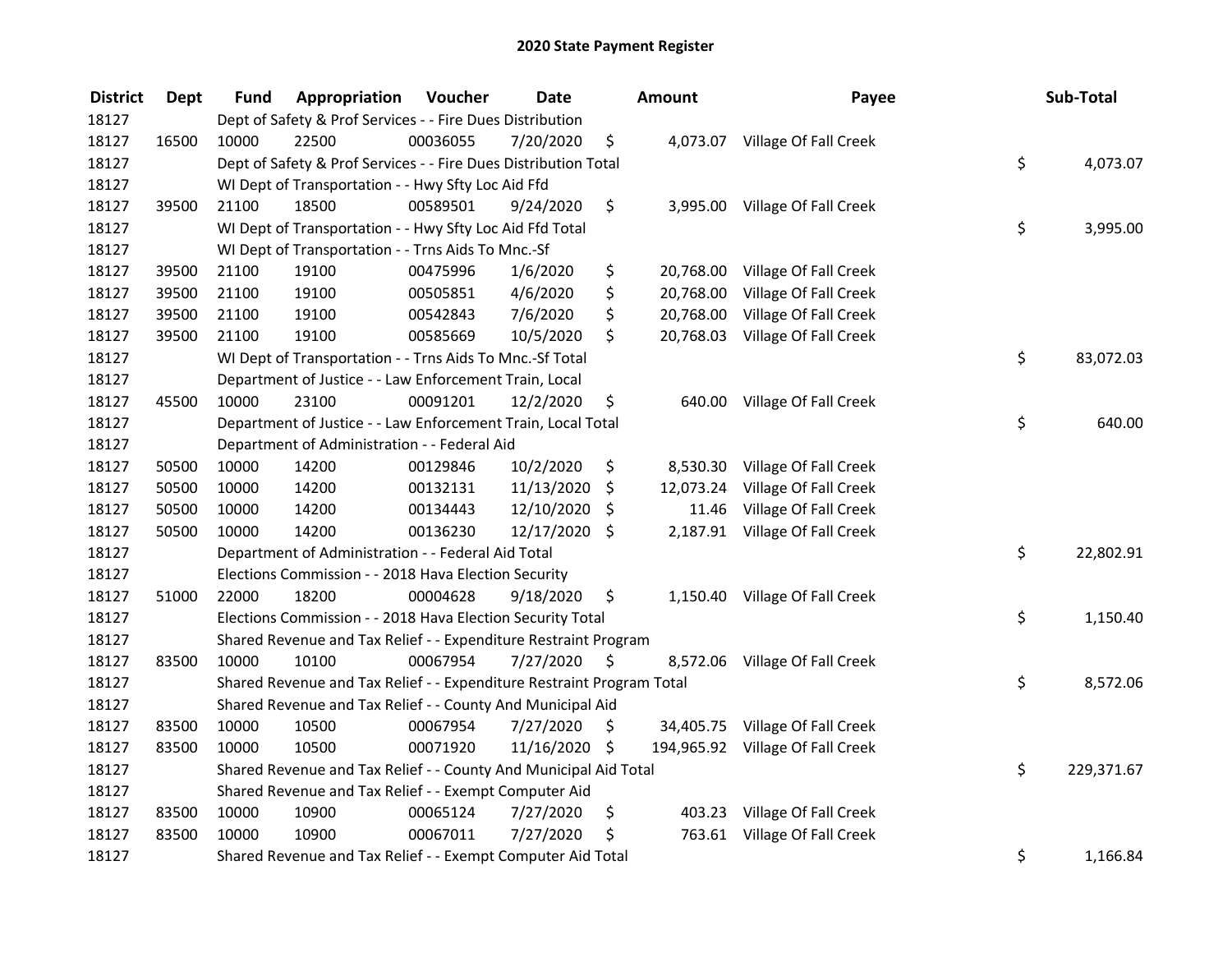| <b>District</b> | Dept  | <b>Fund</b> | Appropriation                                                 | <b>Voucher</b> | <b>Date</b> | Amount   | Payee                 | Sub-Total  |
|-----------------|-------|-------------|---------------------------------------------------------------|----------------|-------------|----------|-----------------------|------------|
| 18127           |       |             | Shared Revenue and Tax Relief - - Utility Aid                 |                |             |          |                       |            |
| 18127           | 83500 | 10000       | 11000                                                         | 00067954       | 7/27/2020   | 1.597.66 | Village Of Fall Creek |            |
| 18127           | 83500 | 10000       | 11000                                                         | 00071920       | 11/16/2020  | 9,203.38 | Village Of Fall Creek |            |
| 18127           |       |             | Shared Revenue and Tax Relief - - Utility Aid Total           |                |             |          |                       | 10,801.04  |
| 18127           |       |             | Shared Revenue and Tax Relief - - Personal Property Aid       |                |             |          |                       |            |
| 18127           | 83500 | 10000       | 11100                                                         | 00060499       | 5/4/2020    | 2,883.81 | Village Of Fall Creek |            |
| 18127           |       |             | Shared Revenue and Tax Relief - - Personal Property Aid Total |                |             |          |                       | 2.883.81   |
| 18127 Total     |       |             |                                                               |                |             |          |                       | 368,528.83 |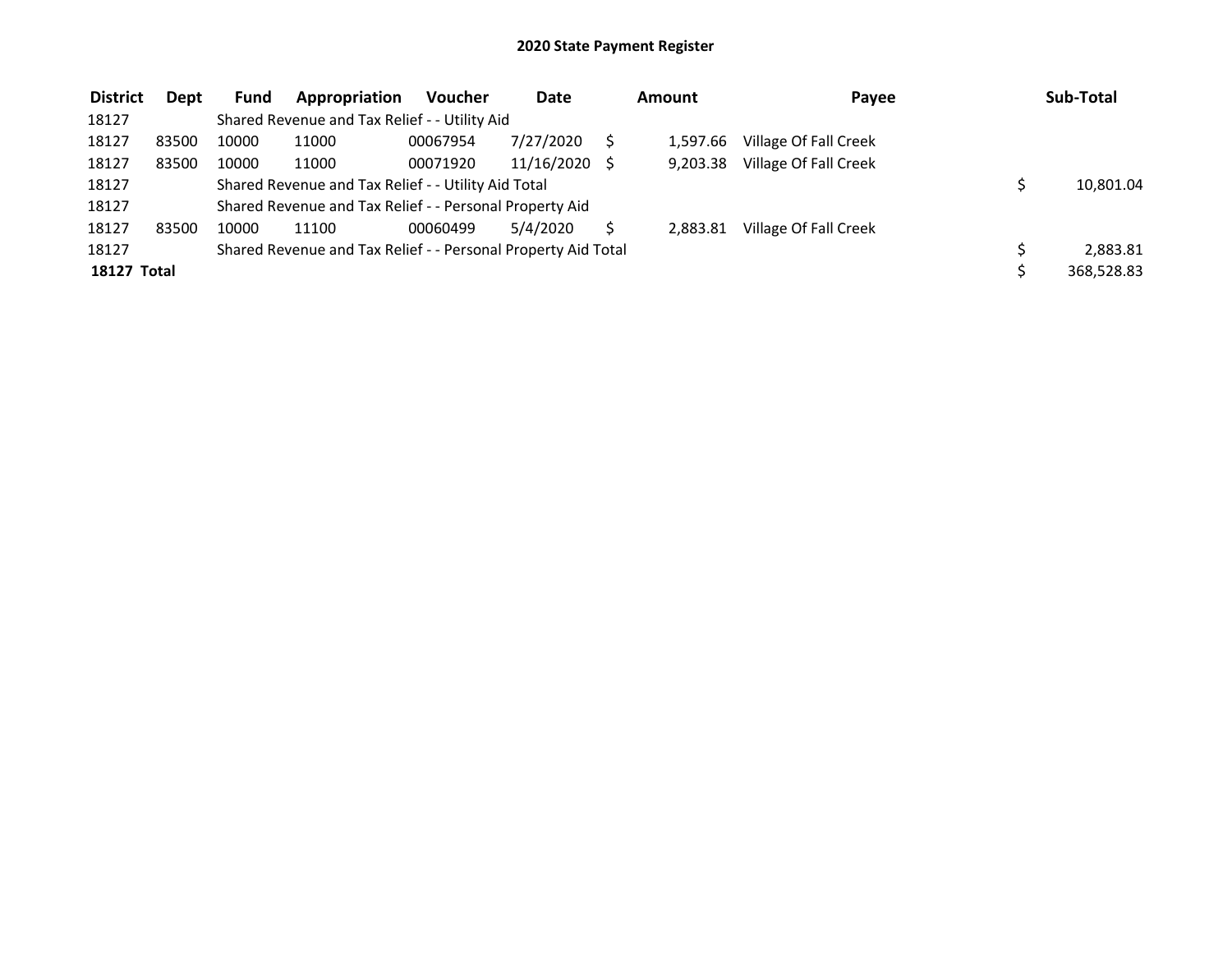| <b>District</b> | <b>Dept</b> | Fund  | Appropriation                                                    | Voucher  | <b>Date</b>   |      | <b>Amount</b> |                            | Payee | Sub-Total    |
|-----------------|-------------|-------|------------------------------------------------------------------|----------|---------------|------|---------------|----------------------------|-------|--------------|
| 18201           |             |       | Dept of Safety & Prof Services - - Fire Dues Distribution        |          |               |      |               |                            |       |              |
| 18201           | 16500       | 10000 | 22500                                                            | 00036056 | 7/20/2020     | \$   |               | 32,329.58 City Of Altoona  |       |              |
| 18201           |             |       | Dept of Safety & Prof Services - - Fire Dues Distribution Total  |          |               |      |               |                            | \$    | 32,329.58    |
| 18201           |             |       | Dept of Natural Resources - - Rec & Resource Aids, Fed           |          |               |      |               |                            |       |              |
| 18201           | 37000       | 21200 | 58300                                                            | 00403261 | 4/21/2020     | \$   |               | 1,758.41 City Of Altoona   |       |              |
| 18201           |             |       | Dept of Natural Resources - - Rec & Resource Aids, Fed Total     |          |               |      |               |                            | \$    | 1,758.41     |
| 18201           |             |       | WI Dept of Transportation - - Hwy Sfty Loc Aid Ffd               |          |               |      |               |                            |       |              |
| 18201           | 39500       | 21100 | 18500                                                            | 00555758 | 7/27/2020     | \$   |               | 8,773.51 City Of Altoona   |       |              |
| 18201           | 39500       | 21100 | 18500                                                            | 00556492 | 7/28/2020     | \$   | 4,000.00      | City Of Altoona            |       |              |
| 18201           | 39500       | 21100 | 18500                                                            | 00566936 | 8/14/2020     | \$   | 9,328.31      | City Of Altoona            |       |              |
| 18201           | 39500       | 21100 | 18500                                                            | 00583981 | 9/17/2020     | \$   | 8,932.18      | City Of Altoona            |       |              |
| 18201           | 39500       | 21100 | 18500                                                            | 00597920 | 10/13/2020    | \$   | 1,398.75      | City Of Altoona            |       |              |
| 18201           |             |       | WI Dept of Transportation - - Hwy Sfty Loc Aid Ffd Total         |          |               |      |               |                            | \$    | 32,432.75    |
| 18201           |             |       | WI Dept of Transportation - - Trns Aids To Mnc.-Sf               |          |               |      |               |                            |       |              |
| 18201           | 39500       | 21100 | 19100                                                            | 00475997 | 1/6/2020      | \$   | 183,465.28    | City Of Altoona            |       |              |
| 18201           | 39500       | 21100 | 19100                                                            | 00505852 | 4/6/2020      | \$   | 183,465.28    | City Of Altoona            |       |              |
| 18201           | 39500       | 21100 | 19100                                                            | 00542844 | 7/6/2020      | \$   | 183,465.28    | City Of Altoona            |       |              |
| 18201           | 39500       | 21100 | 19100                                                            | 00585670 | 10/5/2020     | \$   | 183,465.30    | City Of Altoona            |       |              |
| 18201           |             |       | WI Dept of Transportation - - Trns Aids To Mnc.-Sf Total         |          |               |      |               |                            | \$    | 733,861.14   |
| 18201           |             |       | Department of Justice - - Law Enforcement Train, Local           |          |               |      |               |                            |       |              |
| 18201           | 45500       | 10000 | 23100                                                            | 00090819 | 11/25/2020 \$ |      | 2,400.00      | City Of Altoona            |       |              |
| 18201           |             |       | Department of Justice - - Law Enforcement Train, Local Total     |          |               |      |               |                            | \$    | 2,400.00     |
| 18201           |             |       | Department of Administration - - Federal Aid                     |          |               |      |               |                            |       |              |
| 18201           | 50500       | 10000 | 14200                                                            | 00126617 | 8/12/2020     | \$   | 29,926.47     | City Of Altoona            |       |              |
| 18201           | 50500       | 10000 | 14200                                                            | 00129837 | 10/2/2020     | \$   | 73,633.01     | City Of Altoona            |       |              |
| 18201           | 50500       | 10000 | 14200                                                            | 00134427 | 12/10/2020    | \$   | 23,200.52     | City Of Altoona            |       |              |
| 18201           |             |       | Department of Administration - - Federal Aid Total               |          |               |      |               |                            | \$    | 126,760.00   |
| 18201           |             |       | Elections Commission - - 2018 Hava Election Security             |          |               |      |               |                            |       |              |
| 18201           | 51000       | 22000 | 18200                                                            | 00003458 | 6/29/2020     | \$   |               | 5,211.60 City Of Altoona   |       |              |
| 18201           |             |       | Elections Commission - - 2018 Hava Election Security Total       |          |               |      |               |                            | \$    | 5,211.60     |
| 18201           |             |       | Shared Revenue and Tax Relief - - County And Municipal Aid       |          |               |      |               |                            |       |              |
| 18201           | 83500       | 10000 | 10500                                                            | 00067955 | 7/27/2020     | \$   |               | 170,203.44 City Of Altoona |       |              |
| 18201           | 83500       | 10000 | 10500                                                            | 00071921 | 11/16/2020    | - \$ |               | 964,486.13 City Of Altoona |       |              |
| 18201           |             |       | Shared Revenue and Tax Relief - - County And Municipal Aid Total |          |               |      |               |                            | \$    | 1,134,689.57 |
| 18201           |             |       | Shared Revenue and Tax Relief - - Exempt Computer Aid            |          |               |      |               |                            |       |              |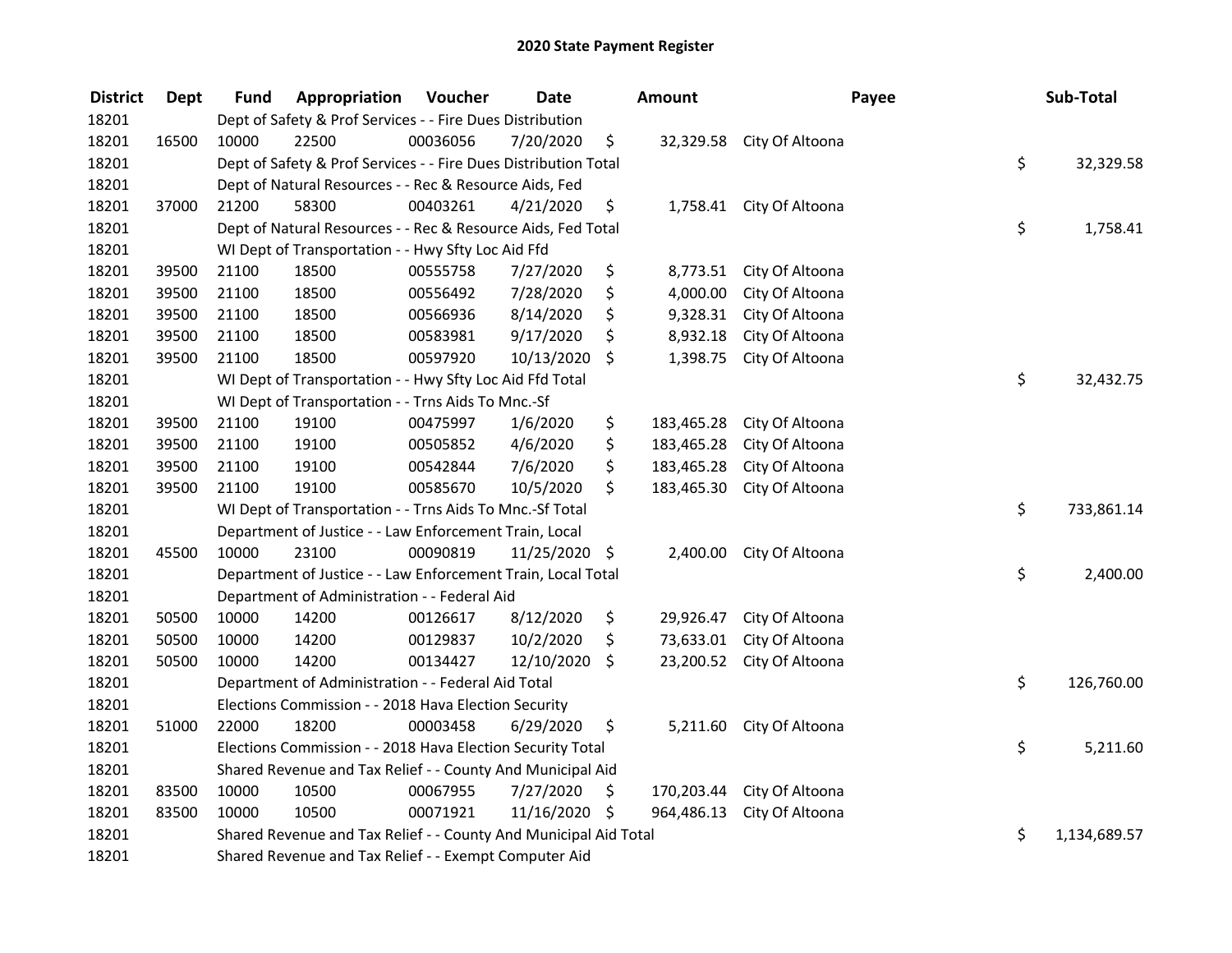| <b>District</b> | <b>Dept</b> | <b>Fund</b> | Appropriation                                                                 | Voucher  | Date            |                     | Amount     |                 | Payee | Sub-Total    |
|-----------------|-------------|-------------|-------------------------------------------------------------------------------|----------|-----------------|---------------------|------------|-----------------|-------|--------------|
| 18201           | 83500       | 10000       | 10900                                                                         | 00065125 | 7/27/2020       | \$.                 | 7,170.86   | City Of Altoona |       |              |
| 18201           | 83500       | 10000       | 10900                                                                         | 00067012 | 7/27/2020       | S.                  | 163,013.24 | City Of Altoona |       |              |
| 18201           |             |             | Shared Revenue and Tax Relief - - Exempt Computer Aid Total                   |          |                 |                     |            |                 | \$    | 170,184.10   |
| 18201           |             |             | Shared Revenue and Tax Relief - - Utility Aid                                 |          |                 |                     |            |                 |       |              |
| 18201           | 83500       | 10000       | 11000                                                                         | 00067955 | 7/27/2020       | \$                  | 461.64     | City Of Altoona |       |              |
| 18201           | 83500       | 10000       | 11000                                                                         | 00071921 | $11/16/2020$ \$ |                     | 3,170.43   | City Of Altoona |       |              |
| 18201           |             |             | Shared Revenue and Tax Relief - - Utility Aid Total                           |          |                 |                     |            |                 | \$    | 3,632.07     |
| 18201           |             |             | Shared Revenue and Tax Relief - - Personal Property Aid                       |          |                 |                     |            |                 |       |              |
| 18201           | 83500       | 10000       | 11100                                                                         | 00060500 | 5/4/2020        | S.                  | 7,661.77   | City Of Altoona |       |              |
| 18201           | 83500       | 10000       | 11100                                                                         | 00062451 | 5/4/2020        | \$.                 | 92,160.28  | City Of Altoona |       |              |
| 18201           |             |             | Shared Revenue and Tax Relief - - Personal Property Aid Total                 |          |                 |                     |            |                 | \$    | 99,822.05    |
| 18201           |             |             | Shared Revenue and Tax Relief - - State Aid; Video Service Provider Fee       |          |                 |                     |            |                 |       |              |
| 18201           | 83500       | 10000       | 11200                                                                         | 00064186 | 7/27/2020       | - S                 | 9,684.34   | City Of Altoona |       |              |
| 18201           |             |             | Shared Revenue and Tax Relief - - State Aid; Video Service Provider Fee Total |          |                 |                     |            |                 | \$    | 9,684.34     |
| 18201           |             |             | Shared Revenue and Tax Relief - - Lottery & Gaming Credit                     |          |                 |                     |            |                 |       |              |
| 18201           | 83500       | 52100       | 36300                                                                         | 00055278 | 3/23/2020       | $\ddot{\mathsf{s}}$ | 37,707.36  | City Of Altoona |       |              |
| 18201           |             |             | Shared Revenue and Tax Relief - - Lottery & Gaming Credit Total               |          |                 |                     |            |                 | \$    | 37,707.36    |
| 18201 Total     |             |             |                                                                               |          |                 |                     |            |                 | \$    | 2,390,472.97 |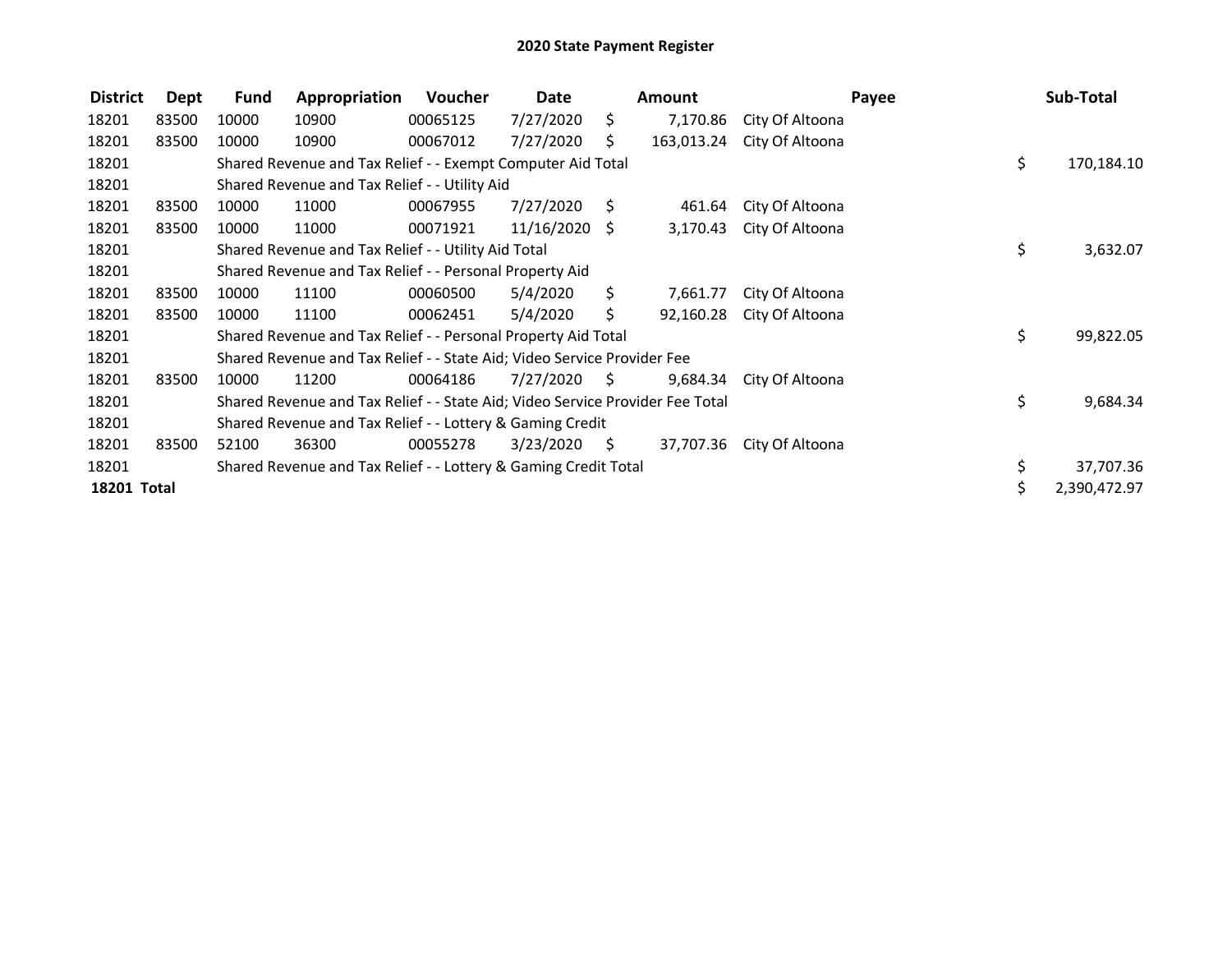| <b>District</b> | <b>Dept</b> | Fund  | Appropriation                                                         | Voucher  | <b>Date</b>   | <b>Amount</b>   | Payee                    | Sub-Total       |
|-----------------|-------------|-------|-----------------------------------------------------------------------|----------|---------------|-----------------|--------------------------|-----------------|
| 18202           |             |       | Dept of Safety & Prof Services - - Fire Dues Distribution             |          |               |                 |                          |                 |
| 18202           | 16500       | 10000 | 22500                                                                 | 00036057 | 7/20/2020     | \$              | 4,088.46 City Of Augusta |                 |
| 18202           |             |       | Dept of Safety & Prof Services - - Fire Dues Distribution Total       |          |               |                 |                          | \$<br>4,088.46  |
| 18202           |             |       | Dept of Natural Resources - - Aids In Lieu Of Taxes - Gener           |          |               |                 |                          |                 |
| 18202           | 37000       | 10000 | 50300                                                                 | 00383868 | 1/21/2020     | \$              | 1,762.20 City Of Augusta |                 |
| 18202           |             |       | Dept of Natural Resources - - Aids In Lieu Of Taxes - Gener Total     |          |               |                 |                          | \$<br>1,762.20  |
| 18202           |             |       | Dept of Natural Resources - - General Program Operations --           |          |               |                 |                          |                 |
| 18202           | 37000       | 21200 | 25400                                                                 | 00381460 | 1/9/2020      | \$<br>116.30    | City Of Augusta          |                 |
| 18202           | 37000       | 21200 | 25400                                                                 | 00400761 | 4/9/2020      | \$<br>112.81    | City Of Augusta          |                 |
| 18202           | 37000       | 21200 | 25400                                                                 | 00424121 | 7/13/2020     | \$<br>117.59    | City Of Augusta          |                 |
| 18202           | 37000       | 21200 | 25400                                                                 | 00440062 | 10/8/2020     | \$<br>114.56    | City Of Augusta          |                 |
| 18202           | 37000       | 21200 | 25400                                                                 | 00454327 | 12/29/2020    | \$<br>113.54    | City Of Augusta          |                 |
| 18202           |             |       | Dept of Natural Resources - - General Program Operations -- Total     |          |               |                 |                          | \$<br>574.80    |
| 18202           |             |       | WI Dept of Transportation - - Trns Aids To Mnc.-Sf                    |          |               |                 |                          |                 |
| 18202           | 39500       | 21100 | 19100                                                                 | 00475998 | 1/6/2020      | \$<br>23,661.74 | City Of Augusta          |                 |
| 18202           | 39500       | 21100 | 19100                                                                 | 00505853 | 4/6/2020      | \$<br>23,661.74 | City Of Augusta          |                 |
| 18202           | 39500       | 21100 | 19100                                                                 | 00542845 | 7/6/2020      | \$<br>23,661.74 | City Of Augusta          |                 |
| 18202           | 39500       | 21100 | 19100                                                                 | 00585671 | 10/5/2020     | \$<br>23,661.77 | City Of Augusta          |                 |
| 18202           |             |       | WI Dept of Transportation - - Trns Aids To Mnc.-Sf Total              |          |               |                 |                          | \$<br>94,646.99 |
| 18202           |             |       | Department of Justice - - Law Enforcement Train, Local                |          |               |                 |                          |                 |
| 18202           | 45500       | 10000 | 23100                                                                 | 00090830 | 11/25/2020 \$ | 960.00          | City Of Augusta          |                 |
| 18202           |             |       | Department of Justice - - Law Enforcement Train, Local Total          |          |               |                 |                          | \$<br>960.00    |
| 18202           |             |       | Department of Justice - - Internet Crimes Against Childr              |          |               |                 |                          |                 |
| 18202           | 45500       | 10000 | 28400                                                                 | 00090189 | 11/10/2020 \$ | 126.12          | City Of Augusta          |                 |
| 18202           | 45500       | 10000 | 28400                                                                 | 00092389 | 12/29/2020 \$ | 220.71          | City Of Augusta          |                 |
| 18202           |             |       | Department of Justice - - Internet Crimes Against Childr Total        |          |               |                 |                          | \$<br>346.83    |
| 18202           |             |       | Department of Administration - - Federal Aid                          |          |               |                 |                          |                 |
| 18202           | 50500       | 10000 | 14200                                                                 | 00126618 | 8/12/2020     | \$<br>4,776.81  | City Of Augusta          |                 |
| 18202           | 50500       | 10000 | 14200                                                                 | 00129838 | 10/2/2020     | \$<br>525.06    | City Of Augusta          |                 |
| 18202           | 50500       | 10000 | 14200                                                                 | 00134428 | 12/10/2020    | \$<br>19,458.13 | City Of Augusta          |                 |
| 18202           | 50500       | 10000 | 14200                                                                 | 00136225 | 12/17/2020 \$ | 2,627.83        | City Of Augusta          |                 |
| 18202           |             |       | Department of Administration - - Federal Aid Total                    |          |               |                 |                          | \$<br>27,387.83 |
| 18202           |             |       | Shared Revenue and Tax Relief - - Expenditure Restraint Program       |          |               |                 |                          |                 |
| 18202           | 83500       | 10000 | 10100                                                                 | 00067956 | 7/27/2020     | \$<br>4,609.52  | City Of Augusta          |                 |
| 18202           |             |       | Shared Revenue and Tax Relief - - Expenditure Restraint Program Total |          |               |                 |                          | \$<br>4,609.52  |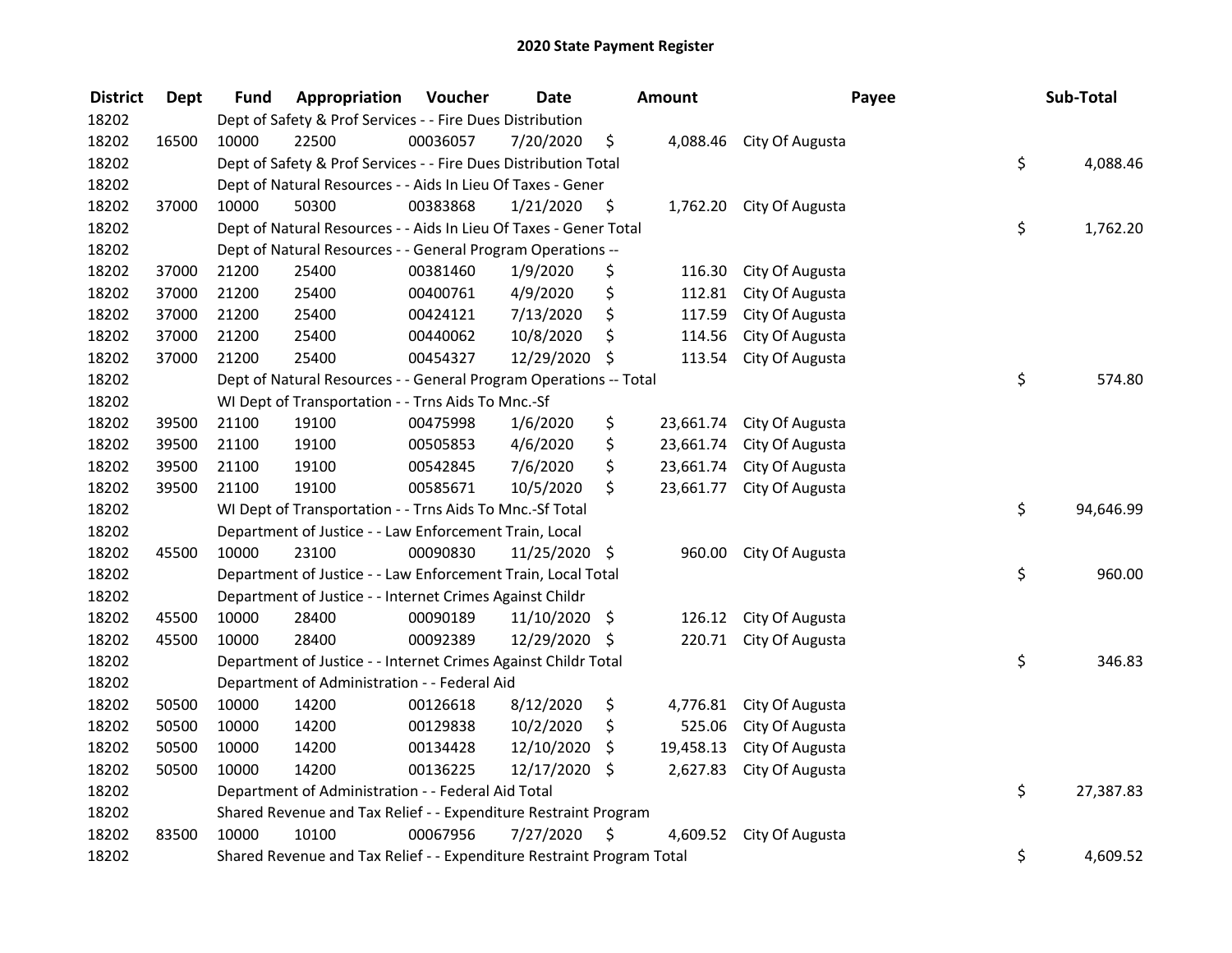| <b>District</b>    | Dept  | <b>Fund</b> | Appropriation                                                       | <b>Voucher</b> | Date            |      | Amount     |                 | Payee | Sub-Total  |
|--------------------|-------|-------------|---------------------------------------------------------------------|----------------|-----------------|------|------------|-----------------|-------|------------|
| 18202              |       |             | Shared Revenue and Tax Relief - - County And Municipal Aid          |                |                 |      |            |                 |       |            |
| 18202              | 83500 | 10000       | 10500                                                               | 00067956       | 7/27/2020       | -\$  | 76,889.68  | City Of Augusta |       |            |
| 18202              | 83500 | 10000       | 10500                                                               | 00071922       | $11/16/2020$ \$ |      | 435,708.19 | City Of Augusta |       |            |
| 18202              |       |             | Shared Revenue and Tax Relief - - County And Municipal Aid Total    |                |                 |      |            |                 | \$    | 512,597.87 |
| 18202              |       |             | Shared Revenue and Tax Relief - - Exempt Computer Aid               |                |                 |      |            |                 |       |            |
| 18202              | 83500 | 10000       | 10900                                                               | 00065126       | 7/27/2020       | S    | 1,543.30   | City Of Augusta |       |            |
| 18202              | 83500 | 10000       | 10900                                                               | 00067013       | 7/27/2020       | \$   | 5,478.82   | City Of Augusta |       |            |
| 18202              |       |             | Shared Revenue and Tax Relief - - Exempt Computer Aid Total         |                |                 |      |            |                 | \$    | 7,022.12   |
| 18202              |       |             | Shared Revenue and Tax Relief - - Utility Aid                       |                |                 |      |            |                 |       |            |
| 18202              | 83500 | 10000       | 11000                                                               | 00067956       | 7/27/2020       | \$   | 815.89     | City Of Augusta |       |            |
| 18202              | 83500 | 10000       | 11000                                                               | 00071922       | 11/16/2020      | Ŝ.   | 4,940.41   | City Of Augusta |       |            |
| 18202              |       |             | Shared Revenue and Tax Relief - - Utility Aid Total                 |                |                 |      |            |                 | \$.   | 5,756.30   |
| 18202              |       |             | Shared Revenue and Tax Relief - - Personal Property Aid             |                |                 |      |            |                 |       |            |
| 18202              | 83500 | 10000       | 11100                                                               | 00060501       | 5/4/2020        | \$.  | 2,762.20   | City Of Augusta |       |            |
| 18202              | 83500 | 10000       | 11100                                                               | 00062452       | 5/4/2020        | \$   | 2,695.55   | City Of Augusta |       |            |
| 18202              |       |             | Shared Revenue and Tax Relief - - Personal Property Aid Total       |                |                 |      |            |                 | \$    | 5,457.75   |
| 18202              |       |             | Shared Revenue and Tax Relief - - Payments For Municipal Svcs       |                |                 |      |            |                 |       |            |
| 18202              | 83500 | 10000       | 50100                                                               | 00054743       | 2/3/2020        | S.   | 1,500.23   | City Of Augusta |       |            |
| 18202              |       |             | Shared Revenue and Tax Relief - - Payments For Municipal Svcs Total |                |                 |      |            |                 | \$    | 1,500.23   |
| 18202              |       |             | Shared Revenue and Tax Relief - - Lottery & Gaming Credit           |                |                 |      |            |                 |       |            |
| 18202              | 83500 | 52100       | 36300                                                               | 00055279       | 3/23/2020       | - \$ | 495.84     | City Of Augusta |       |            |
| 18202              |       |             | Shared Revenue and Tax Relief - - Lottery & Gaming Credit Total     |                |                 |      |            |                 | \$    | 495.84     |
| <b>18202 Total</b> |       |             |                                                                     |                |                 |      |            |                 | \$    | 667,206.74 |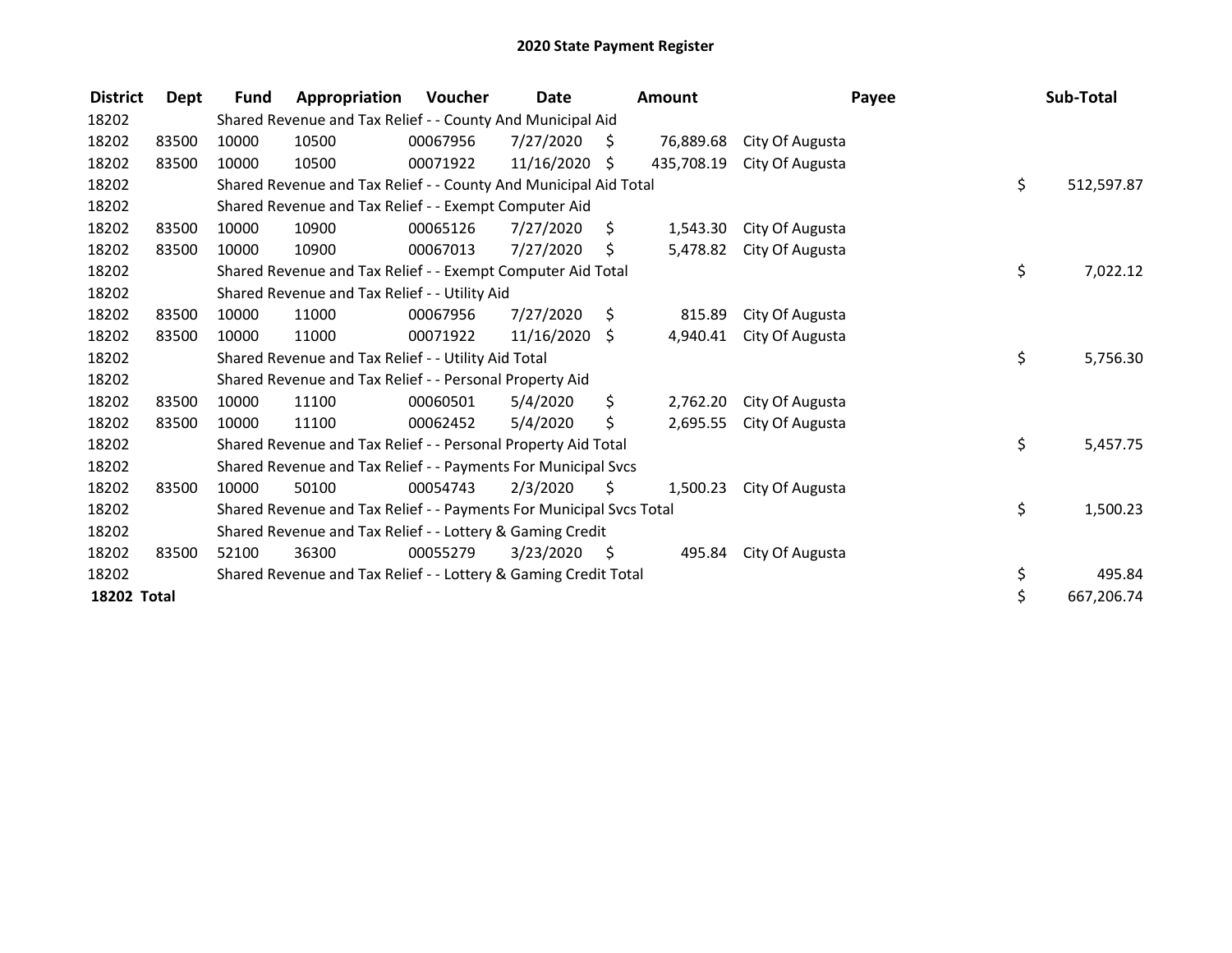| <b>District</b> | Dept  | <b>Fund</b> | Appropriation                                                     | Voucher  | <b>Date</b>    |      | <b>Amount</b> | Payee                           | Sub-Total          |
|-----------------|-------|-------------|-------------------------------------------------------------------|----------|----------------|------|---------------|---------------------------------|--------------------|
| 18221           |       |             | Dept of Safety & Prof Services - - Fire Dues Distribution         |          |                |      |               |                                 |                    |
| 18221           | 16500 | 10000       | 22500                                                             | 00036058 | 7/20/2020      | \$   |               | 236,876.57 CITY OF EAU CLAIRE   |                    |
| 18221           |       |             | Dept of Safety & Prof Services - - Fire Dues Distribution Total   |          |                |      |               |                                 | \$<br>236,876.57   |
| 18221           |       |             | Dept of Natural Resources - - Aids In Lieu Of Taxes - Gener       |          |                |      |               |                                 |                    |
| 18221           | 37000 | 10000       | 50300                                                             | 00405428 | 4/21/2020      | - \$ |               | 2,339.23 CITY OF EAU CLAIRE     |                    |
| 18221           |       |             | Dept of Natural Resources - - Aids In Lieu Of Taxes - Gener Total |          |                |      |               |                                 | \$<br>2,339.23     |
| 18221           |       |             | WI Dept of Transportation - - Paratransit Aids, Sf                |          |                |      |               |                                 |                    |
| 18221           | 39500 | 21100       | 17500                                                             | 00495721 | 2/25/2020      | Ş.   |               | 68,547.00 CITY OF EAU CLAIRE    |                    |
| 18221           |       |             | WI Dept of Transportation - - Paratransit Aids, Sf Total          |          |                |      |               |                                 | \$<br>68,547.00    |
| 18221           |       |             | WI Dept of Transportation - - Tb, Trns Oper Aid Sf                |          |                |      |               |                                 |                    |
| 18221           | 39500 | 21100       | 17600                                                             | 00525177 | 5/13/2020      | \$   | 343,778.00    | <b>CITY OF EAU CLAIRE</b>       |                    |
| 18221           | 39500 | 21100       | 17600                                                             | 00537969 | 6/18/2020      | \$   |               | 139,677.00 CITY OF EAU CLAIRE   |                    |
| 18221           | 39500 | 21100       | 17600                                                             | 00574154 | 8/27/2020      | Ś.   |               | 1,031,335.00 CITY OF EAU CLAIRE |                    |
| 18221           |       |             | WI Dept of Transportation - - Tb, Trns Oper Aid Sf Total          |          |                |      |               |                                 | \$<br>1,514,790.00 |
| 18221           |       |             | WI Dept of Transportation - - Trns Aids To Mnc.-Sf                |          |                |      |               |                                 |                    |
| 18221           | 39500 | 21100       | 19100                                                             | 00475999 | 1/6/2020       | \$   |               | 857,899.77 CITY OF EAU CLAIRE   |                    |
| 18221           | 39500 | 21100       | 19100                                                             | 00505854 | 4/6/2020       | \$   |               | 857,899.77 CITY OF EAU CLAIRE   |                    |
| 18221           | 39500 | 21100       | 19100                                                             | 00542846 | 7/6/2020       | \$   |               | 857,899.77 CITY OF EAU CLAIRE   |                    |
| 18221           | 39500 | 21100       | 19100                                                             | 00585672 | 10/5/2020      | Ś.   |               | 857,899.78 CITY OF EAU CLAIRE   |                    |
| 18221           |       |             | WI Dept of Transportation - - Trns Aids To Mnc.-Sf Total          |          |                |      |               |                                 | \$<br>3,431,599.09 |
| 18221           |       |             | Department of Health Services - - State/Federal Aids              |          |                |      |               |                                 |                    |
| 18221           | 43500 | 10000       | 00000                                                             | 92007    | $1/1/2020$ \$  |      | 85,985.00     | <b>CITY OF EAU CLAIRE</b>       |                    |
| 18221           | 43500 | 10000       | 00000                                                             | 92008    | $2/1/2020$ \$  |      | 128,261.00    | <b>CITY OF EAU CLAIRE</b>       |                    |
| 18221           | 43500 | 10000       | 00000                                                             | 92009    | $3/1/2020$ \$  |      | 101,786.00    | <b>CITY OF EAU CLAIRE</b>       |                    |
| 18221           | 43500 | 10000       | 00000                                                             | 92010    | $4/1/2020$ \$  |      | 47,788.00     | <b>CITY OF EAU CLAIRE</b>       |                    |
| 18221           | 43500 | 10000       | 00000                                                             | 92011    | $5/1/2020$ \$  |      | 180,335.00    | <b>CITY OF EAU CLAIRE</b>       |                    |
| 18221           | 43500 | 10000       | 00000                                                             | 92012    | $6/1/2020$ \$  |      | 44,447.00     | <b>CITY OF EAU CLAIRE</b>       |                    |
| 18221           | 43500 | 10000       | 00000                                                             | 92100    | $7/1/2020$ \$  |      | 150,876.00    | <b>CITY OF EAU CLAIRE</b>       |                    |
| 18221           | 43500 | 10000       | 00000                                                             | 92101    | $8/1/2020$ \$  |      | 184,414.00    | <b>CITY OF EAU CLAIRE</b>       |                    |
| 18221           | 43500 | 10000       | 00000                                                             | 92102    | $9/1/2020$ \$  |      | 304,695.00    | <b>CITY OF EAU CLAIRE</b>       |                    |
| 18221           | 43500 | 10000       | 00000                                                             | 92103    | 10/1/2020 \$   |      | 209,991.00    | <b>CITY OF EAU CLAIRE</b>       |                    |
| 18221           | 43500 | 10000       | 00000                                                             | 92104    | $11/1/2020$ \$ |      | 279,032.00    | <b>CITY OF EAU CLAIRE</b>       |                    |
| 18221           | 43500 | 10000       | 00000                                                             | 92105    | 12/1/2020 \$   |      | 356,374.00    | <b>CITY OF EAU CLAIRE</b>       |                    |
| 18221           |       |             | Department of Health Services - - State/Federal Aids Total        |          |                |      |               |                                 | \$<br>2,073,984.00 |

Department of Health Services - - Prepaid Medical Transport Reimbursement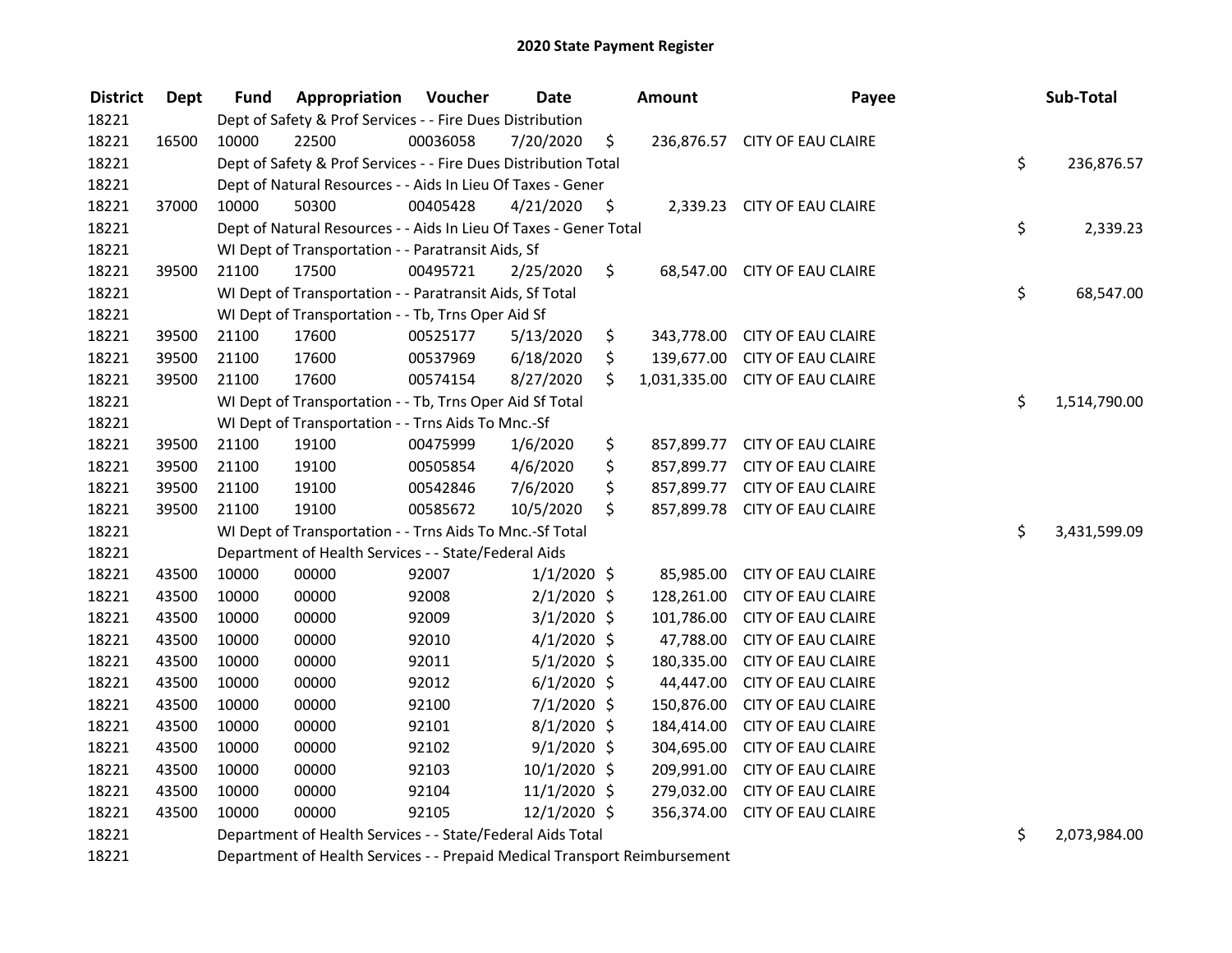| <b>District</b> | <b>Dept</b> | Fund  | Appropriation                                                                   | Voucher   | <b>Date</b>   | <b>Amount</b>      | Payee                           | Sub-Total          |
|-----------------|-------------|-------|---------------------------------------------------------------------------------|-----------|---------------|--------------------|---------------------------------|--------------------|
| 18221           | 43500       | 10000 | 16300                                                                           | AMBULANCE | 11/16/2020 \$ |                    | 167,906.92 CITY OF EAU CLAIRE   |                    |
| 18221           |             |       | Department of Health Services - - Prepaid Medical Transport Reimbursement Total |           |               |                    |                                 | \$<br>167,906.92   |
| 18221           |             |       | Department of Military Affairs - - Regional Emergency Response Tm               |           |               |                    |                                 |                    |
| 18221           | 46500       | 10000 | 30600                                                                           | 00076109  | 4/6/2020      | \$                 | 28,988.62 CITY OF EAU CLAIRE    |                    |
| 18221           | 46500       | 10000 | 30600                                                                           | 00076169  | 4/6/2020      | \$                 | 28,988.62 CITY OF EAU CLAIRE    |                    |
| 18221           | 46500       | 10000 | 30600                                                                           | 00078673  | 6/16/2020     | \$                 | 28,988.62 CITY OF EAU CLAIRE    |                    |
| 18221           | 46500       | 10000 | 30600                                                                           | 00085215  | 11/9/2020     | \$                 | 28,988.62 CITY OF EAU CLAIRE    |                    |
| 18221           |             |       | Department of Military Affairs - - Regional Emergency Response Tm Total         |           |               |                    |                                 | \$<br>115,954.48   |
| 18221           |             |       | Department of Administration - - Federal Aid                                    |           |               |                    |                                 |                    |
| 18221           | 50500       | 10000 | 14200                                                                           | 00126619  | 8/12/2020     | \$                 | 239,383.39 CITY OF EAU CLAIRE   |                    |
| 18221           | 50500       | 10000 | 14200                                                                           | 00129839  | 10/2/2020     | \$<br>750,528.05   | CITY OF EAU CLAIRE              |                    |
| 18221           | 50500       | 10000 | 14200                                                                           | 00134429  | 12/10/2020    | \$                 | 753,006.20 CITY OF EAU CLAIRE   |                    |
| 18221           |             |       | Department of Administration - - Federal Aid Total                              |           |               |                    |                                 | \$<br>1,742,917.64 |
| 18221           |             |       | Elections Commission - - 2018 Hava Election Security                            |           |               |                    |                                 |                    |
| 18221           | 51000       | 22000 | 18200                                                                           | 00003593  | 6/30/2020     | \$                 | 43,776.30 CITY OF EAU CLAIRE    |                    |
| 18221           |             |       | Elections Commission - - 2018 Hava Election Security Total                      |           |               |                    |                                 | \$<br>43,776.30    |
| 18221           |             |       | Shared Revenue and Tax Relief - - Expenditure Restraint Program                 |           |               |                    |                                 |                    |
| 18221           | 83500       | 10000 | 10100                                                                           | 00067957  | 7/27/2020     | \$<br>1,070,181.84 | <b>CITY OF EAU CLAIRE</b>       |                    |
| 18221           |             |       | Shared Revenue and Tax Relief - - Expenditure Restraint Program Total           |           |               |                    |                                 | \$<br>1,070,181.84 |
| 18221           |             |       | Shared Revenue and Tax Relief - - County And Municipal Aid                      |           |               |                    |                                 |                    |
| 18221           | 83500       | 10000 | 10500                                                                           | 00067957  | 7/27/2020     | \$                 | 912,170.45 CITY OF EAU CLAIRE   |                    |
| 18221           | 83500       | 10000 | 10500                                                                           | 00071923  | 11/16/2020 \$ |                    | 5,001,058.96 CITY OF EAU CLAIRE |                    |
| 18221           |             |       | Shared Revenue and Tax Relief - - County And Municipal Aid Total                |           |               |                    |                                 | \$<br>5,913,229.41 |
| 18221           |             |       | Shared Revenue and Tax Relief - - Exempt Computer Aid                           |           |               |                    |                                 |                    |
| 18221           | 83500       | 10000 | 10900                                                                           | 00065127  | 7/27/2020     | \$                 | 278,000.32 CITY OF EAU CLAIRE   |                    |
| 18221           | 83500       | 10000 | 10900                                                                           | 00067014  | 7/27/2020     | \$                 | 81,672.93 CITY OF EAU CLAIRE    |                    |
| 18221           |             |       | Shared Revenue and Tax Relief - - Exempt Computer Aid Total                     |           |               |                    |                                 | \$<br>359,673.25   |
| 18221           |             |       | Shared Revenue and Tax Relief - - Utility Aid                                   |           |               |                    |                                 |                    |
| 18221           | 83500       | 10000 | 11000                                                                           | 00067957  | 7/27/2020     | \$                 | 101,407.02 CITY OF EAU CLAIRE   |                    |
| 18221           | 83500       | 10000 | 11000                                                                           | 00071923  | 11/16/2020    | \$                 | 652,000.98 CITY OF EAU CLAIRE   |                    |
| 18221           |             |       | Shared Revenue and Tax Relief - - Utility Aid Total                             |           |               |                    |                                 | \$<br>753,408.00   |
| 18221           |             |       | Shared Revenue and Tax Relief - - Personal Property Aid                         |           |               |                    |                                 |                    |
| 18221           | 83500       | 10000 | 11100                                                                           | 00060502  | 5/4/2020      | \$                 | 279,997.76 CITY OF EAU CLAIRE   |                    |
| 18221           | 83500       | 10000 | 11100                                                                           | 00062453  | 5/4/2020      | \$<br>24,401.05    | <b>CITY OF EAU CLAIRE</b>       |                    |
| 18221           |             |       | Shared Revenue and Tax Relief - - Personal Property Aid Total                   |           |               |                    |                                 | \$<br>304,398.81   |